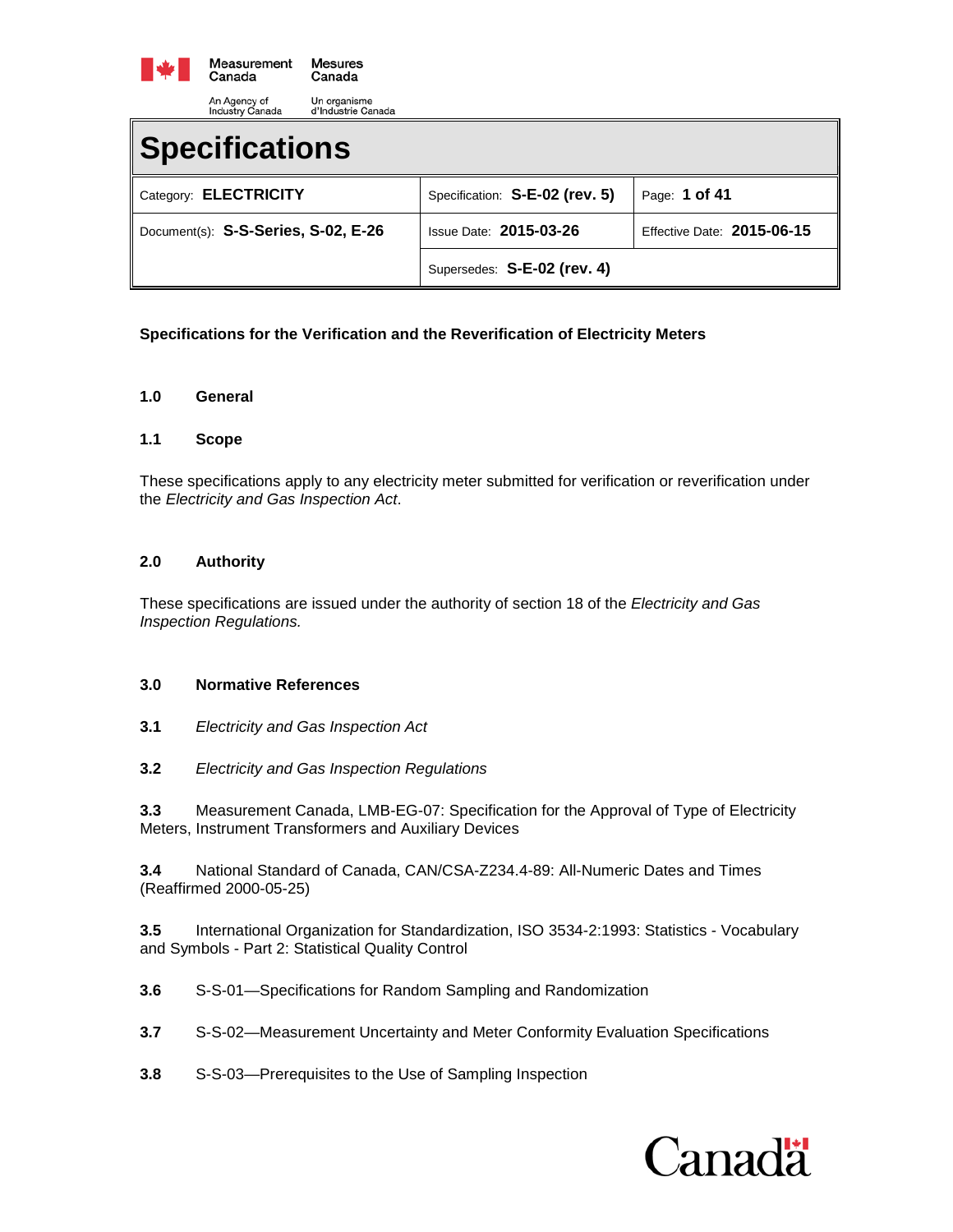| Category: ELECTRICITY               | Specification: S-E-02 (rev. 5) | Page: $2$ of 41            |
|-------------------------------------|--------------------------------|----------------------------|
| Document(s): S-S-Series, S-02, E-26 | <b>Issue Date: 2015-03-26</b>  | Effective Date: 2015-06-15 |
|                                     | Supersedes: S-E-02 (rev. 4)    |                            |

**3.9** S-S-04—Sampling Plans for the Inspection of Isolated Lots and Short Series Lots

**3.10** E-26—Reverification Periods for Electricity Meters and Metering Installations

## **4.0 Definitions**

#### **Act**

The *Electricity and Gas Inspection Act*

## **Advanced meter function**

A function built into a meter which uses metered information to provide additional information directly related to the establishment of a charge for electricity. Examples include: pulse constants, meter multipliers and loss compensation. (*fonction de mesurage avancée*)

## **Auto service detect meter**

Meters which are capable of determining service configurations. (*compteur à detection automatique du service*)

## **Case (of a meter)**

The complete enclosure. (*boîtier* [*d'un compteur*])

## **Configurable meter**

A meter that is designed such that its service configuration can be modified either by software or hardware to make it compatible with different circuit arrangements. This may be performed automatically or by operator intervention. For example, a meter may be reconfigured from a  $2\frac{1}{2}$ element meter for metering a 3 phase, 4 wire wye circuit to a 2 element meter for metering a 3 phase, 3 wire circuit. (*compteur configurable*)

#### **Constants**

(*constantes*)

## **Disk constant K<sub>h</sub> (induction type meter)**

The number of energy units being measured per disk revolution. For a watt-hour meter, the disk constant Kh, is watt-hours per revolution. (*constante du disque Kh* [*compteur à induction*])

## Pulse initiator output constant K<sub>p</sub> (pulse constant)

The number of energy units being measured per pulse output. The pulse may be from a KYZ output or any other pulse output device. (*constante de sortie du générateur d'impulsions Kp* [*constant d'impulsions*])

## **Single phase test constant**

A multiplication factor required to determine correct registration when testing certain multi-element meters using series-parallel, single phase testing techniques. (*constante d'essai monophasé*)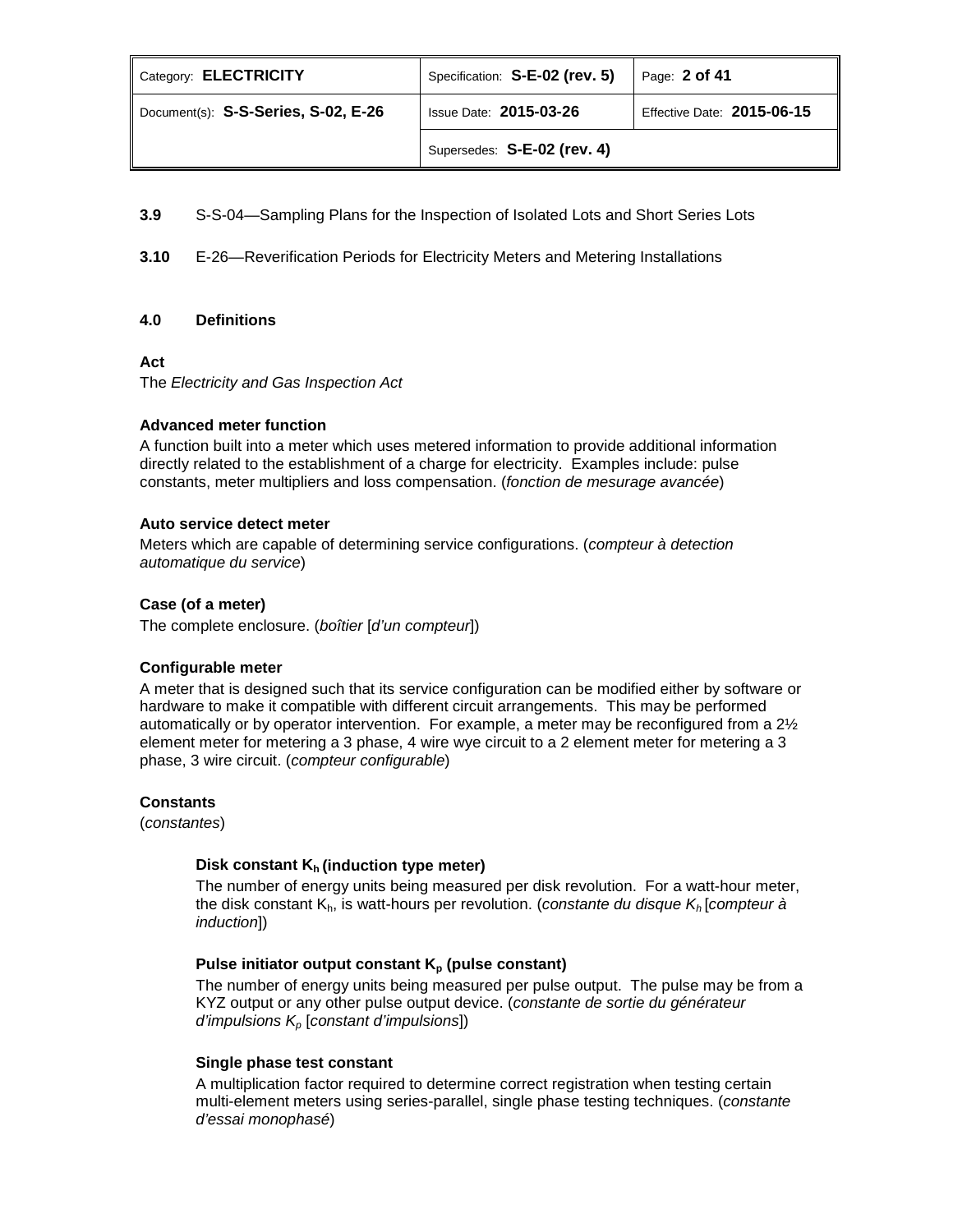| Category: ELECTRICITY               | Specification: S-E-02 (rev. 5) | Page: 3 of 41              |
|-------------------------------------|--------------------------------|----------------------------|
| Document(s): S-S-Series, S-02, E-26 | <b>Issue Date: 2015-03-26</b>  | Effective Date: 2015-06-15 |
|                                     | Supersedes: S-E-02 (rev. 4)    |                            |

# Test constant K<sub>s</sub> (electronic meter)

The number of energy units being measured per indication of the meter's test means (LED, LCD indicator or other). (*constante d'essai Ks* [*compteur électronique*])

# **Cover (of a meter)**

The part of the case which is removable or can be opened to provide access to the interior of the meter. (*couvercle* [*d'un compteur*])

# **Cumulative register**

A non-resettable energy register which accumulates the total energy measured by the meter (Wh, varh, VAh and joule). (*enregistreur cumulatif*)

# **Current range**

The range of currents over which the meter or transformer is designed to function within specified error limits. (*gamme de courant*)

## **Current transformer**

An instrument transformer designed for the measurement and control of current. (*transformateur de courant*)

## **Defect**

A departure of a meter's quality characteristic from its intended level or state that occurs with a severity sufficient to cause the meter to not satisfy normal usage requirements. Depending on the nature and severity of the defect, it may cause a nonconformity to occur immediately or at some time in the future. (*défaut*)

# **Delivered energy**

Energy measured when current flows through the meter from the electricity grid to the load. (*énergie livrée*)

# **Demand**

(*puissance appelée*)

The average value of the power measured over a specified time interval. The following are the most commonly used types:

# **Demand interval**

The specified duration of time on which a demand measurement is based. (*période d'intégration de la puissance appelée*)

## **Integrating demand (block-interval demand)**

Demand determined by measuring energy consumed over a fixed interval of time, divided by the time interval. (*puissance appelée à période d'intégration* [*puissance appelée à tranches d'intégration*])

## **Lagged or exponentially responding demand meter**

A demand meter in which the indication of the demand is determined by monitoring the exponential or thermal response to an applied load. (*compteur de puissance appelée à retardement ou à réponse exponentielle*)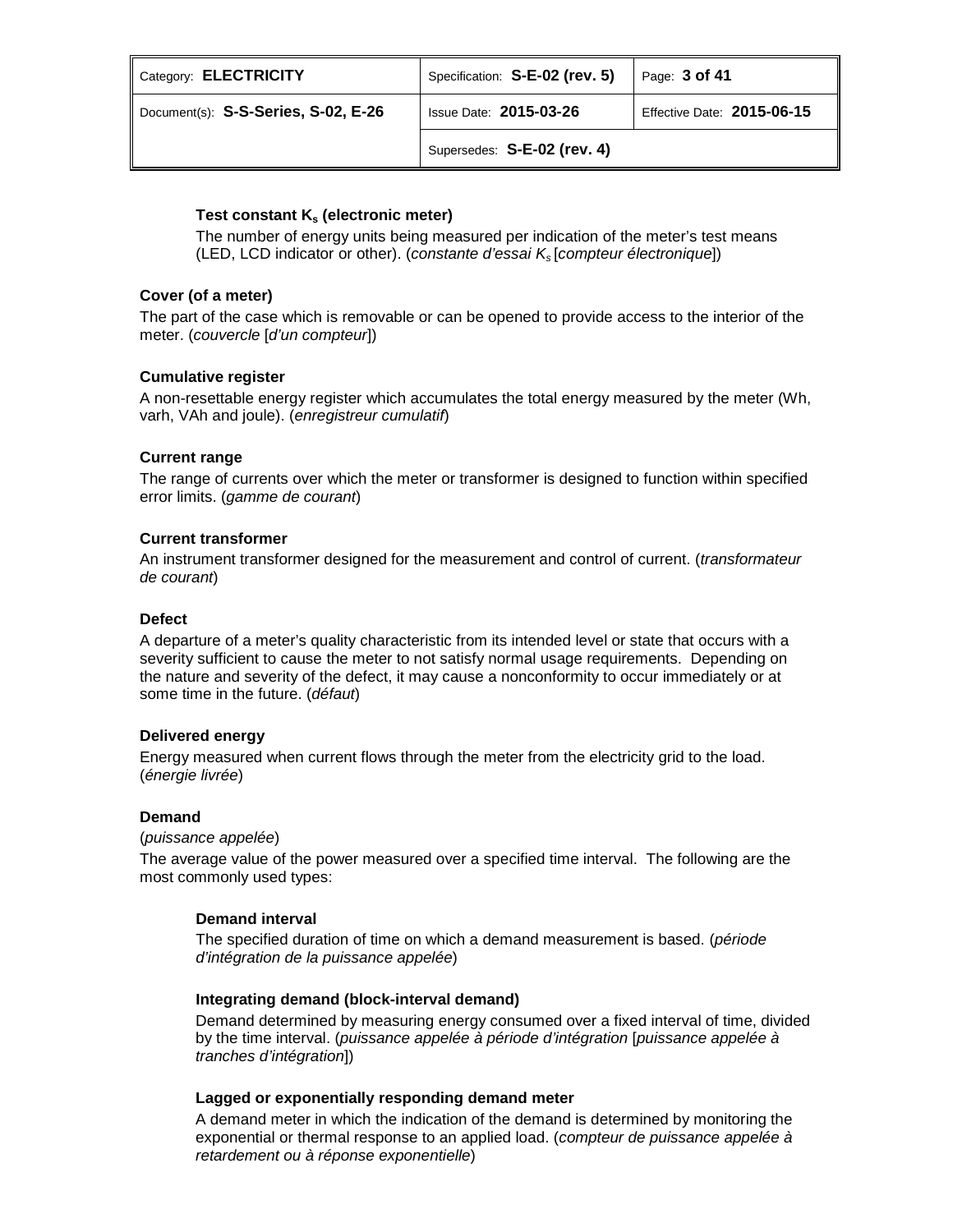| Category: ELECTRICITY               | Specification: S-E-02 (rev. 5) | Page: 4 of 41              |
|-------------------------------------|--------------------------------|----------------------------|
| Document(s): S-S-Series, S-02, E-26 | <b>Issue Date: 2015-03-26</b>  | Effective Date: 2015-06-15 |
|                                     | Supersedes: S-E-02 (rev. 4)    |                            |

## **Maximum (or peak) demand**

The greatest of all demands which have occurred during a specific period of time, usually the billing period. (*puissance appelée maximale* [*ou de crête*])

## **Maximum (full-scale) demand rating**

The largest demand that a meter is capable of metering within specified error limits. (*puissance appelée maximale nominale*)

## **Response period - exponential demand meter**

The time required for the meter indication to reach 90 percent of the final response to a step change in the measured quantity. (*temps de réponse – compteur de puissance appelée à réponse exponentielle*)

## **Sliding window**

A type of demand response whereby at the end of each new sub-interval, the value of the oldest sub-interval demand value is discarded, and a new demand value is calculated based on the sum of energy registered in the most recent contiguous sub-intervals which comprise the total demand interval. (*puissance appelée à fenêtre mobile*)

## **Director**

The Director as referenced in the Act and Regulations refers to the President of Measurement Canada, Department of Industry. (*directeur*)

## **Display**

A device or other means used to visually present the value of a measured quantity and other relevant information. It may take the form of an integral part of a meter or a separate display module. (*affichage ou dispositif afficheur*)

## **Electromechanical meter**

An electricity meter that incorporates mechanical elements to measure and register metered quantities. (*compteur électromécanique*)

## **Electronic meter**

A solid state electricity meter. (*compteur électronique*)

## **Element**

The combination of the voltage sensing unit (i.e. sensor or coil) associated with a current sensing unit (i.e. sensor or coil). (*élément*)

# **Split coil element**

The split coil element is comprises a current sensing circuit which is associated with more than one voltage sensing circuit. Sometimes also referred to as the Z-coil sensor. (*bobine à prises*)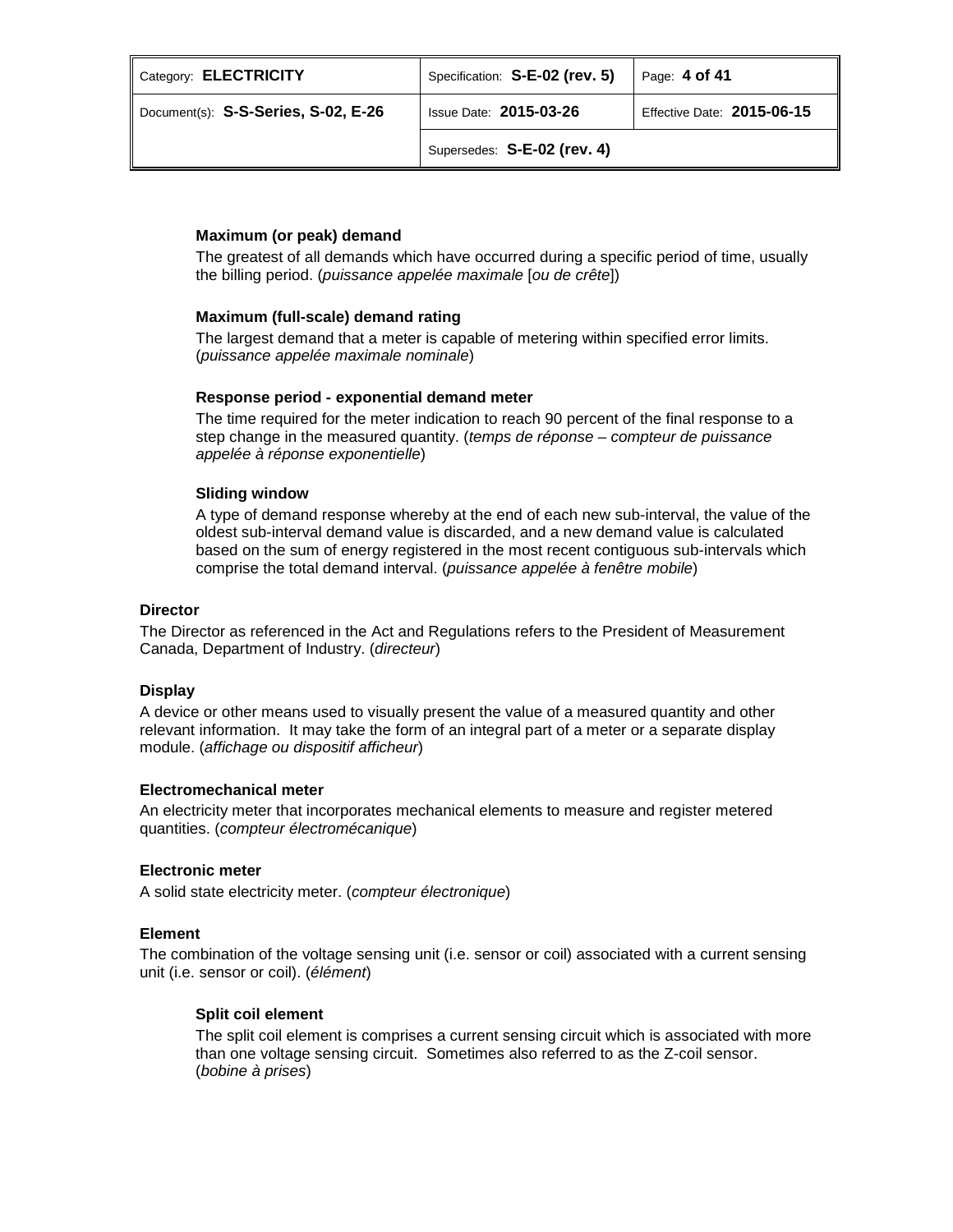| Category: ELECTRICITY               | Specification: S-E-02 (rev. 5) | Page: 5 of 41              |
|-------------------------------------|--------------------------------|----------------------------|
| Document(s): S-S-Series, S-02, E-26 | <b>Issue Date: 2015-03-26</b>  | Effective Date: 2015-06-15 |
|                                     | Supersedes: S-E-02 (rev. 4)    |                            |

# **Energy meter**

A device which sums the elemental energy quantities of a measured input either continuously, or over a fixed interval of time for the case where the energy meter is used to determine demand. (*compteur d'énergie*)

# **Error**

(*erreur*)

## **Absolute error**

The value registered by the meter minus the true value. (*erreur absolue*)

# **Relative (true) error**

The absolute error of measurement divided by the conventional true value of the measure, traditionally referred to as the "true error". Expressed as a percentage, relative error is calculated as:

$$
E_r = \left(\frac{Qm - Qs}{Qs}\right) X 100\% \left(\frac{Qm}{Qs} - 1\right) X 100\%
$$

where,

 $E_r$  is the relative error of the meter under test, expressed in percent

 $Q_m$  is the quantity indicated by the meter under test

 $Q<sub>s</sub>$  is the quantity indicated by the reference standard, expressed in the same units as Qm (*erreur relative* [*vraie*])

# **Full scale error**

The ratio of the absolute error to the full scale value. (*erreur pleine échelle*)

# **Firmware**

A program embedded in non-volatile memory of the meter. (*micrologiciel*)

# **Frame (of a meter)**

That part to which are affixed the working parts and adjustments. (*bâti* [*d'un compteur*])

# **Full scale value**

The largest value of the actuating electrical quantity that can be indicated on the scale or, in the case of an instrument having its zero between the ends of the scale, the full scale value is the arithmetic sum of the absolute values of the actuating electrical quantity corresponding to the two ends of the scale. (*valeur de pleine échelle*)

# **Function**

An operation within a device which performs a specified action or results in a defined output. (*fonction*)

# **Induction type meter**

An energy meter which operates by the rotation of the disk of an induction measuring element. (*compteur à induction*)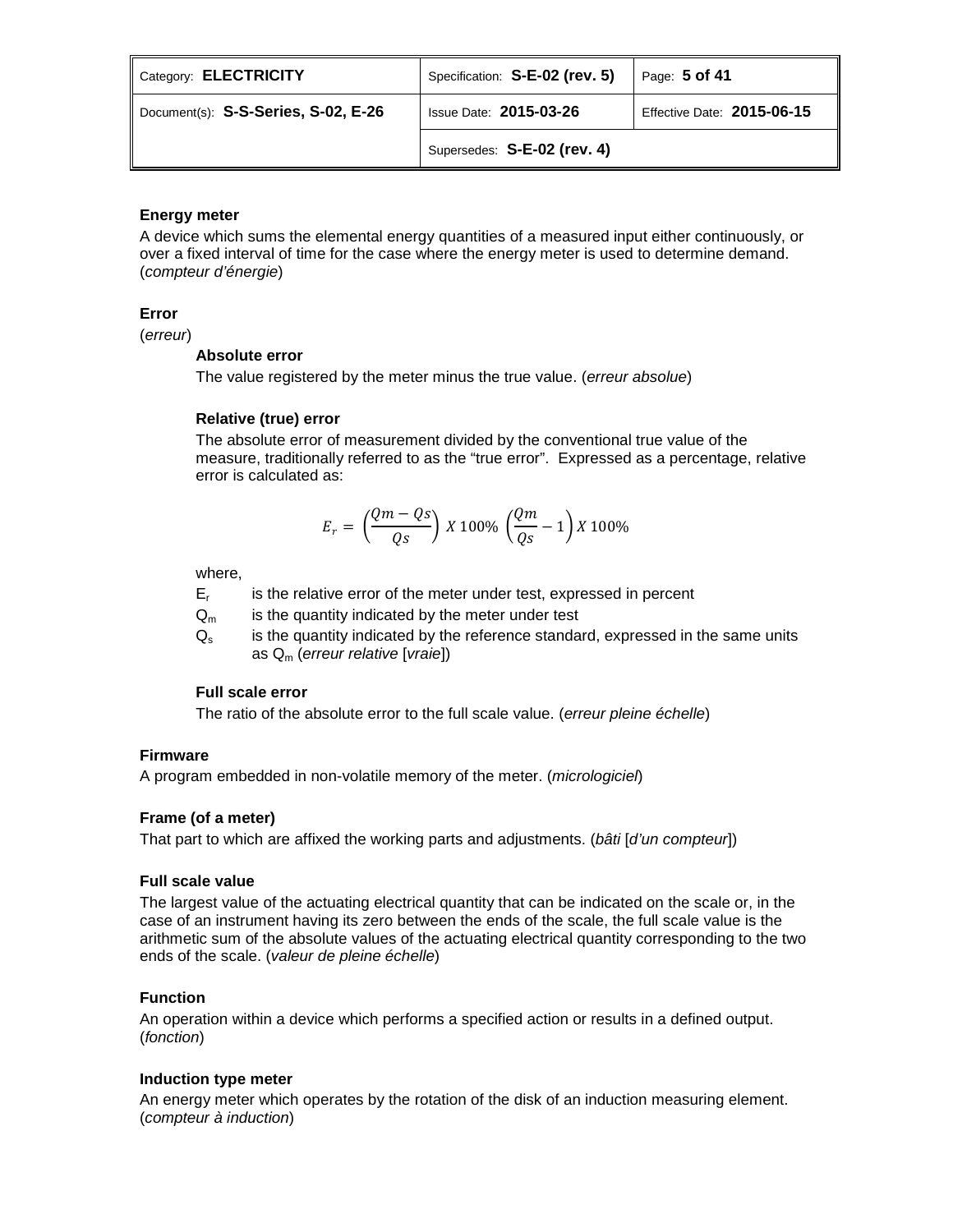| Category: ELECTRICITY              | Specification: S-E-02 (rev. 5) | Page: 6 of 41              |
|------------------------------------|--------------------------------|----------------------------|
| Document(s) S-S-Series, S-02, E-26 | <b>Issue Date: 2015-03-26</b>  | Effective Date: 2015-06-15 |
|                                    | Supersedes: S-E-02 (rev. 4)    |                            |

## **Instrument transformer**

A transformer which is intended to reproduce in its secondary circuit, in a definite and known proportion, the current or voltage of its primary circuit with the phase relations substantially preserved. (*transformateur de mesure*)

## **Maximum current rating (I<sub>max</sub>)**

The largest current value for which a meter has been approved such that it maintains its performance within specified error limits. Nominally rated meters have an  $I_{\text{max}}$  equal to four times the nominal current rating for the meter. (*courant maximal nominal* [Imax])

## **Measuring apparatus**

A device or instrument that is used for the measurement of electricity for the purposes of calibrating electricity meters. (*appareil de mesure*)

## **Meter**

An electricity meter that includes any apparatus used for the purpose of making measurements of, or obtaining the basis of a charge for, electricity supplied to a purchaser (reference: *Electricity and Gas Inspection Act*). (*compteur*)

## **Meter multiplier**

The factor by which the meter reading must be multiplied to obtain the correct magnitude of the measured quantity. (*multiplicateur d'échelle*)

## **Metrological function, feature, characteristic or parameter**

Any function, feature, characteristic or parameter of a meter that provides a metered quantity or contributes to the determination of a quantity which may be used for billing. (*fonction, propriété, caractéristique ou paramètre métrologique*)

## **Minimum current rating (I<sub>min</sub>)**

The smallest current value for which a meter has been approved so that it maintains its performance within specified error limits. (*courant minimal nominal* [Imin])

## **Multifunction meter**

A meter capable of performing two or more measurement functions. (*compteur multifonctions*)

# **Multi-register meter** (e.g. Multi-rate Register Meter)

A metering application which records the measured values of electricity into different registers or "bins" (electronic or mechanical) based on various conditions such as time (i.e., time-of-use, realtime pricing), temperature, etc. (*compteur à registres multiples*)

## **Nonconformity**

A departure of a meter's quality characteristic from its intended level or state that occurs with a severity sufficient to cause the meter to not satisfy one or more specification requirements. (*nonconformité*)

## **Normal operating mode**

The operating mode assumed by the meter while in service without any operator intervention. (*mode de fonctionnement normal*)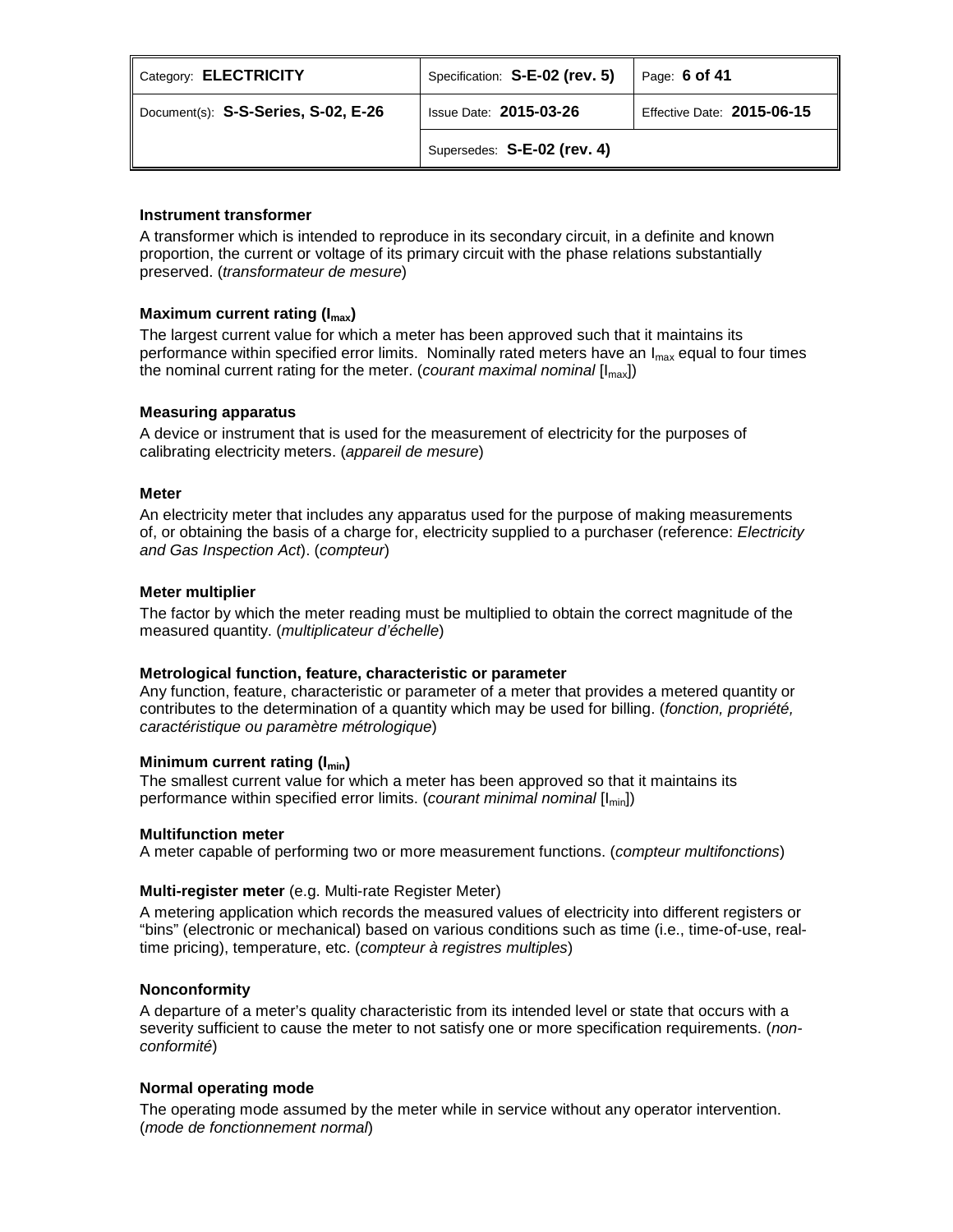| Category: ELECTRICITY               | Specification: S-E-02 (rev. 5) | Page: <b>7 of 41</b>       |
|-------------------------------------|--------------------------------|----------------------------|
| Document(s): S-S-Series, S-02, E-26 | <b>Issue Date: 2015-03-26</b>  | Effective Date: 2015-06-15 |
|                                     | Supersedes: S-E-02 (rev. 4)    |                            |

## **Phase shifting transformer phasing transformer**

An instrument transformer that is an assembly of two or more auto-transformers used as auxiliary instrument transformers, intended to be connected across the phases of a polyphase circuit so as to provide voltages in the proper phase relations for energizing var meters, var hour meters or other measurement equipment. (*transformateur déphaseur*)

## **President**

The President of Measurement Canada having the authorities of "Director" as referred to in the Act. (*président*)

## **Power factor**

The ratio of the active power to the apparent power. Under pure sine wave conditions, the power

factor is given by cos φ where φ is the phase displacement between the voltage and the current. (*facteur de puissance*)

## **Pulse initiator**

A data initiator used with a source meter to initiate pulses, the number of which is proportional to the quantity being measured. (*générateur d'impulsions*)

## **Pulse recorder**

A device which accumulates pulses from an external source representing integral units of energy. (*enregistreur d'impulsions*)

# **Q hour meter**

An electricity meter that measures energy by effectively lagging applied voltage by 60°. (*qheuremètre*)

## **Range (of an indicating or recording meter)**

The region covered by the span and expressed by stating the two end-scale values. If the span passes through zero, the range is stated by inserting "zero" or "0" between the end-scale values. (*gamme de mesure* [*d'un compteur indicateur ou enregistreur*])

## **Rated frequency**

The frequency or frequencies at which the meter is designed to operate. (*fréquence nominale*)

## **Rated voltage**

The voltage at which the meter or device is designed to operate, or for the case of meters designed for operation with a variety of voltage circuits, any preferred voltage (as identified in Specifications for Approval of Type of Electricity Meters, Instrument Transformers and Auxiliary Devices) at which the meter can operate. (*tension nominale*)

## **Received energy**

The energy measured when the current flows through the meter from the load side of the service back to the electricity grid. (*énergie reçue*)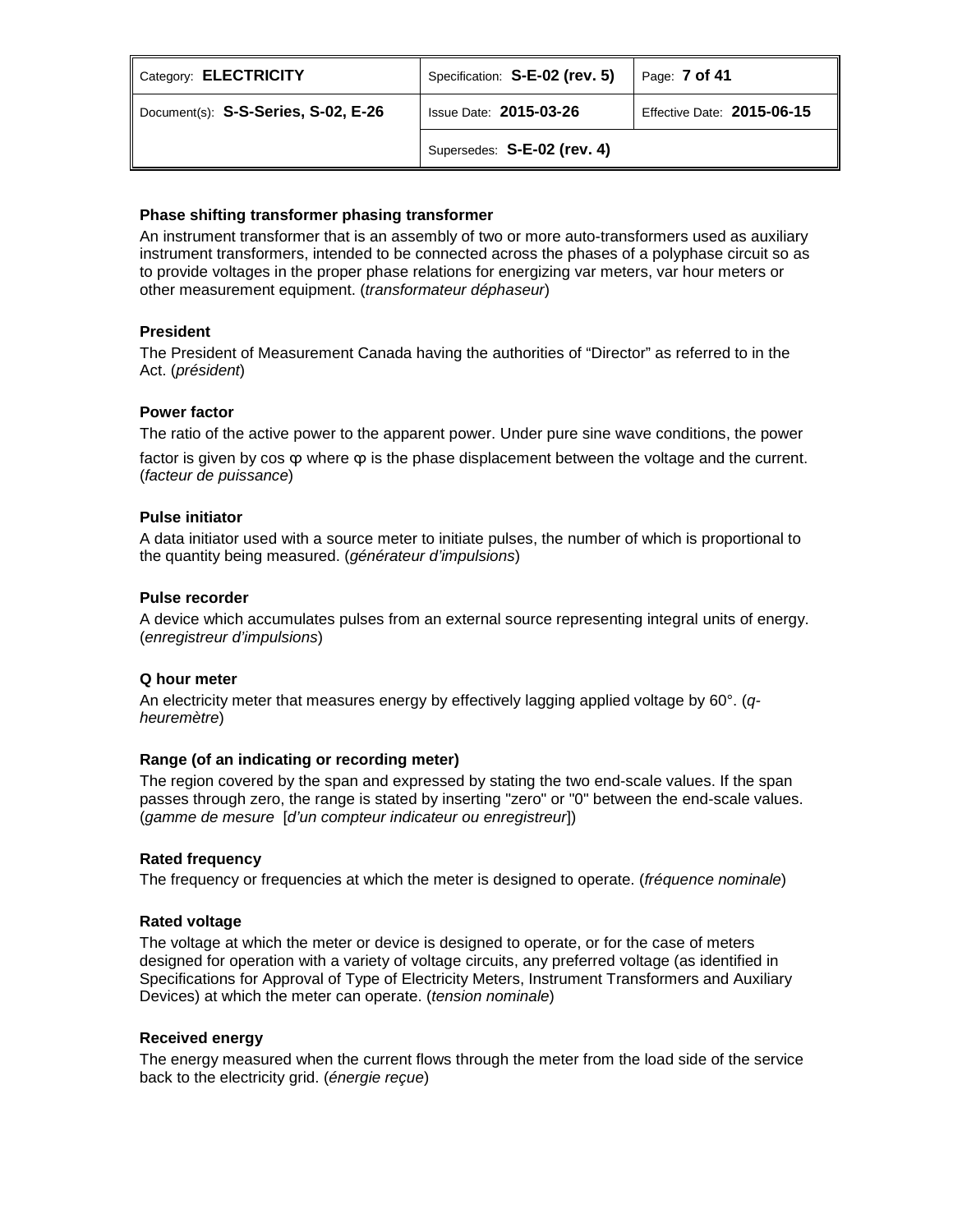| Category: ELECTRICITY               | Specification: S-E-02 (rev. 5) | Page: $8$ of 41            |
|-------------------------------------|--------------------------------|----------------------------|
| Document(s): S-S-Series, S-02, E-26 | <b>Issue Date: 2015-03-26</b>  | Effective Date: 2015-06-15 |
|                                     | Supersedes: S-E-02 (rev. 4)    |                            |

## **Reference meter**

A measuring instrument having errors traceable to the National Research Council of Canada and used to establish the true value of a measurement. (*compteur de reference*)

## **Register (electronic)**

A memory location in the meter where the value of a measured quantity is electronically recorded. (*registre* [*électronique*])

# **Register (mechanical)**

A mechanical device integral to the meter where the value of a measured quantity is recorded and visually presented. (*registre* [*mécanique*])

# **Register ratio Rr - induction type integrating meter**

The number of revolutions of the first gear of the register for one revolution of the first dial pointer. (*rapport de registre Rr – compteur intégrateur à induction*)

## **Regulations**

The *Electricity and Gas Inspection Regulations*. (*Règlement*)

## **Reset time - mechanical demand register**

The interval of time within each demand interval during which the driving element and demand indicator disengage from each other to allow the driving element to be restored to its initial position. (*temps de débrayage - registre de puissance appelée mécanique*)

## **Reverification**

Any subsequent confirmation of a meter's conformance to legal requirements following its initial verification of conformance to those same requirements, performed upon expiration of the meter's reverification period (i.e. seal period). (*revérification*)

## **Seal**

A means whereby unauthorized access to the interior, adjustments, or controls of a meter may be effectively detected. (*sceau*)

## **Self-contained meter**

A meter designed to be connected directly to a power circuit, without the use of external devices such as instrument transformers or shunts. (*compteur autonome*)

## **Series test**

A test performed on a meter whereby all voltage input circuits are energized with voltages of the same magnitude and phase relation, and all current input circuits are energized with currents of the same magnitude and phase relation. This may be accomplished by placing all meter voltage input circuits in a parallel circuit, and all meter current circuits in a series circuit. (*essai en série*)

# **Service type**

The number of wires and phases and the interconnection between them used to supply a metering load. (*type de service*)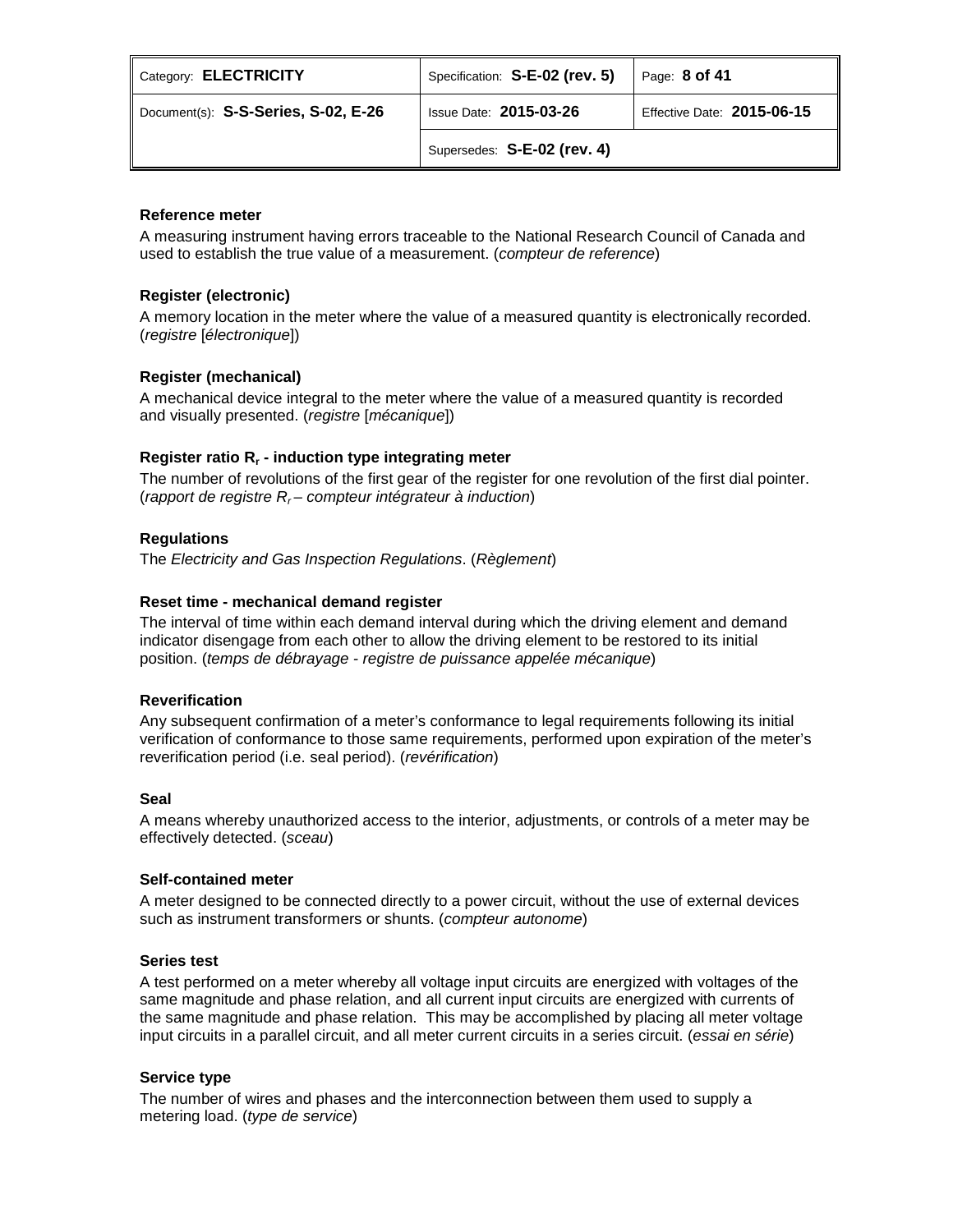| Category: ELECTRICITY               | Specification: S-E-02 (rev. 5) | Page: 9 of 41              |
|-------------------------------------|--------------------------------|----------------------------|
| Document(s): S-S-Series, S-02, E-26 | <b>Issue Date: 2015-03-26</b>  | Effective Date: 2015-06-15 |
|                                     | Supersedes: S-E-02 (rev. 4)    |                            |

## **Single phase services**

(*services monophasés*)

Single phase services may be provided as follows:

## **Network service**

A three-wire service supplied from a three phase, four wire, wye distribution system, with one of the conductors being the neutral conductor, and the other two conductors being phase conductors. (*service réseau*)

## **Three-wire service**

A single phase three wire service may be provided from a single phase or polyphase distribution system. One conductor, the neutral, is grounded, and the normal service voltages are 240 V between the ungrounded conductors and 120 V between either of the ungrounded conductors and the grounded conductor. (*service trois fils*)

## **Two-wire service**

A single phase two-wire service may be provided from many distribution systems, and normally has one conductor grounded, with a nominal voltage of 120 V between conductors. (*service deux fils*)

## **Polyphase services**

(*services polyphasés*) Polyphase services may be provided as follows:

# **Three phase, four wire delta service**

A three phase, four wire delta service is a delta service which has one transformer centre tapped and connected to a neutral conductor (and grounded). In this case, where the voltage between any two phases is 240 V, the voltage between the grounded wire and either of the two phases from which it is centre tapped will be 120 V, and the voltage from the third phase to the grounded phases will be 208 V. (*service triphasé quatre fils en triangle*)

## **Three phase, four wire, wye**

A three phase, four wire wye service has three phases and a neutral conductor where the phase to neutral voltages are nominally equal to each other, and the phase to phase

voltage is equal to  $\sqrt{3}$  times the phase to neutral voltage. (*service triphasé quatre fils en étoile*)

## **Three phase, three wire**

A three phase, three wire service has no neutral conductor and may be supplied by either an open-delta or closed-delta transformer bank. (*service triphasé trois fils*)

## **Single-register, bi-directional meter**

A meter that is specified as capable of measuring both positive and negative mean energy flow, and where the net result will be placed in a single register. The process is equivalent to that defined as "netting". (*compteur bidirectionnel à un registre*)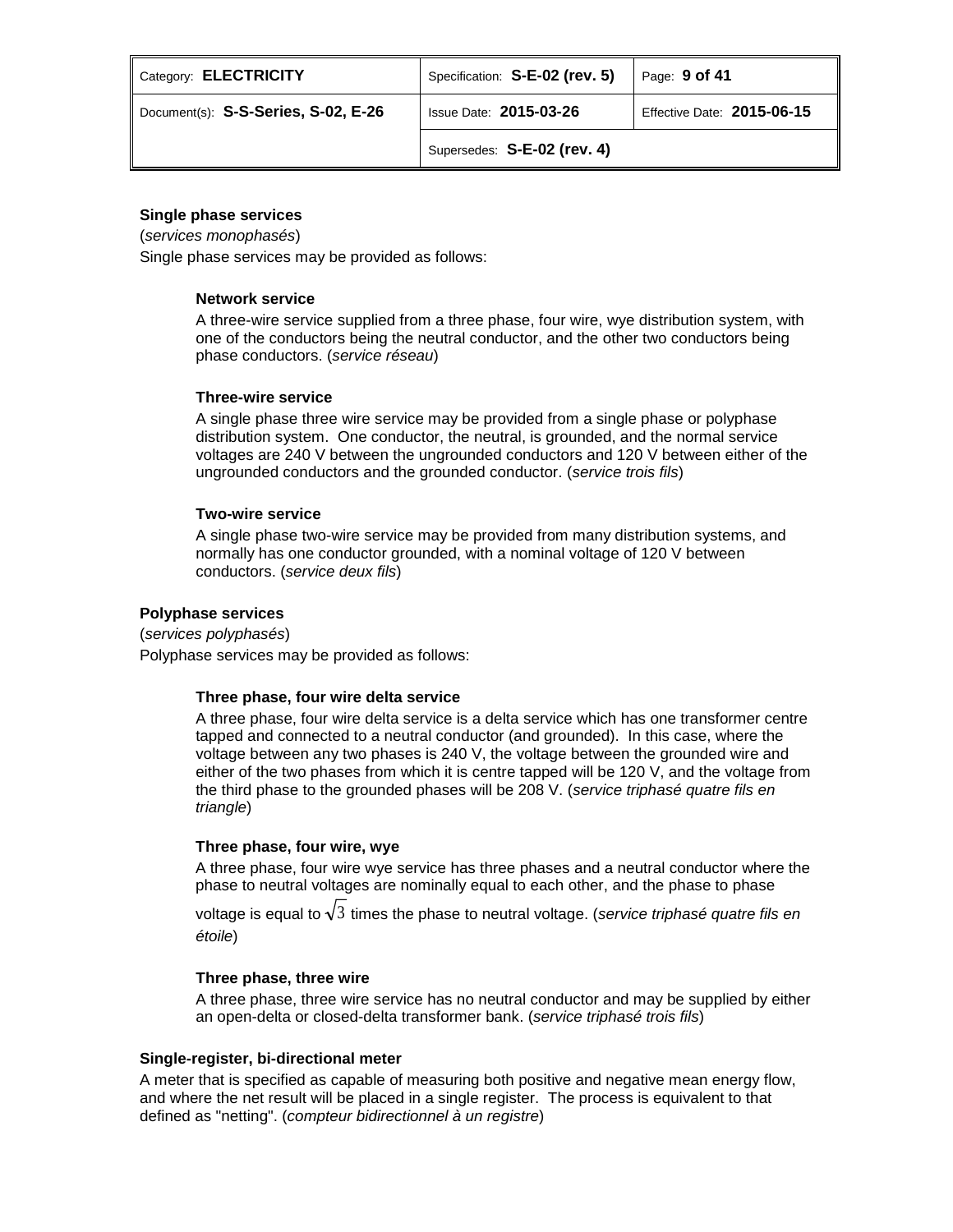| Category: ELECTRICITY               | Specification: S-E-02 (rev. 5) | Page: $10$ of $41$         |
|-------------------------------------|--------------------------------|----------------------------|
| Document(s): S-S-Series, S-02, E-26 | <b>Issue Date: 2015-03-26</b>  | Effective Date: 2015-06-15 |
|                                     | Supersedes: S-E-02 (rev. 4)    |                            |

# **Single-register, one direction only meter**

A meter that is specified as capable of measuring and registering either positive or negative mean energy flow only. This has historically been referred to in Canada as a "unidirectional meter". (*compteur unidirectionnel seulement à un registre*)

# **Specification limit**

The maximum permissible error for a meter's performance characteristic. (*limite de spécification*)

# **Test link**

A means to totally or partially isolate the voltage circuit from the current circuit of a meter. (*lien d'essai*)

# **Test mode**

A mode of operation or output which facilitates meter accuracy testing by introducing shorter test periods and/or greater resolution of readings. The output of a test mode feature or operation is not the output used in establishing the basis of a charge for electricity legal units of measurement during normal meter operation. (*mode d'essai*)

# **Test value (ei)**

The result of a measurement after correction for any known systematic errors, at test point "i". (*valeur d'essai* [ei])

# **Thermal stability**

A meter is considered to have reached thermal stability following a change in temperature when the metrological characteristics of the meter have not changed by more than  $\pm 0.2\%$  over a 10minute interval. (*stabilité thermique*)

# **Transformer**

See instrument transformer. (*transformateur*)

# **Transformer (primary) rated meter**

A transformer-type meter which indicates or records the primary quantity being measured by using specific instrument transformer ratios. (*compteur branché sur transformateur*)

# **Transformer-type meter**

A meter designed to be used with instrument transformers. (*compteur à transformateur*)

# **Two-register, bi-directional meter**

A meter that is specified as capable of measuring both positive and negative mean energy flow, as defined by the connection of the meter, and where the positive result and negative result are placed in different registers. This has historically been referred to in Canada as a "bi-directional meter". (*compteur bidirectionnel à deux registres*)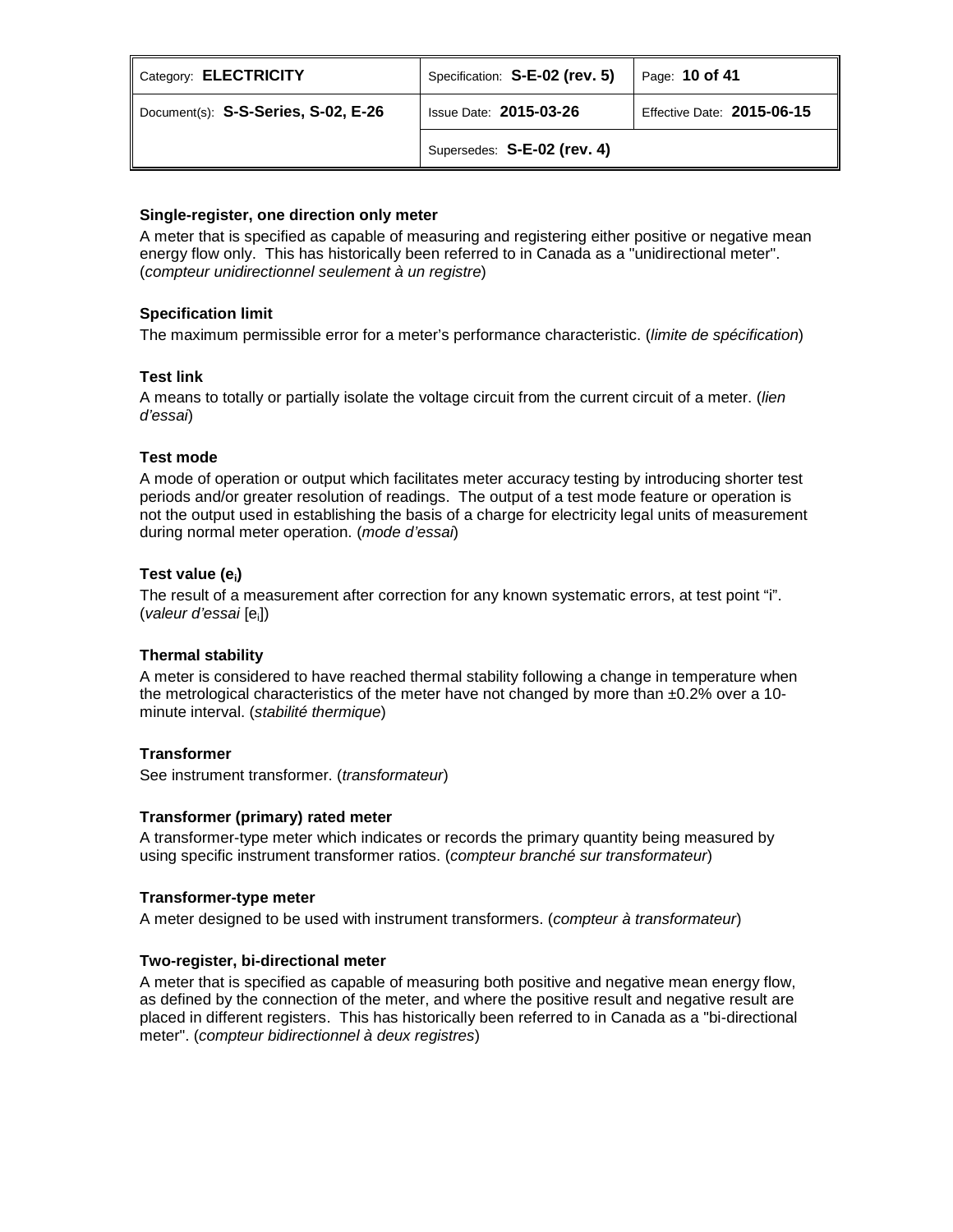| Category: ELECTRICITY               | Specification: S-E-02 (rev. 5) | Page: 11 of 41             |
|-------------------------------------|--------------------------------|----------------------------|
| Document(s): S-S-Series, S-02, E-26 | <b>Issue Date: 2015-03-26</b>  | Effective Date: 2015-06-15 |
|                                     | Supersedes: S-E-02 (rev. 4)    |                            |

# **Type**

The designation assigned to a meter or device by the manufacturer for the purpose of distinguishing its particular design and construction from other designs, models or patterns. Such type designation shall embrace only those ranges and ratings that are essentially similar in appearance and performance. (*type*)

# **Var hour (delivered)**

Is defined as var hours when the phase angle between voltage and current is between  $0^{\circ}$  and  $90^{\circ}$ (quadrant I), and between 90<sup>°</sup> and 180<sup>°</sup> (quadrant II). (*varheure* [*livré*])

## **Var hour (received)**

Is as defined as var hours when the phase angle between voltage and current is between  $180^\circ$ and 270<sup>°</sup> (quadrant III), and between 270 to 360<sup>°</sup> (quadrant IV). (*varheure* [*reçu*])

## **Var hour meter**

An integrating instrument which measures reactive energy in var hours or in suitable multiples thereof. (*varheuremètre*)

## **Verification**

The process by which an approved meter is evaluated for compliance to the metrological, technical and administrative requirements specified in the Act, Regulations and these Specifications. (*vérification*)

## **Volt-ampere hour**

Volt-ampere hours irrespective of load direction or quadrant. (*voltampèreheure*)

## **Volt-ampere hour (delivered)**

Volt-ampere hours associated with watt-hours delivered. (*voltampèreheure* [*livré*])

## **Volt-ampere hour (received)**

Volt-ampere hours associated with watt-hours received. (*voltampèreheure* [*reçu*])

## **Volt-ampere hour meter**

An integrating instrument which measures apparent energy in volt ampere hours or in suitable multiples thereof. (*Voltampèreheuremètre*)

## **Voltage transformer**

An instrument transformer intended to have its primary winding connected across circuit with the voltage to be measured. (*transformateur de tension*)

## **Watt-hour (delivered)**

Is defined as watt-hours when the phase angle between voltage and current is between  $0^{\circ}$  and 90 $^{\circ}$  (quadrant I), and between 270 $^{\circ}$  and 360 $^{\circ}$  (quadrant IV).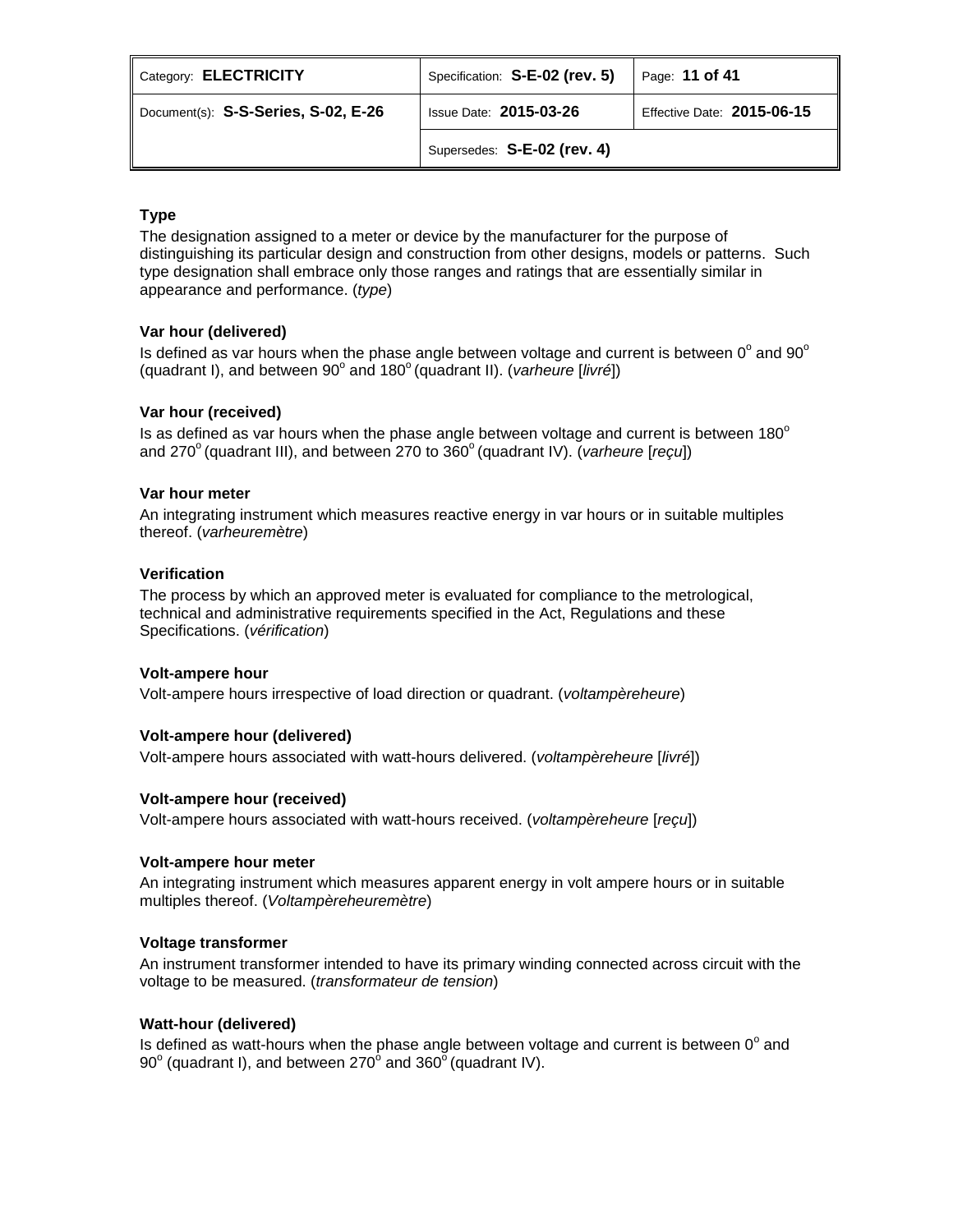| Category: ELECTRICITY               | Specification: S-E-02 (rev. 5) | Page: 12 of 41             |
|-------------------------------------|--------------------------------|----------------------------|
| Document(s): S-S-Series, S-02, E-26 | <b>Issue Date: 2015-03-26</b>  | Effective Date: 2015-06-15 |
|                                     | Supersedes: S-E-02 (rev. 4)    |                            |

# **Watt-hour (received)**

Is defined as watt-hours when the phase angle between voltage and current is between  $90^{\circ}$  and 180 $^{\circ}$  (quadrant II), and between 180 $^{\circ}$  and 270 $^{\circ}$  (quadrant III).

# **Watt-hour meter**

An integrating instrument which measures active energy in watt-hours or in suitable multiples thereof. (*wattheuremètre*)

# **Zero load**

A condition of null current or energy passing through the meter to the load being measured. (*à vide*)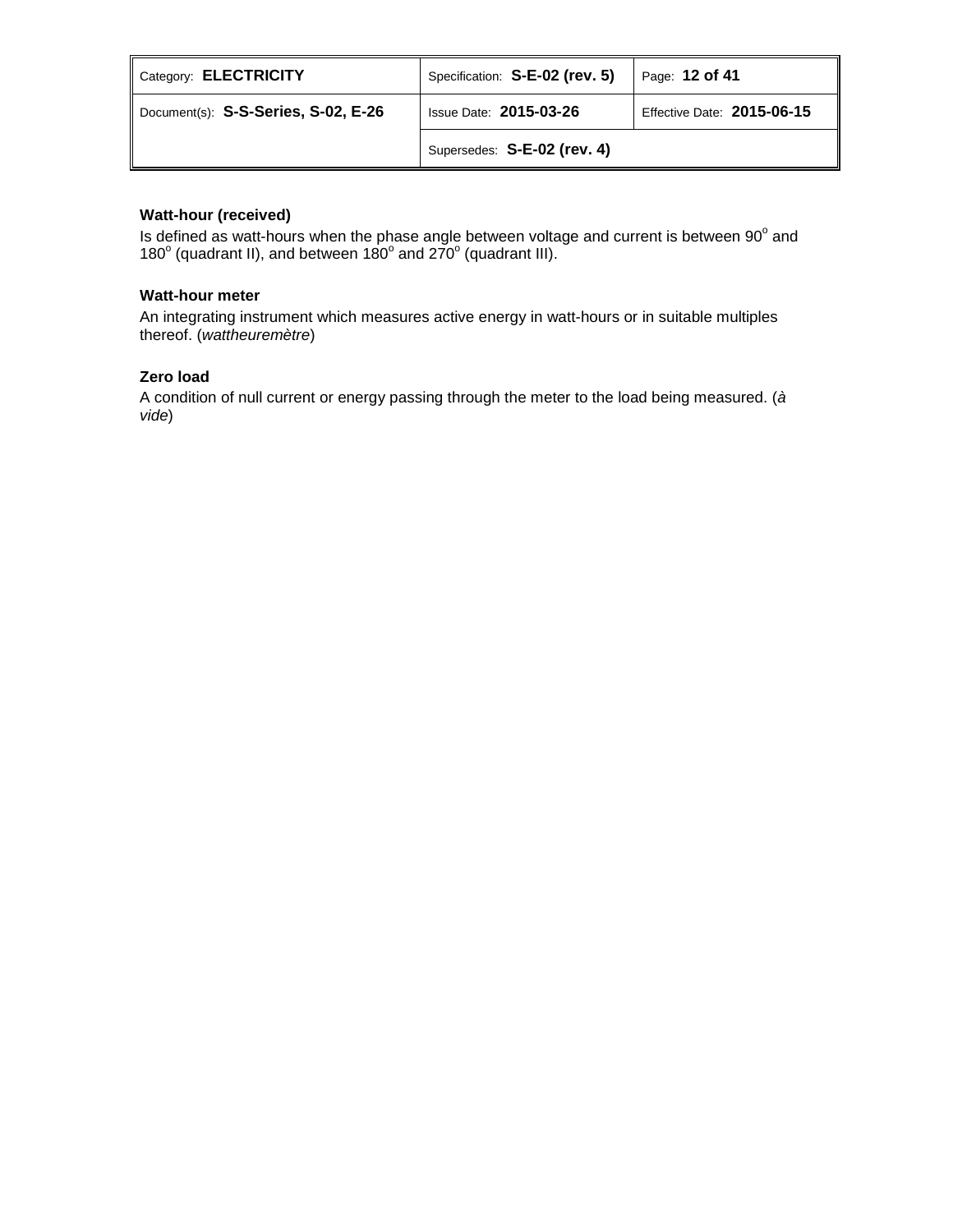| Category: ELECTRICITY               | Specification: S-E-02 (rev. 5) | Page: 13 of 41             |
|-------------------------------------|--------------------------------|----------------------------|
| Document(s): S-S-Series, S-02, E-26 | <b>Issue Date: 2015-03-26</b>  | Effective Date: 2015-06-15 |
|                                     | Supersedes: S-E-02 (rev. 4)    |                            |

# **5.0 Administrative Requirements**

# **5.1 General**

**5.1.1** Verification and reverification are intended to confirm that a meter conforms to all of the performance and non-performance requirements of an approved pattern (design, features, functions, marking, etc.). The extent of verification or reverification inspections shall be as specified in these specifications and any additional requirements authorized by Measurement Canada (MC) in regards to these specifications. Although the application of these requirements allows for verification and reverification of electricity meters, the owner of the meter remains legally responsible for ensuring meters' compliance with the Act and related MC policies and programs. Meter owners shall also subject meters to marketplace monitoring programs established by MC.

**5.1.2** Any meter that fails to meet a performance or non-performance requirement, or that possesses a defect which could affect its ability to meet specified requirements, shall be classified as nonconforming.

**5.1.3** All meter conformity tests shall be performed in accordance with documented procedures that have been evaluated for technical adequacy by the relevant MC technical experts.

# **5.2 Administrative Requirements Related to Performance**

# **5.2.1 Conditions for Testing**

All conditions specified herein for testing shall be satisfied prior to the meter being evaluated for performance.

# **5.2.2 Range of Tests Used to Assess Measuring Function Accuracy**

**5.2.2.1** In principle, verification or reverification shall confirm the performance capabilities of each approved measurement function of a meter that may be used for the basis of establishing a charge for the consumption of electricity; however, the extent of testing required for this purpose shall be based on meter design and the evaluations performed during the approval examinations.

**5.2.2.2** Approved measurement functions that the meter owner has requested not to be verified shall be disabled. Such functions shall not be accessible by any means, including the meter display or meter communication ports, upon verification and sealing of the meter.

**5.2.2.3** Where the meter design permits and as approved by MC, certain measurement function tests may be waived, if the function's performance characteristics can be determined through other related tests. These functions shall be considered to have been verified upon completion of approved related tests.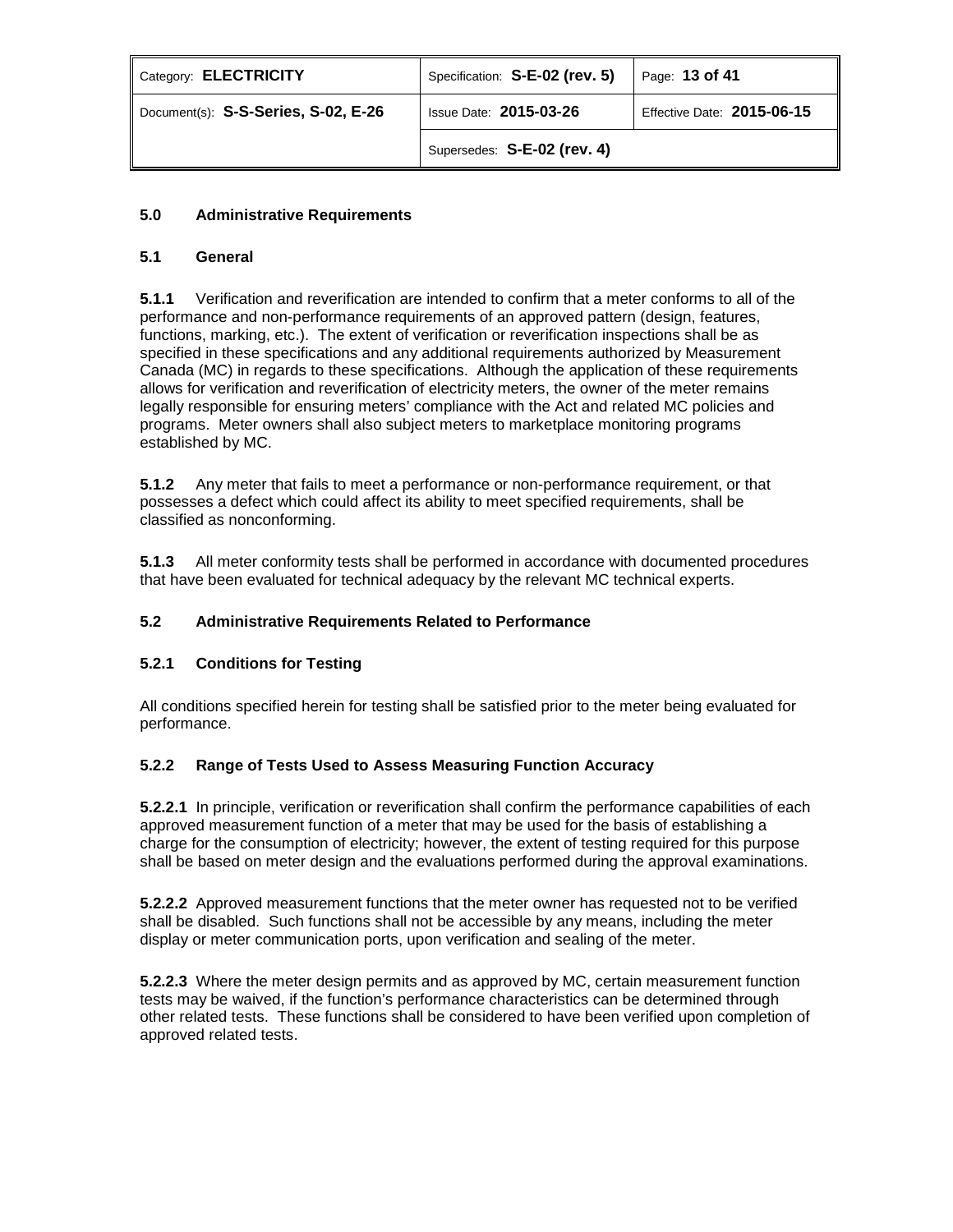| Category: <b>ELECTRICITY</b>        | Specification: S-E-02 (rev. 5) | Page: 14 of 41             |
|-------------------------------------|--------------------------------|----------------------------|
| Document(s): S-S-Series, S-02, E-26 | <b>Issue Date: 2015-03-26</b>  | Effective Date: 2015-06-15 |
|                                     | Supersedes: S-E-02 (rev. 4)    |                            |

**5.2.2.4** The tests which may be waived during verification and/or reverification shall have been determined through the approval process.

**5.2.2.5** Approval tests may also indicate that additional tests over and above standardized verification and/or reverification tests specified herein may be required.

# **5.2.3 Implicit Accuracy of Each Measurement Function**

Although the decision regarding the acceptability of a measurement function's accuracy is based upon results of tests at a few discrete points, all measurement functions shall be accurate to within specified limits throughout their respective measuring ranges.

# **5.2.4 Correction for Known Errors**

The results of meter tests performed for the purpose of verification and reverification shall be corrected for all known systematic errors. These errors shall include the known errors of the calibration console.

# **5.2.5 Documentation of Errors**

Each error determined for a meter at any test point shall be reported as a minimum to the nearest 0.1% for electromechanical meters and 0.01% for electronic meters.

# **5.2.6 Limits of Calibration**

Although a test point error is considered acceptable if it does not fall outside the specification limit for that test point, this fact shall not imply that a meter may be intentionally calibrated to register with errors near the specification limits. The calibration target is the midpoint of the specification range.

# **5.3 Sampling Plan for the Inspection of Isolated Lots of Meters in Service**

Meters in service may be reverified as a lot by compliance sampling with use of a MC-authorized compliance sampling plan.

# **5.4 Verification and Reverification Methods**

Meters may be verified or reverified by 100% inspection. Meters falling under the scope of Measurement Canada sampling plans may be sampled; however, the sample meters shall meet the requirements for 100% inspection. In-service meters may be sampled in accordance to section 5.3; however, the sample meters shall meet the requirements for 100% inspection. Meters that fall under the scope of Annex A shall be verified or reverified by 100% inspection or by sampling in accordance to that annex.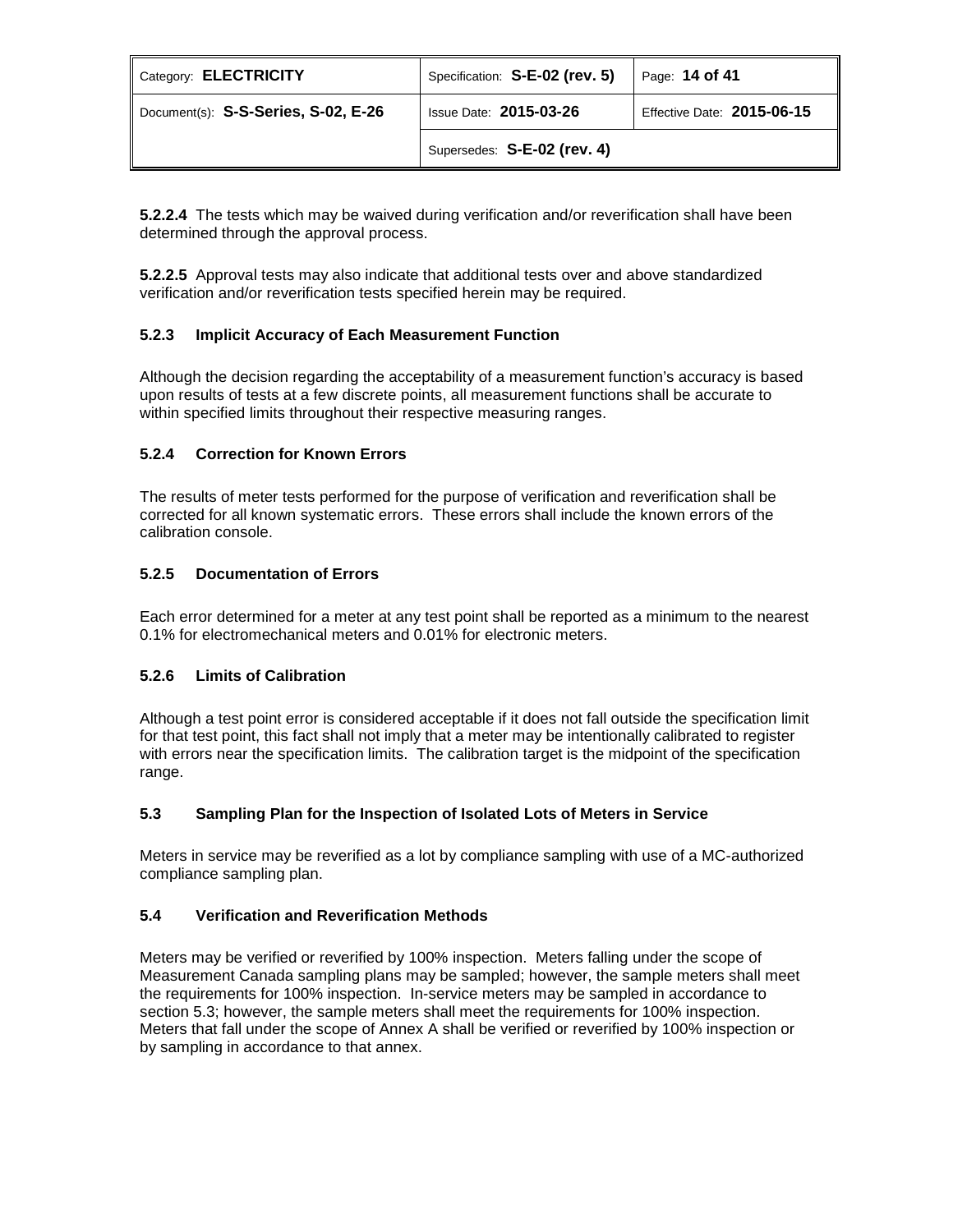| Category: ELECTRICITY               | Specification: S-E-02 (rev. 5) | Page: 15 of 41             |
|-------------------------------------|--------------------------------|----------------------------|
| Document(s): S-S-Series, S-02, E-26 | <b>Issue Date: 2015-03-26</b>  | Effective Date: 2015-06-15 |
|                                     | Supersedes: S-E-02 (rev. 4)    |                            |

# **5.5 Verification Seal and Marking Requirements**

All meters examined and determined to meet the verification or reverification requirements shall have suitable verification markings affixed to physically indicate that they have been examined and found to meet the requirements of these Specifications. Meters verified or reverified shall be sealed in accordance with the requirements of the *Electricity and Gas Inspection Act* and Regulations and any specifications established thereunder.

# **5.6 Reverification Periods for Electricity Meters**

All meters examined and determined to meet the verification or reverification requirements shall be permitted to remain in service for the periods prescribed by Measurement Canada in bulletin E-26—Reverification Periods for Electricity Meters and Metering Installations (reference 3.10). For meters that are not new and cannot be calibrated (i.e. mean absolute deviation from target (MADT) assessment is not made), the period for reverification will be as prescribed in reference 3.10 for reserviced meters.

# **5.7 Disposition of a Meter with Questionable Accuracy**

Any meter which has been mishandled or is suspected of being in a state that does not conform with these Specifications shall not be put in service or continued in use until it has been reverified.

# **5.8 Requirements for Documentation of the Inspection Certificate or Record of Inspection**

**5.8.1** A certificate shall be issued for each meter that is inspected, verified or reverified by an inspector or accredited organization that does not own the meter. The certificate shall contain all the information required pursuant to section 21 of the *Electricity and Gas Inspection Regulations*, as well as the applicable information listed in section 5.8.3 below.

**5.8.2** A record of inspection shall be generated for each meter inspected, verified or reverified by an accredited organization that is also the owner of the meter. Such records shall contain all the information required pursuant to section 21 of the *Electricity and Gas Inspection Regulations* as well as the applicable information listed in section 5.8.3 below.

**5.8.3** Pursuant to 5.8.1 and 5.8.2 above, the following information shall be included in the record of inspection or certificate of inspection as applicable:

(a) Whether the meter is verified or reverified.

(b) In the case of meters equipped with pulse initiators, the pulse value associated with the output pulse for each initiator as well as the pulse type or form (e.g. KYZ, 3-wire or 2 wire).

(c) The conformance status of the meter with respect to these Specifications.

(d) The year in which the meter will be due for reverification.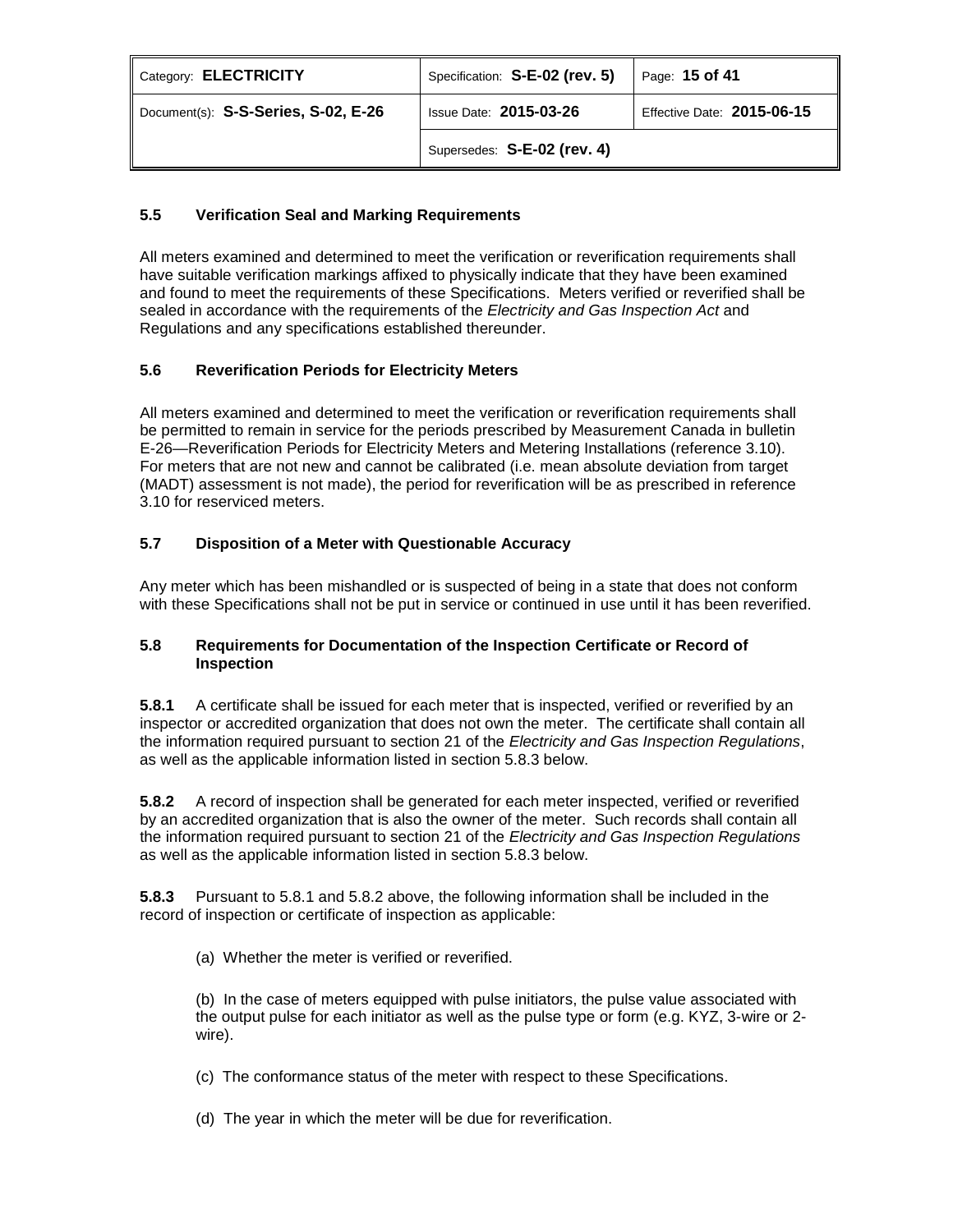| Category: <b>ELECTRICITY</b>        | Specification: S-E-02 (rev. 5) | Page: 16 of 41             |
|-------------------------------------|--------------------------------|----------------------------|
| Document(s): S-S-Series, S-02, E-26 | <b>Issue Date: 2015-03-26</b>  | Effective Date: 2015-06-15 |
|                                     | Supersedes: S-E-02 (rev. 4)    |                            |

(e) All operational parameters including the following:

(i) meter multiplier (or multipliers, if different multipliers are applied for different functions)

- (ii) voltage rating
- (iii) current rating
- (f) Where the verification or reverification was performed by sampling methods:
	- (i) the lot identification number
	- (ii) the number of meters in the lot
	- (iii) the values of all statistics determined from the errors of the sample meters
	- (iv) the conformance status

(v) for compliance sample groups, the level and the extension period in years determined for the sample and its parent lot

- (g) Type of demand meter.
- (h) Frequency rating, if other than 60 Hz.
- (i) Element configuration.

(j) All electromechanical multifunction (combination) energy demand meters with the demand component deactivated shall be noted on the inspection certificate.

(k) A listing or reference to a listing of any metrological parameters which were altered from the meter's normal operating state in order to facilitate efficient verification.

(l) A listing or reference to a listing of approved functions for which the meter has been programmed.

(m) Firmware revision.

**5.8.4** The certificate or record of inspection shall serve as the formal record of the meter's verification status and shall be maintained by the owner of the meter pursuant to the Act and Regulations.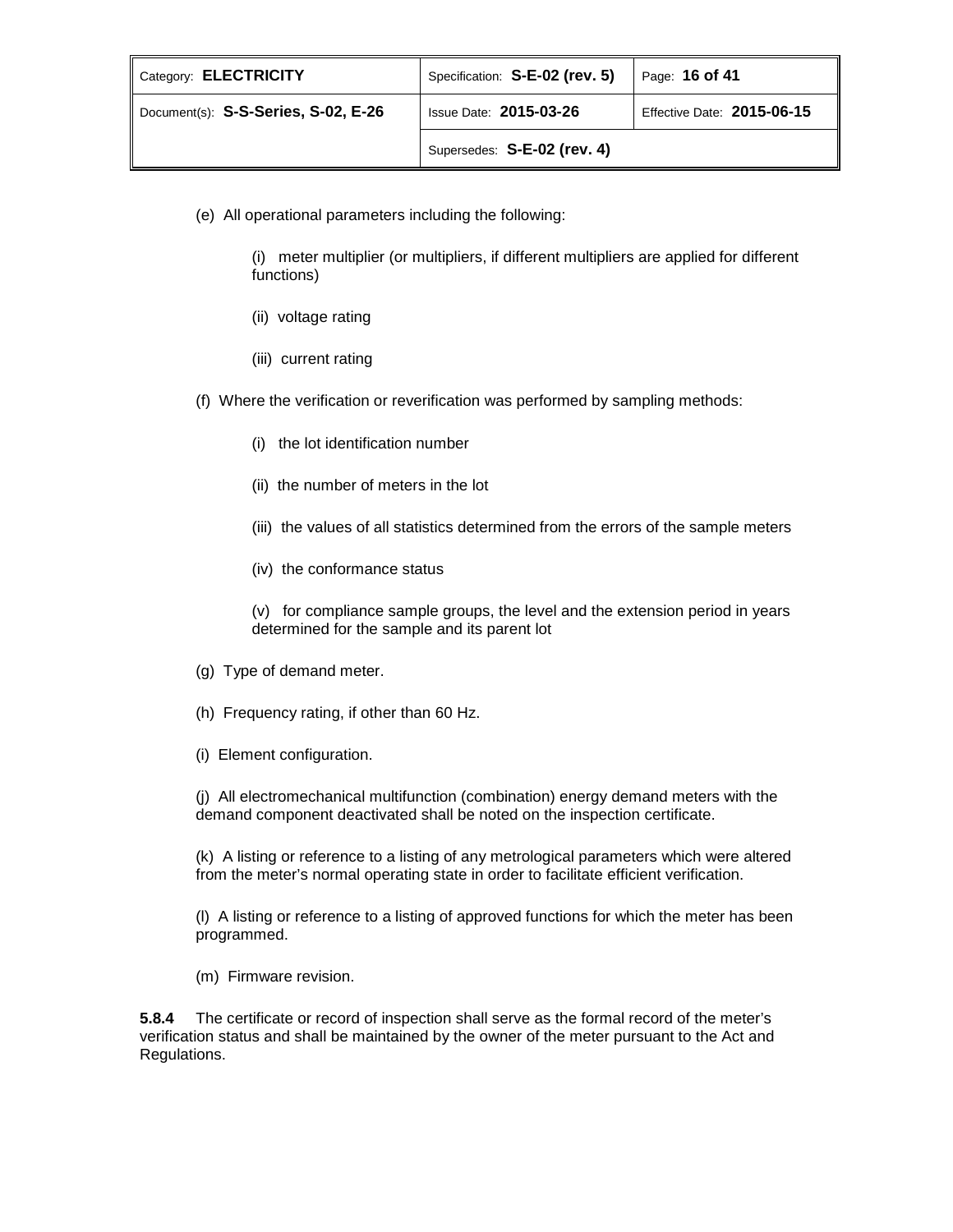| Category: ELECTRICITY               | Specification: S-E-02 (rev. 5) | Page: 17 of 41             |
|-------------------------------------|--------------------------------|----------------------------|
| Document(s): S-S-Series, S-02, E-26 | <b>Issue Date: 2015-03-26</b>  | Effective Date: 2015-06-15 |
|                                     | Supersedes: S-E-02 (rev. 4)    |                            |

# **5.9 Nameplate Markings**

# **5.9.1 General**

Meters shall be verified to ensure the location, legibility and markings meet the approval of type specification LMB-EG-07 section 3.3 and any additional markings which may be required in the Notice of Approval.

# **6.0 Technical Requirements**

# **6.1 General**

**6.1.1** Meter verification shall include inspections to ensure that the technical requirements specified in this section are complied with.

**6.1.2** Meters shall be inspected for mechanical fitness and shall be free of any physical damage, defects in workmanship or material deficiencies which could affect the meter's ability to comply with the requirements of these specifications during the meter's usage.

## **6.2 Identification of Measurement Units**

**6.2.1** All meters shall be verified to ensure the presence of the applicable measurement unit identifiers for each approved energy or demand quantity which is displayed or registered. These measurement unit identifiers may also use the standard abbreviation for the measurement units.

**6.2.2** Meters equipped with electronic displays may use a coded identifier to identify the measurement unit of approved measurement quantities, provided the coded identifiers can be traced to a table of codes of associated measurement units resident in the meter memory and displayable by the meter. The table of codes may be located on the meter nameplate or any other readily visible location of the meter that is under the meter seal.

## **6.3 Meter Multipliers**

(1) All meters are required to identify the applicable meter multiplier, if this multiplier is other than unity.

(2) For electromechanical energy meters, the meter multiplier shall be marked permanently and prominently, preferably in red, on the register or scale face.

(3) For electromechanical demand or combination demand/energy meters, the meter multiplier shall be marked permanently and prominently, on either the register or nameplate, preferably in red.

(4) Where an electromechanical meter has different multipliers for different measurement quantities, the applicable multiplier for each register and/or scale shall be marked in the proximity of the energy and demand unit markings, in a manner which readily identifies the associated function multiplier.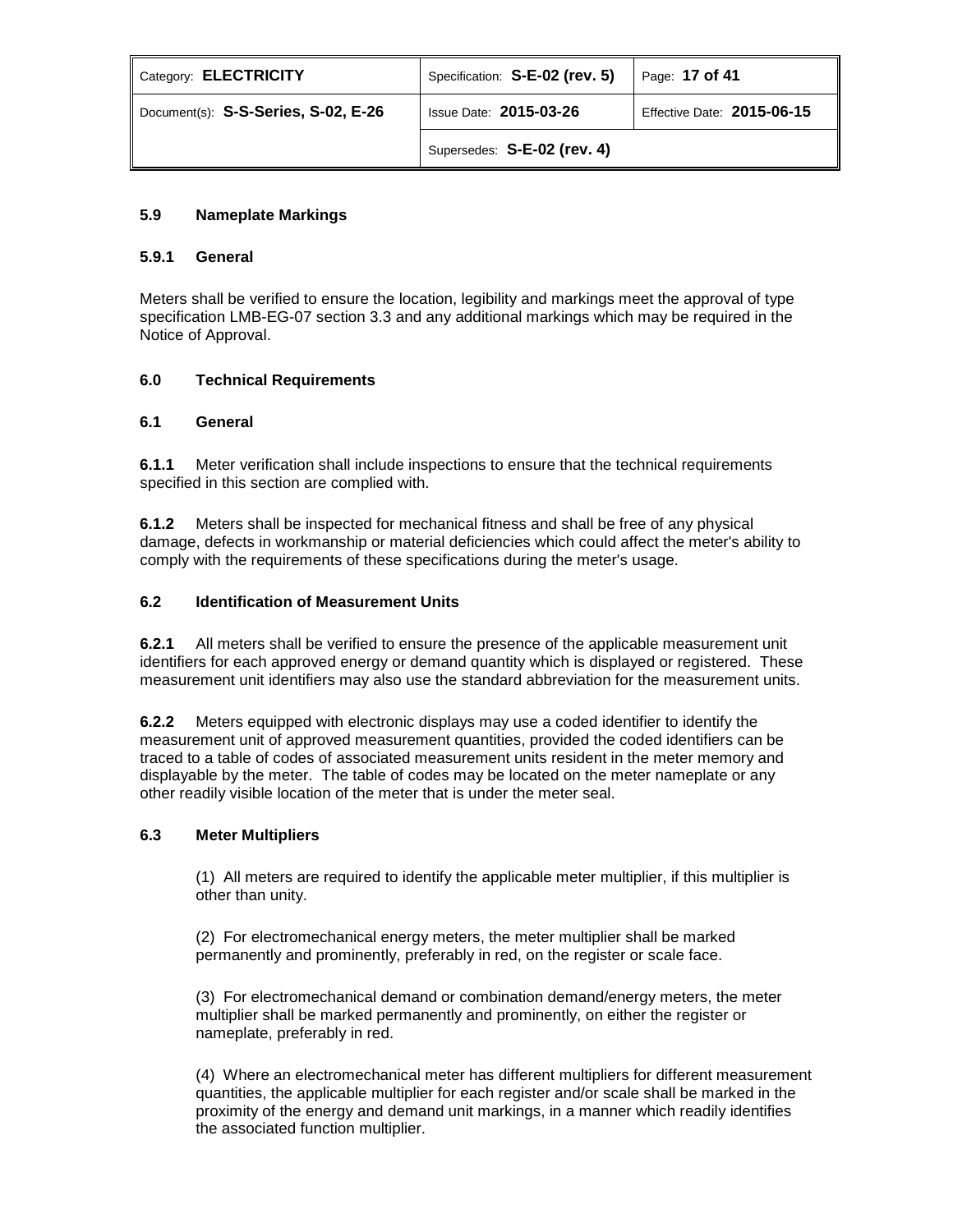| Category: ELECTRICITY               | Specification: S-E-02 (rev. 5) | Page: 18 of 41             |
|-------------------------------------|--------------------------------|----------------------------|
| Document(s): S-S-Series, S-02, E-26 | <b>Issue Date: 2015-03-26</b>  | Effective Date: 2015-06-15 |
|                                     | Supersedes: S-E-02 (rev. 4)    |                            |

(5) For electronic meters, the meter multiplier shall be distinctly marked on the meter's nameplate or electronic display.

## **6.4 Mechanical Registers**

## **6.4.1 Register Markings**

(1) Meters shall be verified to ensure that there are no markings on the register face except for the manufacturer's name, trademark, the direction of rotation indicator, register ratio, rotation index mark, multiplier, or marks pertaining to the reading of the register. Where the register face and nameplate are integral, the above requirement shall not apply but any markings shall not interfere with the reading of the register.

(2) It is not permissible to indicate above or below any individual dial or drum, the magnitude of the complete indication or the divisions.

## **6.4.2 Register Ratio - Induction Type Meters**

(1) Induction type energy meters shall be verified to ensure that the register ratio is marked on the register in such a manner that it is legible without removing the register. If sufficient space is available, the register ratio shall be marked on the register faceplate.

(2) The register indication shall be strictly in accord with the result computed from the number of disc revolutions, the disc constant as given on the nameplate and the multiplier.

## **6.4.3 Mechanical Demand Registers**

The driving pointer shall be examined to ensure that it is of a colour distinctly different from that of the driven pointer.

## **6.5 Electronic Displays**

Meters equipped with electronic displays and having programmable display parameters shall be clearly readable under normal conditions of use.

## **6.6 Register Resets**

## **6.6.1 General**

(1) The reset device shall be checked to ensure that it is not possible to reset (i.e. reset to zero) or modify energy registers with the meter sealed, unless the readings are stored in another sealed memory or register location for recall at any time. Only demand quantities shall be resettable on a sealed meter.

(2) For the case of mechanical demand registers, the device for resetting demand shall be such that, in its normal position, it does not affect either the maximum demand indicator or the driving element.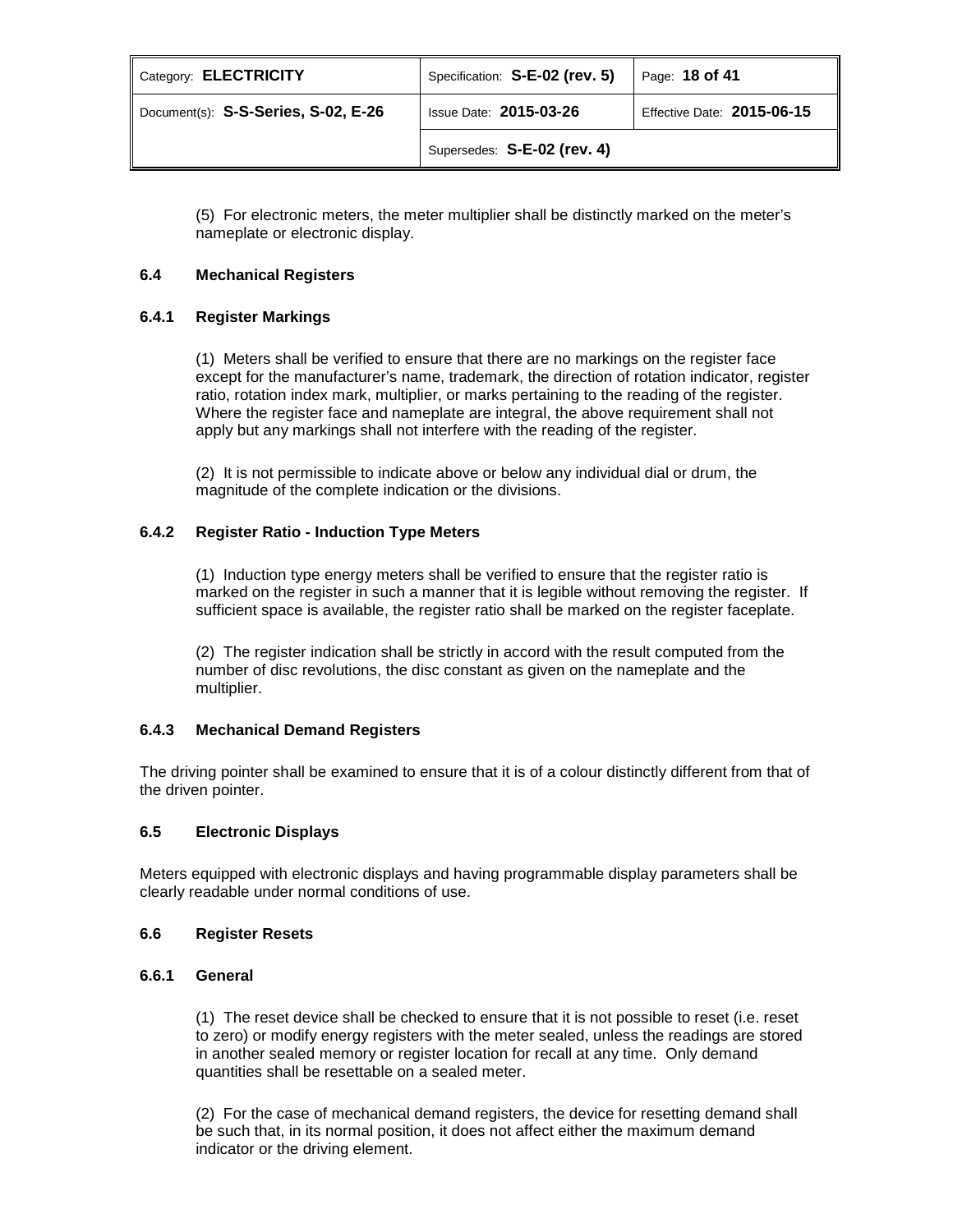| Category: ELECTRICITY               | Specification: S-E-02 (rev. 5) | Page: 19 of 41             |
|-------------------------------------|--------------------------------|----------------------------|
| Document(s): S-S-Series, S-02, E-26 | <b>Issue Date: 2015-03-26</b>  | Effective Date: 2015-06-15 |
|                                     | Supersedes: S-E-02 (rev. 4)    |                            |

# **6.6.2 Resetting of Demand Registers**

The peak demand reset event shall be verified to ensure that it:

(a) resets the maximum demand indicator to zero (at no load conditions) or to the equivalent current demand position; and

(b) increments any associated cumulative demand register by a value equal to the peak demand reading.

# **6.7 Data Retention Requirements**

## **6.7.1 General**

The data retention capabilities of meters having metered data, chronological data or metrologically significant information which could be lost in the event of a power outage shall be verified over a period of one minute, or any other period approved by MC, to ensure prevention of the loss of this information.

## **6.7.2 Carry-over Battery**

Any device fitted with a carry-over battery shall be verified to confirm battery condition using one of the following means:

- (a) Confirm that the battery condition indicator indicates a good battery.
- (b) Measure battery voltage.

(c) For meters equipped with batteries which cannot be accessed without breaking the meter seal, use manufacturers' data on expected battery life and ensure that remaining battery life will be sufficient for the reverification period of the meter.

## **6.8 Circuit Association Check**

All polyphase meters shall be subject to a circuit association test to ensure that each current circuit is associated with the correct voltage circuit. This test is not required upon reverification if the meter seal has not been broken or damaged.

## **6.9 Pulse Initiator Requirements**

(1) Meters having pulse initiators which represent functions that are not verified by other means shall be subject to verification at all applicable energy meter test points using the same specification limit.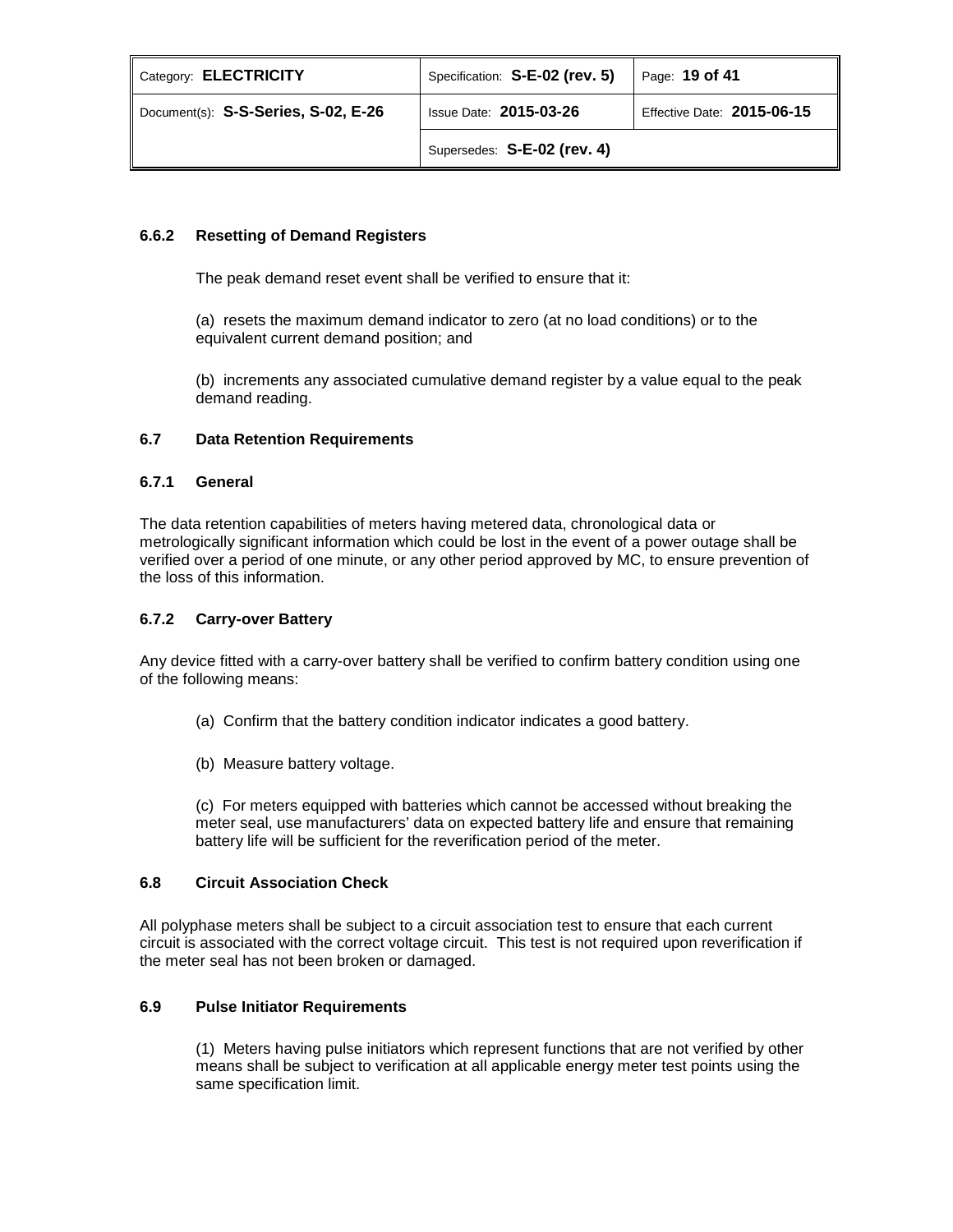| Category: ELECTRICITY               | Specification: S-E-02 (rev. 5) | Page: 20 of 41             |
|-------------------------------------|--------------------------------|----------------------------|
| Document(s): S-S-Series, S-02, E-26 | <b>Issue Date: 2015-03-26</b>  | Effective Date: 2015-06-15 |
|                                     | Supersedes: S-E-02 (rev. 4)    |                            |

(2) Pulse initiators which are used as the fundamental means for establishing timerelated demand shall be verified for accuracy to specification limits of  $±1.0\%$  with a resolution of 0.1%.

# **6.10 Pulse Recorder Requirements**

(1) Pulse recorders or meters equipped with one or more internal pulse recorders shall be assessed to ensure that pulses are recorded accurately. Pulse recorders shall record total pulses accurately to a specification limit of  $\pm 2$  pulses when at least 100 pulses have been applied. Devices with multi-channel input and recording capabilities shall be assessed according to the above criteria at each input channel.

(2) Devices intended for use in determining demand shall be subject to demand interval verification as per 6.13.5.

(3) Pulse recorders which convert pulses to energy values are subject to the requirements of multi-register metering (section 6.13.2), as well as pulse constants (section 6.13.7).

## **6.11 Reverse Operation**

(1) Meters intended to be used for reverse flow energy shall be verified to ensure correct operation of the flow direction indicator.

(2) Meters equipped with pulse outputs shall be verified to ensure that detents prevent pulse output for the case of reverse operation.

(3) Each detented register on a meter shall be verified to confirm that there is no change in registration if the meter is connected to a load in the reverse direction.

## **6.12 Induction Type Var hour and Q hour Metering**

Where an induction type watt-hour meter is used with approved phase shifting transformers to meter var hours or Q hours, the meter shall be verified for the presence of markings indicating the units being measured. The meter shall also be verified for the presence of a marking to indicate that external phase shifting transformers are required. For the case of a watt-hour meter that has been cross connected in order to meter Q hours, the meter shall be verified for the presence of marking indicating that it has been cross connected and for the units being measured.

## **6.13 Verification of Advanced Meter Functions**

## **6.13.1 Programmed Parameters**

(1) Programmable metrological parameters and functions shall be verified to ensure that they are programmed correctly according to the meter owner provided specification and, if present, the information printed on the meter nameplate. This may be accomplished through a number of means, at the option of the meter verifier, depending on the function.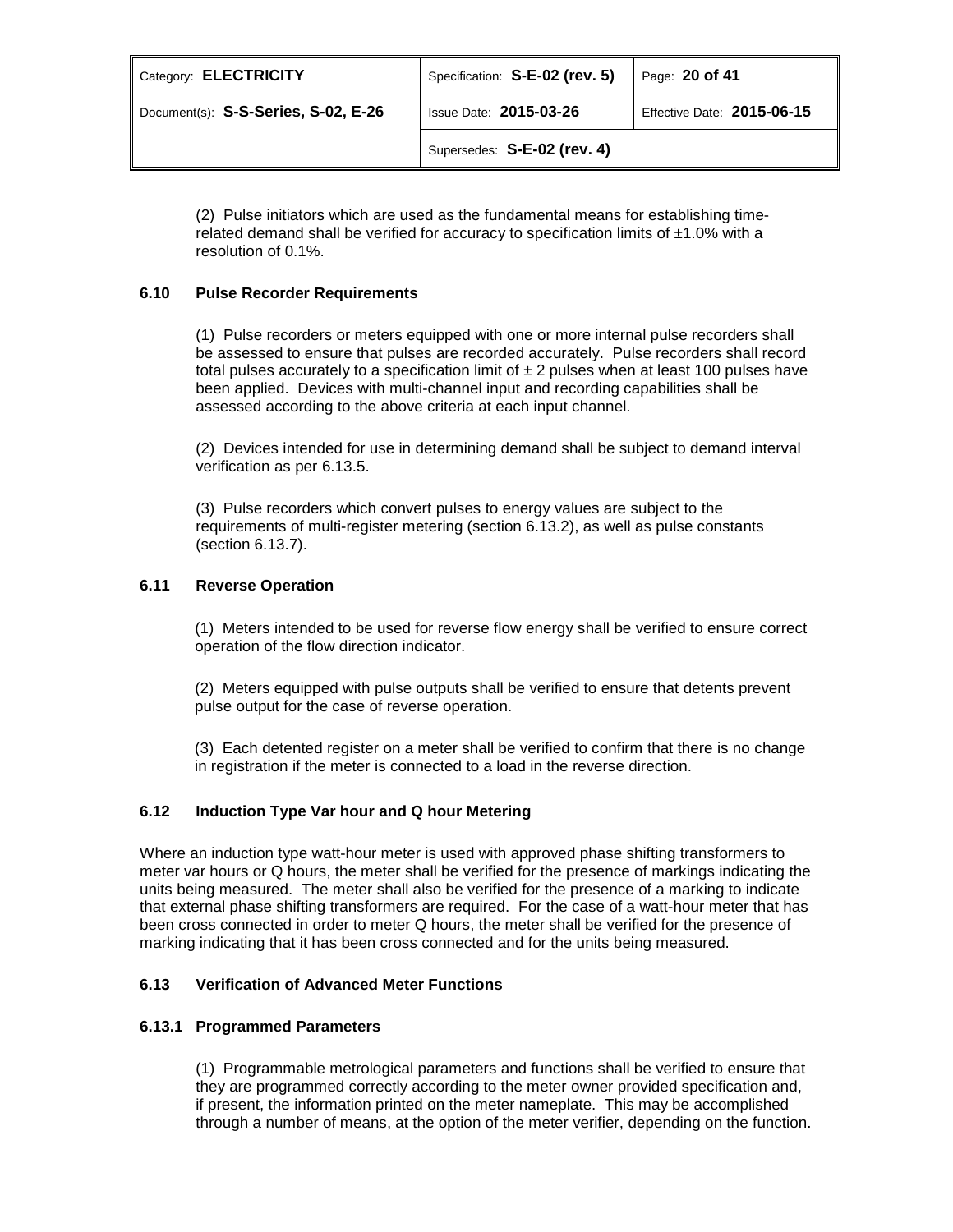| Category: ELECTRICITY               | Specification: S-E-02 (rev. 5) | Page: 21 of 41             |
|-------------------------------------|--------------------------------|----------------------------|
| Document(s): S-S-Series, S-02, E-26 | <b>Issue Date: 2015-03-26</b>  | Effective Date: 2015-06-15 |
|                                     | Supersedes: S-E-02 (rev. 4)    |                            |

(2) These checks are not required upon reverification if the meter has not been reprogrammed and the meter seal has not been broken or damaged.

## **6.13.2 Multi-register Meter Functions**

Meters equipped with multi-register functions shall be verified for the correctness of programmed information used to exercise switching of rate registers. This may be verified by one of the following means:

(a) Comparing the programmed information stored in the meter against specified information provided by the owner of the meter.

- (b) Performing one or more tests which assess each register.
- (c) Other means that the meter verifier can demonstrate are valid and accepted by MC.

## **6.13.3 Prepayment Meters**

In addition to all applicable administrative, technical and metrological requirements contained herein, prepayment meters shall also be assessed for the correctness of programmed parameters related to the prepayment function. The correctness of programmed parameters shall be verified by one of the following means:

(a) Comparing the programmed information stored in the meter against specified information provided by the owner of the meter.

(b) Performing one or more tests which exercise the programmed parameters related to the prepayment function.

(c) Other means that the meter verifier can demonstrate are valid and accepted by MC.

## **6.13.4 Multiplier**

The meter multiplier shall be verified through one of the following means:

(a) Examining the program in the meter (e.g. by using software or push-buttons).

(b) Reading the multiplier on the meter display, if it is programmed into one of the meter's display sequences.

(c) Performing an accuracy test that makes use of a register to which the multiplier is applied (e.g. a demand or dial test). The resolution of this test shall be sufficient to determine the value of the multiplier to a resolution of 0.1%.

(d) Other means that the meter verifier can demonstrate are valid and accepted by MC.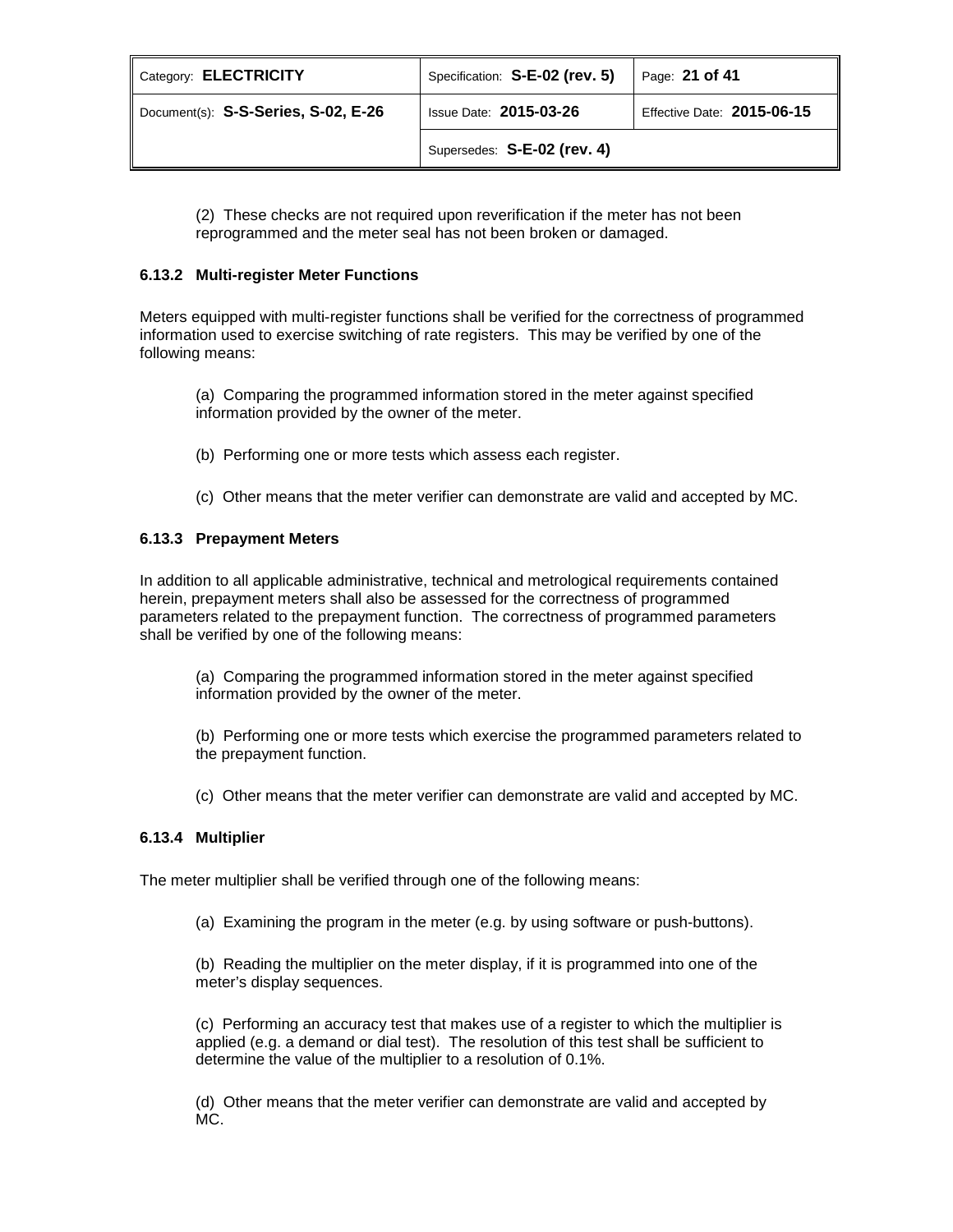| Category: <b>ELECTRICITY</b>        | Specification: S-E-02 (rev. 5) | Page: 22 of 41             |
|-------------------------------------|--------------------------------|----------------------------|
| Document(s): S-S-Series, S-02, E-26 | <b>Issue Date: 2015-03-26</b>  | Effective Date: 2015-06-15 |
|                                     | Supersedes: S-E-02 (rev. 4)    |                            |

# **6.13.5 Demand Interval**

The normal mode demand interval shall be verified through one of the following means:

(a) Examining the program in the meter (e.g. by using software or push-buttons).

(b) Reading the demand interval on the meter display, if it is programmed into one of the meter's display sequences.

- (c) Performing a demand accuracy test.
- (d) Other means that the meter verifier can demonstrate are valid and approved by MC.

Meters equipped with more than one demand interval, either for different demand quantities or multiple demand input channels (i.e. mass memory) shall have each interval assessed as above.

# **6.13.6 Demand Type**

Demand type refers to whether a meter is programmed for block, sliding window or exponential demand in normal mode. This shall be verified through one of the following means:

- (a) Examining the program in the meter (e.g. by using software or push-buttons).
- (b) Reading the demand type on the meter display, if it is programmed into one of the meter's display sequences.
- (c) Performing a demand test.
- (d) Other means that the meter verifier can demonstrate are valid and accepted by MC.

## **6.13.7 Pulse Constants and Multipliers**

(1) The value of each pulse constant and multiplier shall be verified to ensure correctness of the programmed value in relation to the pulse or data type and form.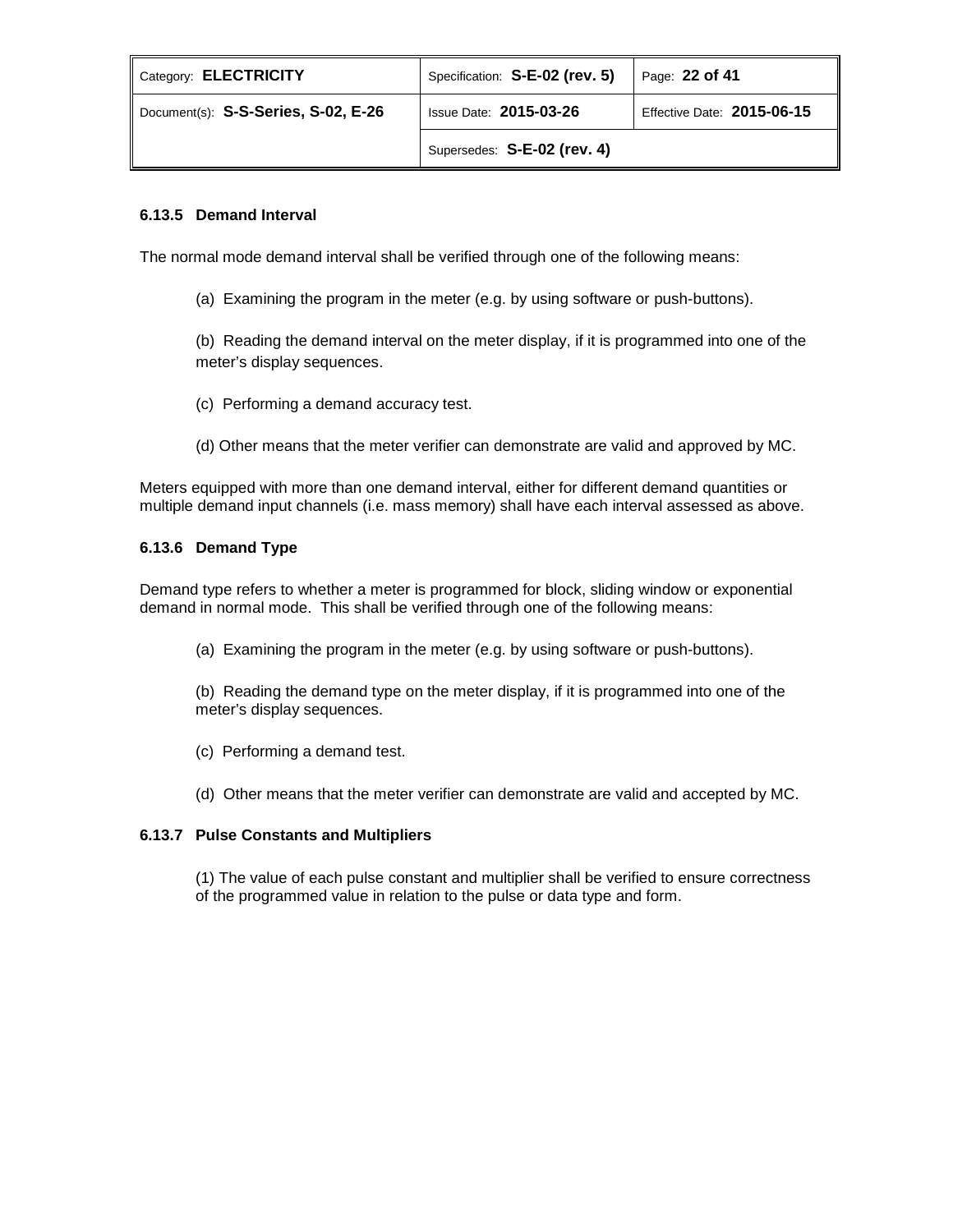| Category: ELECTRICITY               | Specification: S-E-02 (rev. 5) | Page: 23 of 41             |
|-------------------------------------|--------------------------------|----------------------------|
| Document(s): S-S-Series, S-02, E-26 | <b>Issue Date: 2015-03-26</b>  | Effective Date: 2015-06-15 |
|                                     | Supersedes: S-E-02 (rev. 4)    |                            |

(2) For devices equipped with more than one pulse output and that have separately programmable pulse constants or multipliers, each constant and multiplier shall be verified. If a single programmed parameter determines the pulse constant or multiplier for all pulse outputs, then only a single check is required. Constants and multipliers shall be verified through one of the following means:

(a) Examining the program in the meter (e.g. by using software or push-buttons).

(b) Reading the pulse rate or multiplier on the meter display, if it is programmed into one of the meter's display sequences.

(c) Performing an accuracy test on one of the pulse outputs. This test may also be used to verify the corresponding energy function.

(d) Other means that the meter verifier can demonstrate are valid and accepted by MC.

## **6.13.8 Pulse Output Detent**

(1) The detent setting shall be verified on meters having pulse outputs with programmable detent.

(2) The detent of each output shall be verified for meters equipped with more than one pulse output and which have detents that are separately programmable. If a single programmed parameter determines the detent for all pulse outputs, then only a single check is required.

(3) The pulse detent shall be verified through one of the following means:

(a) Examining the program in the meter (e.g. by using software or push-buttons).

(b) Reading the detent setting on the meter display, if it is programmed into one of the meter's display sequences.

(c) Applying energy to the meter in the reverse direction relative to the direction of the pulse output, and confirming that no pulses are generated.

(d) Other means that the meter verifier can demonstrate are valid and accepted by MC.

## **6.13.9 Programmable Register Detent**

(1) The detent setting shall be verified on meters having registers with programmable detent.

(2) The detent of each register shall be verified for meters equipped with more than one register having detents that are separately programmable. If a single programmed parameter determines the detent for all registers, then only a single check is required.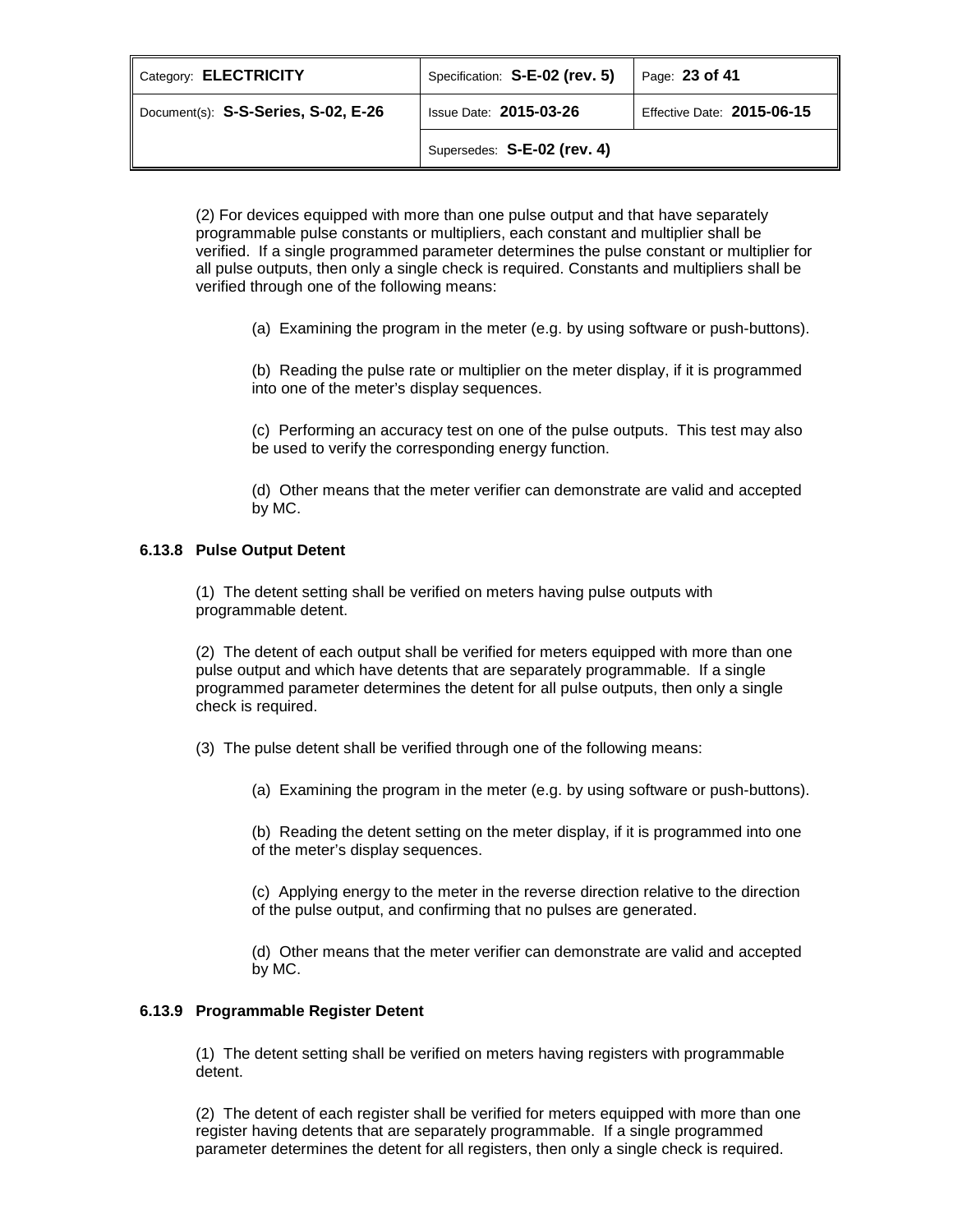| Category: ELECTRICITY               | Specification: S-E-02 (rev. 5) | Page: 24 of 41             |
|-------------------------------------|--------------------------------|----------------------------|
| Document(s): S-S-Series, S-02, E-26 | <b>Issue Date: 2015-03-26</b>  | Effective Date: 2015-06-15 |
|                                     | Supersedes: S-E-02 (rev. 4)    |                            |

(3) The programmable register detent shall be verified through one of the following means:

(a) Examining the program in the meter (e.g. by using software or push-buttons).

(b) Reading the detent setting on the meter display, if it is programmed into one of the meter's display sequences.

(c) Applying energy to the meter in the reverse direction relative to the direction of the register, and confirming that there is no change in registration.

(d) Other means that the meter verifier can demonstrate are valid and recognized by MC.

# **6.13.10 Bi-Directional Meters, Single Register (Net)**

Bi-directional meters with only one register shall be verified to ensure that the meter is programmed such that the net register contains the arithmetic difference between received energy and delivered energy for each net legal unit of measure (LUM) for which the meter is approved to be used. The meter shall be verified to ensure that the register clearly distinguishes net received values from net delivered values.

## **6.13.11 Loss Compensation**

The loss compensation factor(s) in meters equipped with loss compensation shall be verified through one of the following means:

(a) Examining the program in the meter (e.g. by using software or push-buttons).

(b) Reading the loss compensation factor on the meter display, if it is programmed into one of the meter's display sequences.

(c) Performing an accuracy test that makes use of a register to which the loss compensation factor is applied (e.g. a demand or dial test). The resolution of this test shall be sufficient to determine the value of the multiplier to a resolution of 0.1%.

(d) Other means that the meter verifier can demonstrate are valid and approved by MC.

## **6.14 Firmware Verification**

(1) Meter firmware shall be identical to a version identified in the notice of approval or applicable modification acceptance letter (MAL).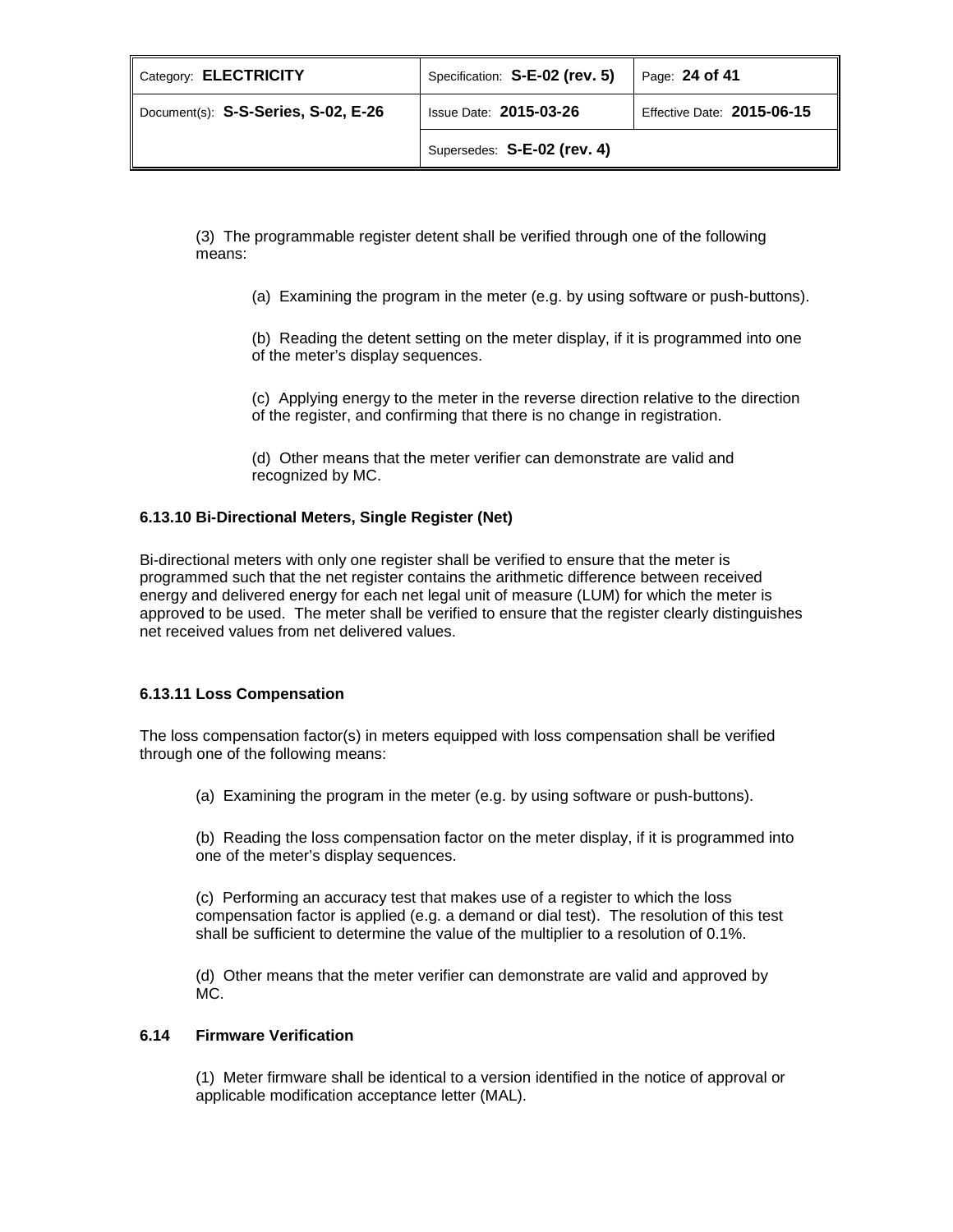| Category: <b>ELECTRICITY</b>        | Specification: S-E-02 (rev. 5) | Page: 25 of 41             |
|-------------------------------------|--------------------------------|----------------------------|
| Document(s): S-S-Series, S-02, E-26 | <b>Issue Date: 2015-03-26</b>  | Effective Date: 2015-06-15 |
|                                     | Supersedes: S-E-02 (rev. 4)    |                            |

(2) Meters approved with modifiable software or legally relevant parameters shall be verified to ensure that the hash code generated by the meter is identical to that identified in the notice of approval or applicable MAL.

## **7.0 Metrological Requirements**

## **7.1 General**

(1) The requirements including test points and specification limits provided in this document shall be applied in conjunction with procedures either issued or accepted by MC.

(2) MC may establish additional test points and procedures as may be required for specific meter types.

(3) Unless otherwise noted, the specification limits specified in this document are provided in terms of relative error (percentage).

(4) Meters shall be fully assembled and calibrated before undergoing verification or reverification tests. Removal of the meter cover or access to sealable components, adjustments or reprogramming during the verification process is permitted only when test procedures used have been issued or accepted by MC.

(5) All verification tests for accuracy of energy functions shall be determined to a minimum resolution of 0.1% for electromechanical meters and 0.01% for electronic meters unless otherwise stated.

(6) The errors for exponentially responding demand meters shall be determined after the test load has been applied for three full demand response periods.

# **7.2 Reference Conditions for Metrological Requirements**

Except as otherwise stated, the following reference conditions shall apply to all metrological requirements:

(a) The ambient temperature shall be 23  $^{\circ}$ C  $\pm$  5  $^{\circ}$ C.

(b) All voltage circuits shall be connected in parallel and all current circuits shall be connected in series assisting (positive to negative).

(c) Before conducting any tests for the purpose of ascertaining meter performance, meters may be warmed up as specified by the manufacturer up to a maximum of two hours.

(d) The meter or device shall be in its normal working condition or in a mode approved for verification or reverification. Except where the nature of the test requires otherwise, all registers, transmitting contacts, detents, etc., shall be operating in the normal state. For cyclometer-type registers, only the fastest moving counter shall be turning.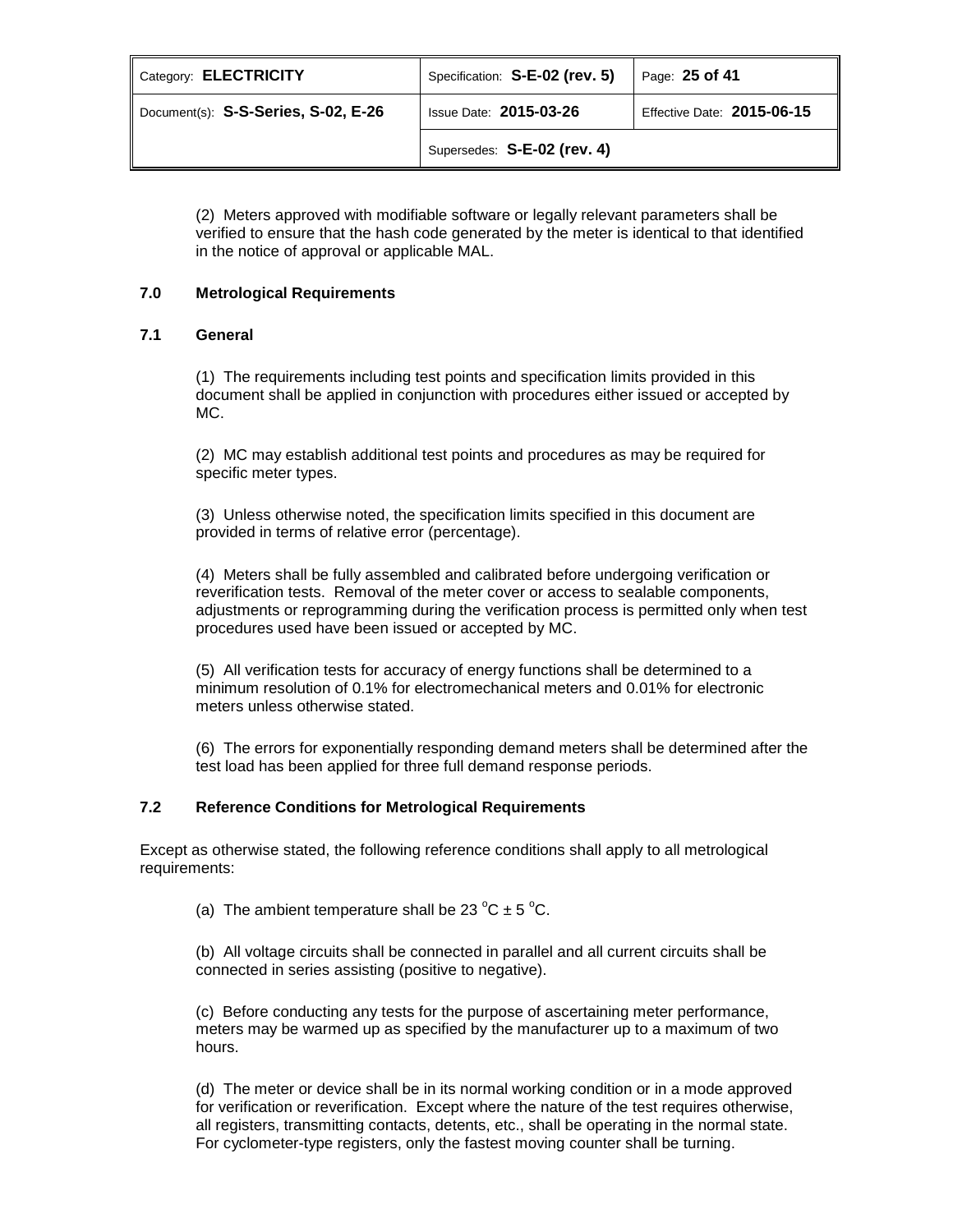| Category: <b>ELECTRICITY</b>        | Specification: S-E-02 (rev. 5) | Page: 26 of 41             |
|-------------------------------------|--------------------------------|----------------------------|
| Document(s): S-S-Series, S-02, E-26 | <b>Issue Date: 2015-03-26</b>  | Effective Date: 2015-06-15 |
|                                     | Supersedes: S-E-02 (rev. 4)    |                            |

(e) The meter shall be installed during testing such that the working position of the meter is within  $\pm 3^\circ$  of the front-to-back and side-to-side vertical planes. This requirement is applicable to electromechanical integrating meters or other meter types whose accuracy may be affected by tilt.

(f) For the purpose of setting the test loads, all test points shall be within  $\pm 2.0\%$  of the established test current, nominal voltage and test load.

(g) Power factor set points shall be within  $\pm 2.0^\circ$  of that specified for the test, and unless otherwise specified, shall be in the lag condition.

(h) Unless otherwise specified, meters shall be evaluated at their nominally rated nameplate voltage.

(i) Unless otherwise specified, meter test loads are established as a percentage of the maximum current rating ( $I_{max}$ ) for the meter. Transformer type meters having a meter  $I_{max}$ of 10 amperes or greater and intended to be installed with transformers having a secondary current rating of 5 amperes shall be evaluated using a value for  $I_{\text{max}}$  of 10 amperes.

# **7.3 Performance Requirements**

## **7.3.1 General**

Unless otherwise stated, the requirements set out in section 7.3 are applicable to each LUM for which the meter is approved to be used.

## **7.3.2 Electromechanical Meters**

## **7.3.2.1 Zero Load Performance**

(1) Energy meters shall be subjected to a zero load test, with a load of zero current and nominally rated voltage.

(2) The disk of an energy meter shall be stopped or it shall not exhibit one complete revolution of its disk in a ten-minute period.

# **7.3.2.2 Comparative Registration Test**

Electromechanical energy meters shall be subjected to a comparative registration test (also known as a dial test). The specification limit is zero error relative to the disc, tested to a resolution of 3.0%.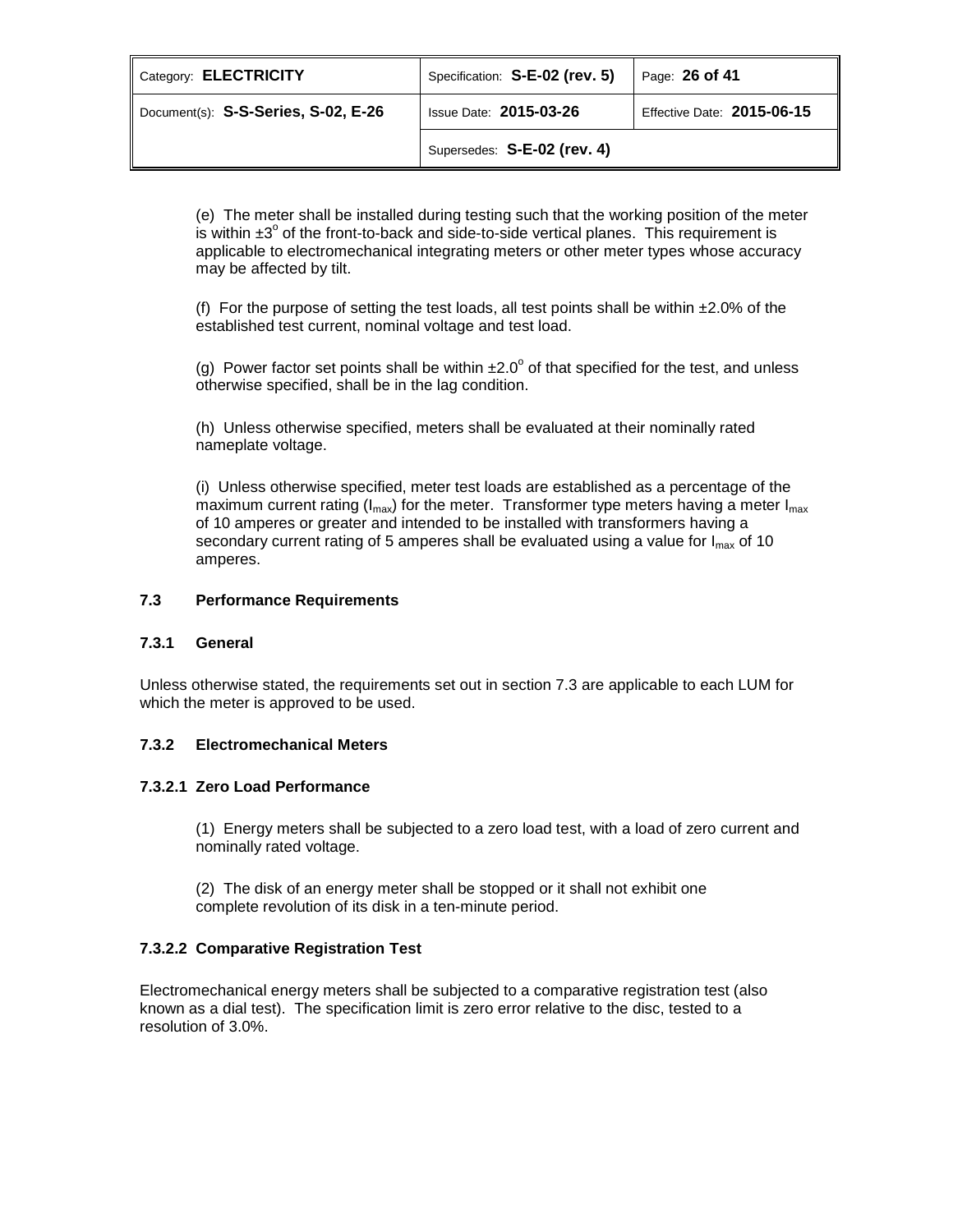| Category: ELECTRICITY               | Specification: S-E-02 (rev. 5) | Page: $27$ of 41           |
|-------------------------------------|--------------------------------|----------------------------|
| Document(s): S-S-Series, S-02, E-26 | <b>Issue Date: 2015-03-26</b>  | Effective Date: 2015-06-15 |
|                                     | Supersedes: S-E-02 (rev. 4)    |                            |

# **7.3.2.3 Single Phase 1 and 1½ Element Energy Meters**

All single phase, single element, and 1 and 1½ element energy meters shall be evaluated at the test points and specification limits identified in table 7.1.

## **Table 7.1**

# **Energy Tests – Single Phase, 1 Element and 1½ Element Meters**

| <b>Test Configuration</b> | <b>Current</b>        | <b>Power Factor Pf</b> | <b>Specification Limit</b> |
|---------------------------|-----------------------|------------------------|----------------------------|
| <b>Series Test</b>        | 25% $I_{\text{max}}$  | 1.0                    |                            |
| <b>Series Test</b>        | 25% $I_{\text{max}}$  | 0.5                    | $±1.0\%$                   |
| <b>Series Test</b>        | 2.5% $I_{\text{max}}$ |                        |                            |

## **Notes:**

(1) Reverification tests at 0.5 Pf are not required for magnetic suspension, single phase 1 and 1½ element energy meters.

(2) Reverification tests at 0.5 Pf are required for magnetic suspension, single phase 1 and 1½ element combination energy demand meters.

# **7.3.2.4 Polyphase 2½ Element Wye Energy Meters**

Polyphase 2½ element wye meters shall be evaluated at the test points and specification limits identified in table 7.2.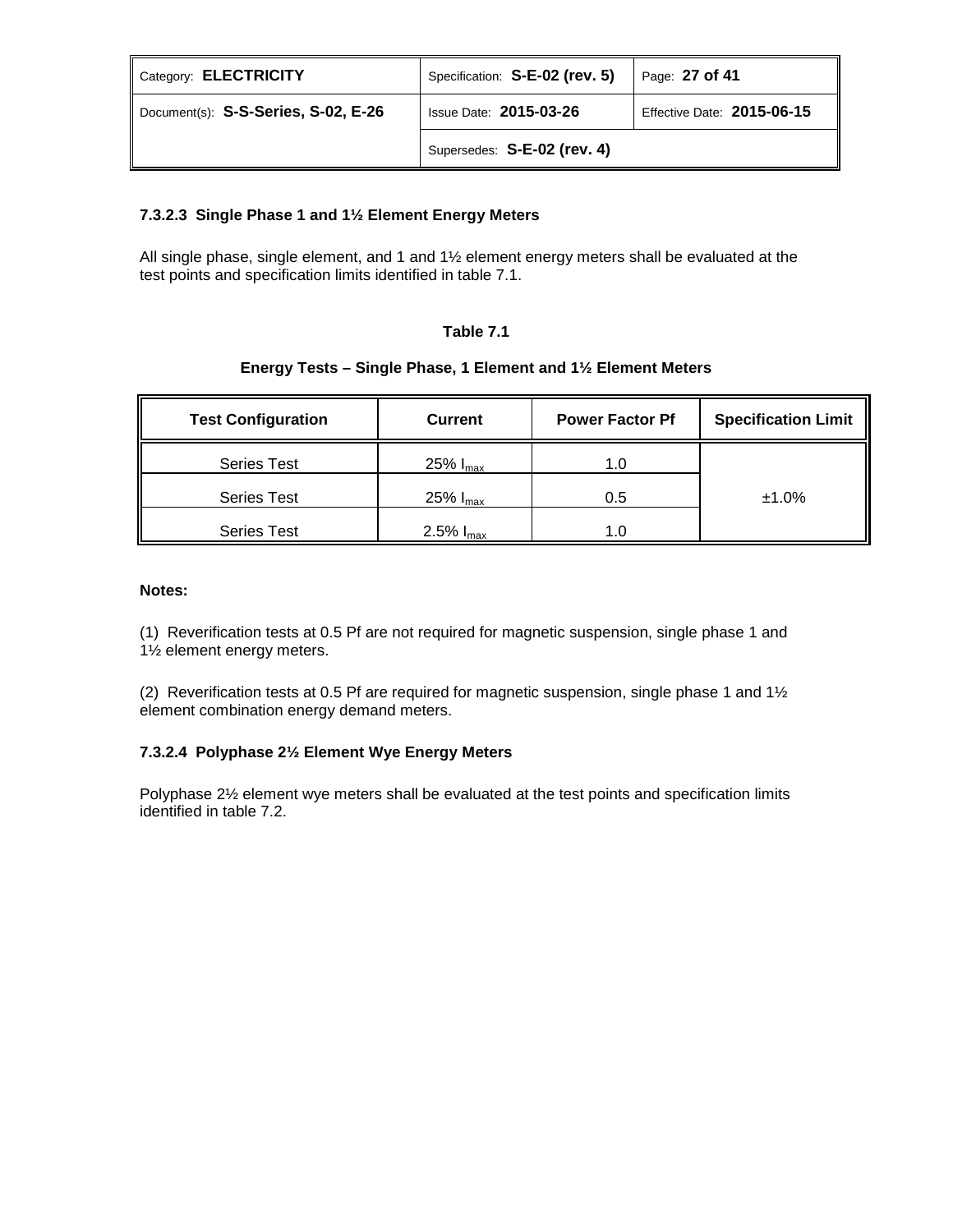| Category: <b>ELECTRICITY</b>        | Specification: S-E-02 (rev. 5) | Page: 28 of 41             |
|-------------------------------------|--------------------------------|----------------------------|
| Document(s): S-S-Series, S-02, E-26 | <b>Issue Date: 2015-03-26</b>  | Effective Date: 2015-06-15 |
|                                     | Supersedes: S-E-02 (rev. 4)    |                            |

# **Table 7.2**

| <b>Test Configuration</b>       | <b>Current</b>        |         | <b>Power Factor Pf</b> |                 | <b>Specification</b> |
|---------------------------------|-----------------------|---------|------------------------|-----------------|----------------------|
|                                 |                       | Wh, VAh | varh $1$               | Qh <sup>1</sup> | Limit                |
| <b>Series Test</b>              | 25% $I_{\text{max}}$  | 1.0     | 0.5                    | 0.5             |                      |
| <b>Series Test</b>              | 2.5% $I_{\text{max}}$ | 1.0     | 0.5                    | 0.5             |                      |
| Each element                    | 50% $I_{\text{max}}$  | 1.0     | 0.5                    | 0.5             | ±1.0%                |
| Each element                    | 50% $I_{\text{max}}$  | 0.5     | 0.866                  | 1.0             |                      |
| Split coil element <sup>2</sup> | 50% $I_{max}$         | 1.0     | 0.5                    | 0.5             |                      |

# **Energy Tests – Polyphase 2½ Element Wye Meters**

## **Notes:**

(1) Var hour and Q hour meters that operate on the crossed phase principle shall be tested as watt-hour meters.

(2) The split coil element test is not required on reverification.

# **7.3.2.5 Polyphase 2 Element, 2½ Element Delta and 3 Element Energy Meters**

Polyphase 2 element, 2½ element delta, and 3 element energy meters shall be evaluated at the test points and specification limits identified in table 7.3.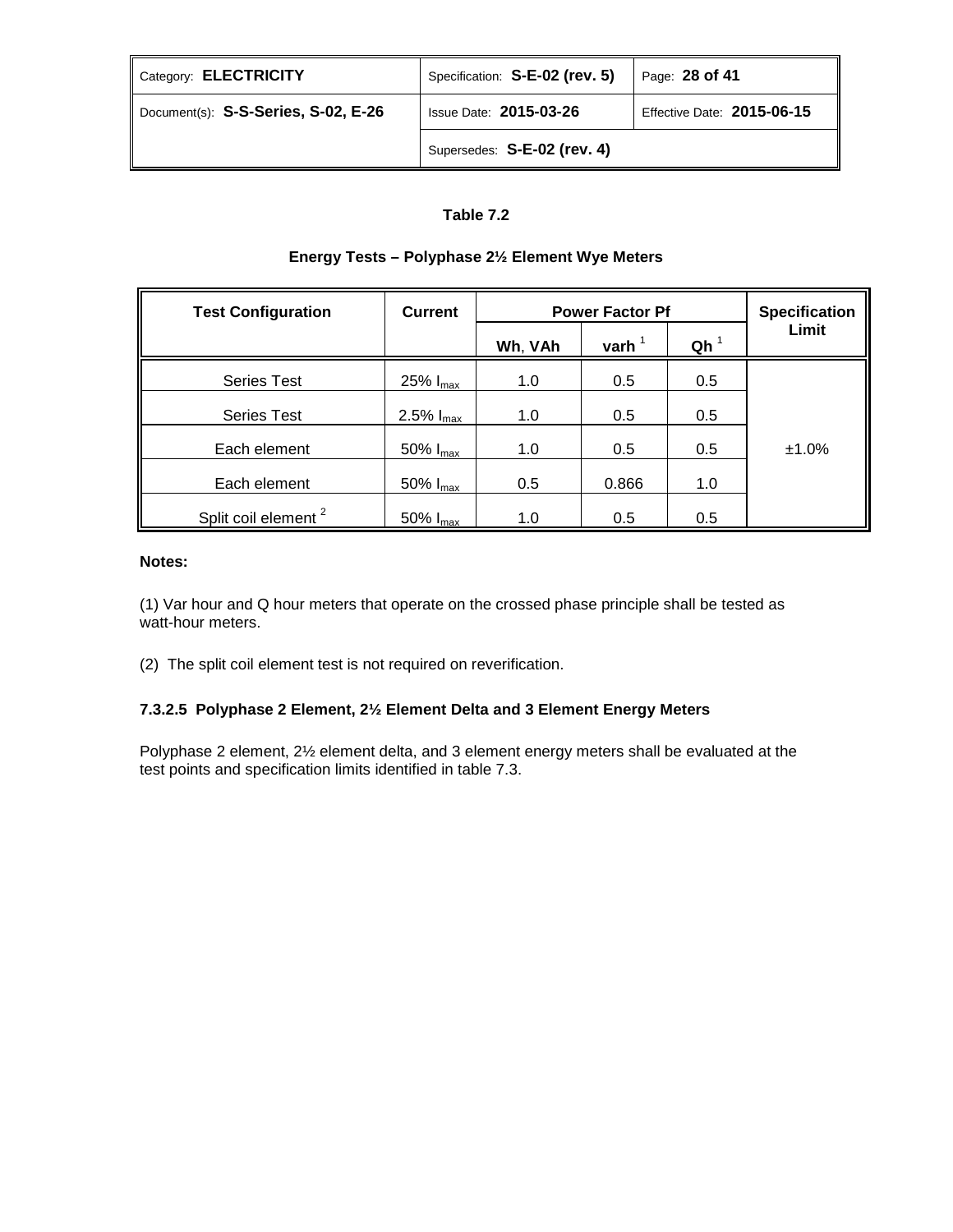| Category: ELECTRICITY               | Specification: S-E-02 (rev. 5) | Page: 29 of 41             |
|-------------------------------------|--------------------------------|----------------------------|
| Document(s): S-S-Series, S-02, E-26 | <b>Issue Date: 2015-03-26</b>  | Effective Date: 2015-06-15 |
|                                     | Supersedes: S-E-02 (rev. 4)    |                            |

# **Table 7.3**

# **Energy Tests – Polyphase 2 Element, 2½ Element Delta and 3 Element Meters**

| <b>Test Configuration</b>                                   | <b>Current</b>        | <b>Power Factor Pf</b> |          | <b>Specification</b> |       |
|-------------------------------------------------------------|-----------------------|------------------------|----------|----------------------|-------|
|                                                             |                       | Wh, VAh                | varh $1$ | $Qh^1$               | Limit |
| Series Test <sup>3</sup>                                    | 25% $I_{\text{max}}$  | 1.0                    | 0.5      | 0.5                  |       |
| Series Test <sup>3</sup>                                    | 2.5% $I_{max}$        | 1.0                    | 0.5      | 0.5                  |       |
| Each Element <sup>2</sup>                                   | 25% $I_{max}$         | 1.0                    | 0.5      | 0.5                  |       |
| Each Element <sup>2</sup>                                   | 25% $I_{\text{max}}$  | 0.5                    | 0.866    | 1.0                  | ±1.0% |
| Each Element <sup>2</sup><br>(2½ element 4-wire delta only) | 2.5% $I_{\text{max}}$ | 1.0                    | 0.5      | 0.5                  |       |

## **Notes:**

(1) Var hour and Q hour meters that operate on the crossed phase principle shall be tested as watt-hour meters.

- (2) The tests for each element of  $2\frac{1}{2}$  element 4-wire delta meters shall be applied to:
	- (a) the 2-wire element.
	- (b) the 3-wire element in series.

(3) The series test for 3 element 4-wire delta meters shall be conducted at the rated voltage of the lower rated potential coil. The individual element tests shall be conducted at the rated voltage of the respective potential coil.

# **7.3.2.6 Electromechanical Bi-directional Energy Meters**

Electromechanical bi-directional energy meters shall be verified for each direction of energy flow. The test points and specification limits shall be as specified in tables 7.1 to 7.3 as applicable.

## **7.3.2.7 Electromechanical Demand Meters – General**

(1) Thermal demand meters shall be tested for hysteresis (grease memory) by manually resetting the driven demand pointer a minimum of two major scale divisions and holding for a maximum of three seconds. After removing the demand reset mechanism, the driven demand pointer shall not move up scale more than 1.0% FS (full scale).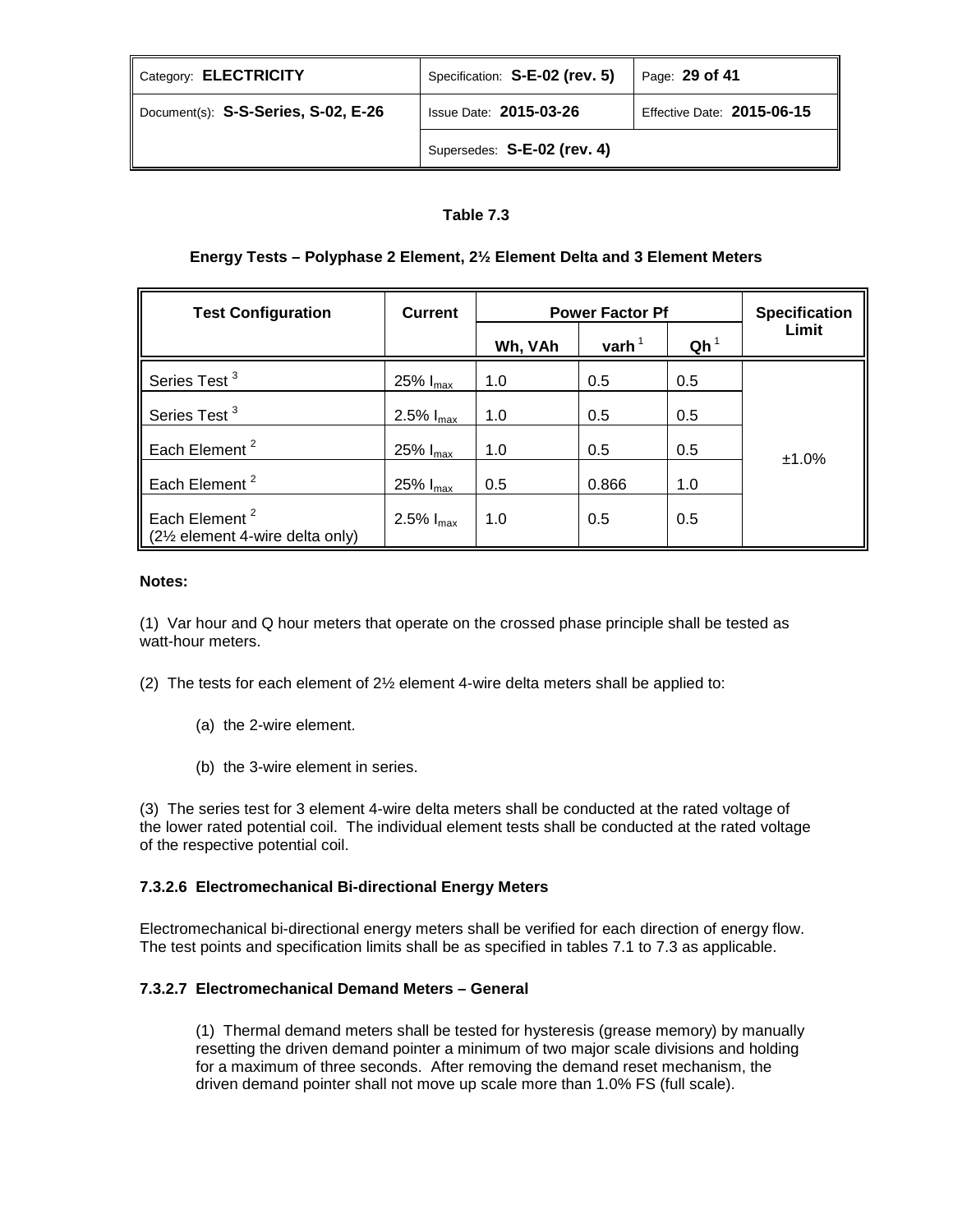| Category: ELECTRICITY               | Specification: S-E-02 (rev. 5) | Page: 30 of 41             |
|-------------------------------------|--------------------------------|----------------------------|
| Document(s): S-S-Series, S-02, E-26 | <b>Issue Date: 2015-03-26</b>  | Effective Date: 2015-06-15 |
|                                     | Supersedes: S-E-02 (rev. 4)    |                            |

(2) Thermal demand meters shall be tested for pull-back after the demand test load is removed. The driven pointer shall not move down scale by more than 1.0% FS.

(3) A thermally stable electromechanical thermal demand meter shall be evaluated to ensure that zero load is registered to within 1/32 inch of true zero.

(4) For the purpose of evaluating thermal demand errors determined at the test points indicated in tables 7.4 and 7.5, readings of the driven pointer shall be taken only after the driving pointer has disengaged.

## **7.3.2.8 Electromechanical 1 and 1½ Element Thermal Demand Meters**

Single phase 1 and 1½ element electromechanical thermal demand meters shall be evaluated at the test points and specification limits identified in table 7.4.

# **Table 7.4**

# **Demand Tests – Electromechanical 1 and 1½ Element Thermal Demand Meters**

| <b>Test Configuration</b> | <b>Test Point</b> | <b>Power Factor Pf</b> | <b>Specification Limit</b> |
|---------------------------|-------------------|------------------------|----------------------------|
| Series test               | 66.6% FS          | 1.0                    | $±1.5\%$ FS                |
| VA only: Series test      | 66.6% FS          | 0.5                    | $±1.5\%$ FS                |
| Any one element           | 20% FS            | 1.0                    | $±1.5\%$ FS                |

# **7.3.2.9 Electromechanical 2, 2½ and 3 Element Thermal Demand Meters**

Polyphase 2, 2½ and 3 element electromechanical thermal demand meters shall be evaluated at the test points and specification limits identified in table 7.5.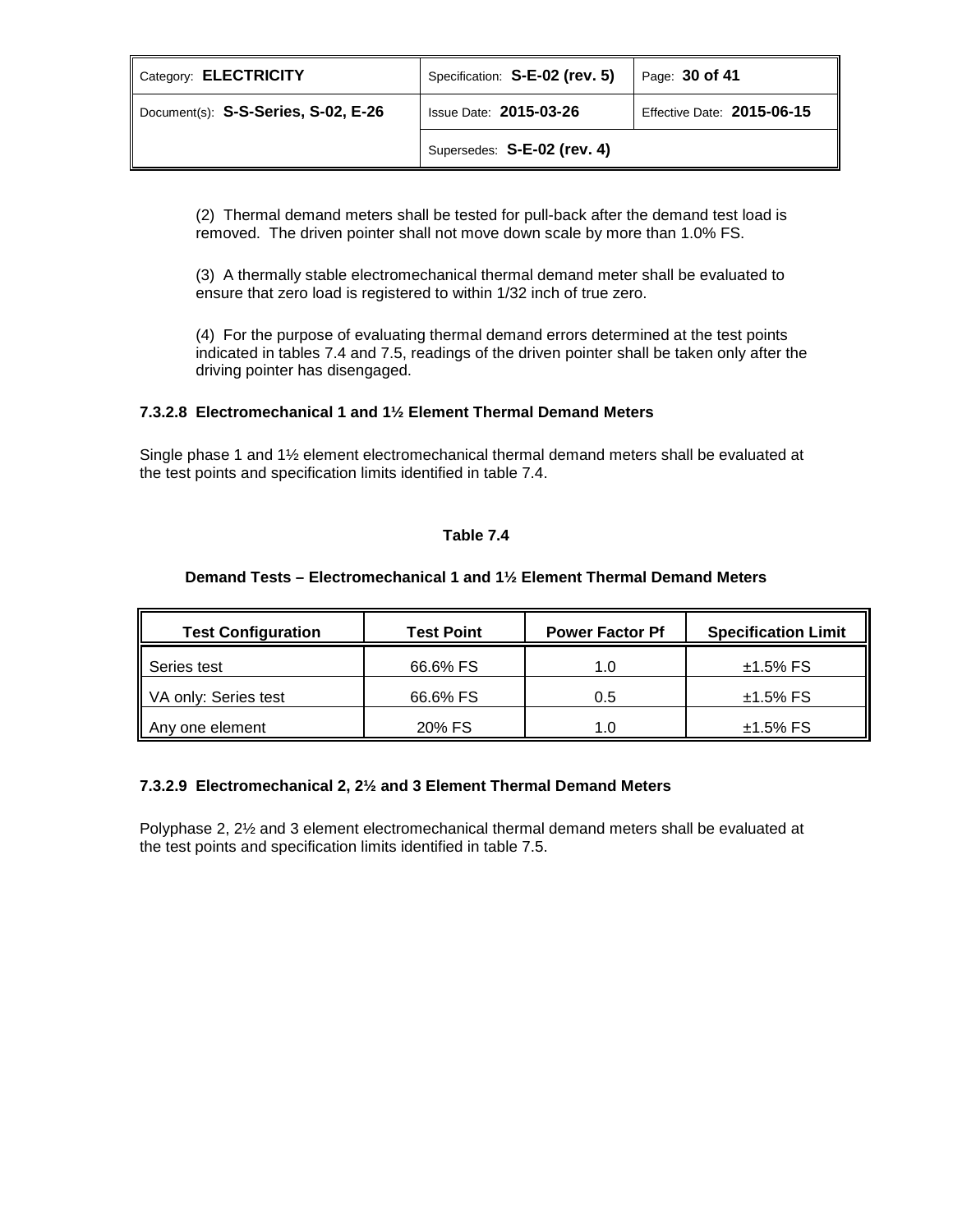| Category: ELECTRICITY               | Specification: S-E-02 (rev. 5) | Page: 31 of 41             |
|-------------------------------------|--------------------------------|----------------------------|
| Document(s): S-S-Series, S-02, E-26 | <b>Issue Date: 2015-03-26</b>  | Effective Date: 2015-06-15 |
|                                     | Supersedes: S-E-02 (rev. 4)    |                            |

# **Table 7.5**

# **Demand Tests – Electromechanical 2, 2½ and 3 Element Thermal Demand Meters**

| <b>Test Configuration</b>                    | <b>Test Point</b> | <b>Power Factor Pf</b> | <b>Specification Limit</b> |
|----------------------------------------------|-------------------|------------------------|----------------------------|
| Series test                                  | 66.6% FS          | 1.0                    | $±1.5\%$ FS                |
| VA only: Series test                         | 66.6% FS          | 0.5                    | $±1.5\%$ FS                |
| 2 el: Any one element                        | 20% FS            | 1.0                    | $±1.5\%$ FS                |
| 3 el: Any two elements                       | 20% FS            | 1.0                    | $±1.5\%$ FS                |
| 2½ el: Each single element<br>(delta meters) | 20% FS            | 1.0                    | $±1.5\%$ FS                |
| 21/2 el: Each single element (wye<br>meters) | 16.6% FS          | 1.0                    | $±1.5\%$ FS                |

## **7.3.2.10 Electromechanical Integrating Demand Meters**

Where the demand pointer is driven by the meter disc, one series test shall be performed at 66.6% FS, 1.0 Pf. The specification limit for this test is  $\pm$ 1.5% FS.

## **7.3.2.11 Accuracy of Demand Interval**

The demand interval for electromechanical block interval demand meters shall be within ±1.0% of the set interval.

## **7.3.3 Electronic Meters**

## **7.3.3.1 Zero Load Performance**

(1) Electronic meters shall be subject to a zero load verification test performed with zero current in all circuits, and at any rated voltage.

(2) Meters may be evaluated for zero load performance using one of the methods outlined in (a) to (d) below. The duration of the evaluation test shall be determined based on a hypothetical load of 0.05%  $I_{max}$  at the test voltage and the test condition described in (a) to (d) as applicable. No registration is permitted for the duration of the tests performed in (a) to (d) below.

(a) Demand test: The duration of the test shall be at least one complete demand interval, or in the case of exponential demand three time constants. However, a demand test may be used only if the demand register has sufficient resolution to indicate a non-zero value at the load described in 7.3.3.1.2.

(b) Pulse output or disk revolution simulator: The minimum duration of the test shall be the amount of time that would be required to obtain one pulse or disk revolution at the load described in 7.3.3.1.2.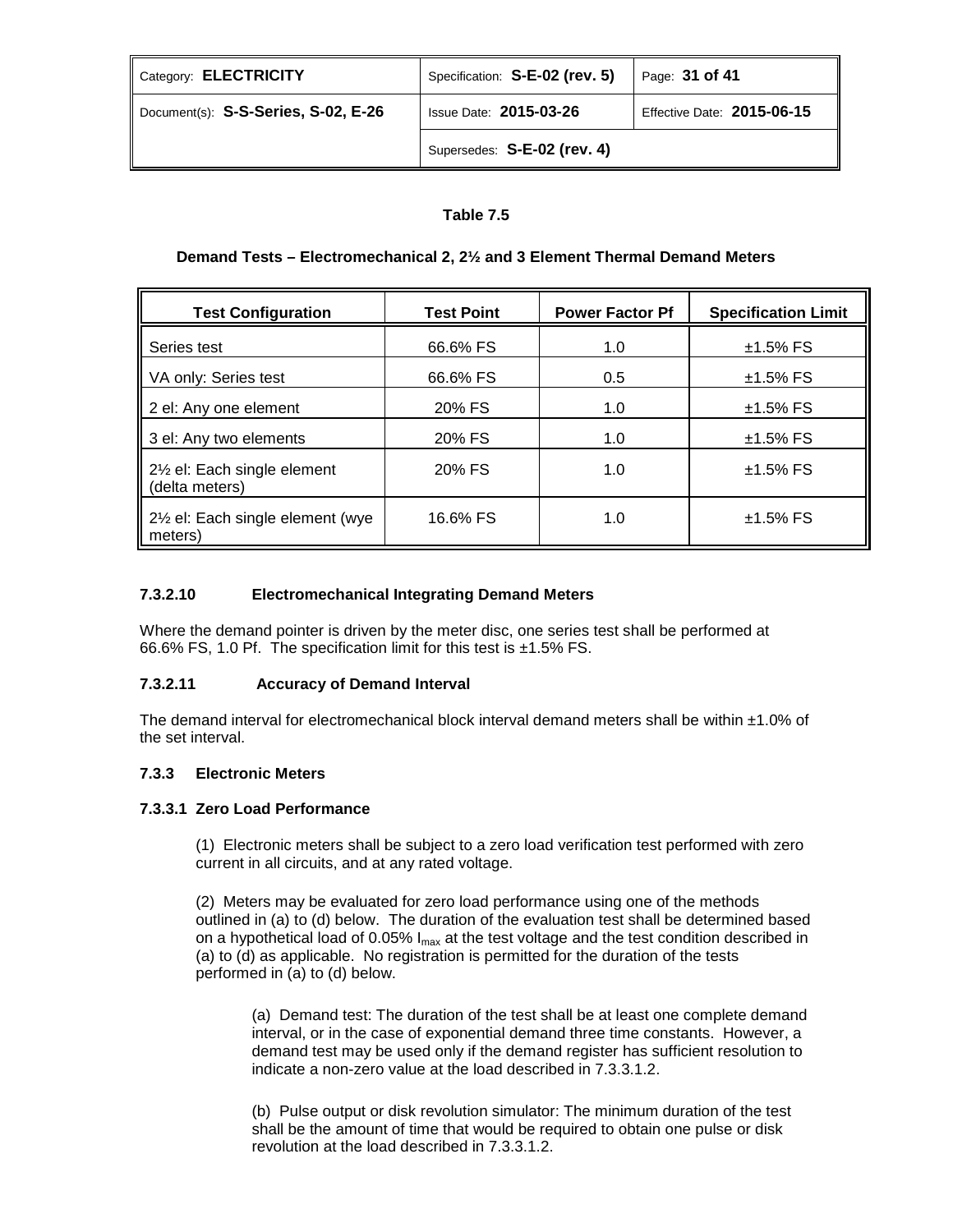| Category: <b>ELECTRICITY</b>        | Specification: S-E-02 (rev. 5) | Page: 32 of 41             |
|-------------------------------------|--------------------------------|----------------------------|
| Document(s): S-S-Series, S-02, E-26 | <b>Issue Date: 2015-03-26</b>  | Effective Date: 2015-06-15 |
|                                     | Supersedes: S-E-02 (rev. 4)    |                            |

(c) Energy register test: The minimum duration of the test shall be the amount of time that would be required to register a non-zero value at the load described in 7.3.3.1.2., based on the resolution of the energy register.

(d) Other means such as instantaneous demand that the meter verifier can demonstrate are valid and are recognized by MC.

# **7.3.3.2 Accuracy Requirements for Energy Meters**

Electronic energy meters are to be programmed to register active energy (watt-hours) and shall be verified for each applicable energy LUM at the test points found in table 7.6 below.

## **Table 7.6**

| <b>Test Configuration</b>          | <b>Current</b>        | <b>Power Factor Pf</b> |     |       | <b>Specification Limit</b> |           |
|------------------------------------|-----------------------|------------------------|-----|-------|----------------------------|-----------|
|                                    |                       | Wh                     | VAh | varh  | Qh                         |           |
| Series Test <sup>1</sup>           | 25% $I_{\text{max}}$  | 1.0                    |     | 0.5   | 0.5                        |           |
| Series Test <sup>1</sup>           | 25% $I_{\text{max}}$  | 0.5                    | 0.5 | 0.866 |                            |           |
| Individual Elements <sup>1,2</sup> | 25% $I_{\text{max}}$  | 0.5                    |     |       |                            | $±1.00\%$ |
| Series Test <sup>1</sup>           | 2.5% $I_{\text{max}}$ | 1.0                    |     |       |                            |           |

# **Energy Tests – Electronic Energy Meters – Delivered Direction**

## **Notes:**

(1) The series test for 2  $\frac{1}{2}$  and 3 element 4-wire Delta meters shall be conducted at the nameplate rated voltage. The individual element tests shall be conducted at the rated voltage of the respective potential coil.

(2) Individual element testing is not required for 1 and 1 ½ element meters.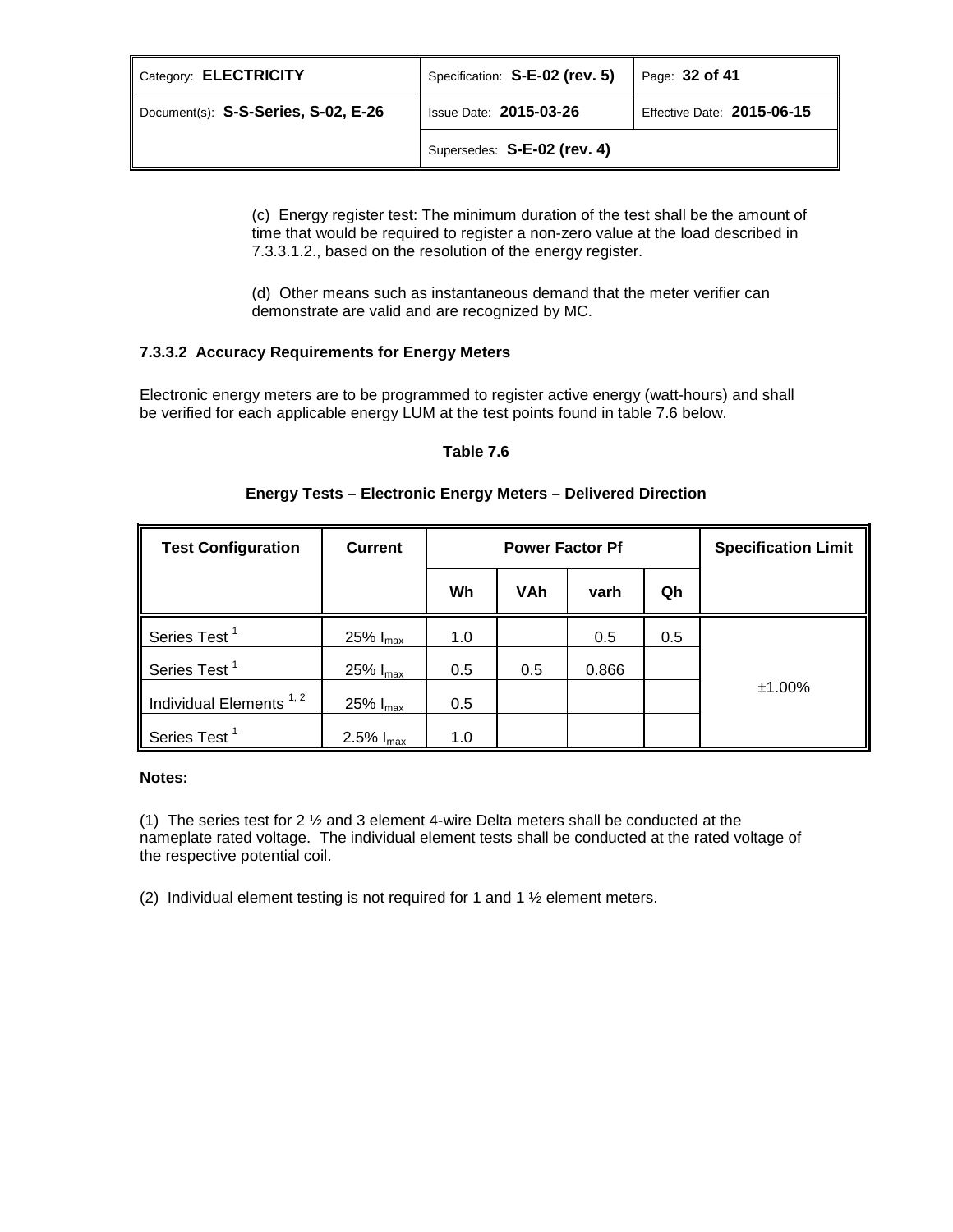| Category: <b>ELECTRICITY</b>        | Specification: S-E-02 (rev. 5) | Page: 33 of 41             |
|-------------------------------------|--------------------------------|----------------------------|
| Document(s): S-S-Series, S-02, E-26 | <b>Issue Date: 2015-03-26</b>  | Effective Date: 2015-06-15 |
|                                     | Supersedes: S-E-02 (rev. 4)    |                            |

# **7.3.3.3 Accuracy Requirements for Demand Meters**

Electronic demand meters shall be evaluated for each applicable demand LUM identified in table 7.7 except as noted in (1) below. The 50%  $I_{max}$  test load shall be used except where a 25%  $I_{max}$ test load can be shown to provide a 0.1% resolution of reading, in which case either test point may be used.

# **Table 7.7**

| Test Configuration | <b>Current</b> | <b>Power Factor Pf</b> |     |         | <b>Specification Limit</b> |
|--------------------|----------------|------------------------|-----|---------|----------------------------|
|                    |                | VA <sup>1</sup><br>W   |     | Var $1$ |                            |
| <b>Series Test</b> | 50% Imax       | 0.5                    | 0.5 | 0.866   | $±1.00\%$                  |
| <b>Series Test</b> | 25% Imax       | 0.5                    | 0.5 | 0.866   | $±1.00\%$                  |

## **Demand Tests – Electronic Demand Meters**

**Note:** (1) Meters which have been assessed for VAh and/or varh and watt demand are not required to be assessed for their respective VA and/or Var demand accuracy.

# **7.3.3.4 Meters with Multiple or Auto-ranging Voltages**

Electronic meters which are capable of operating at multiple voltages shall be verified with all elements in series/parallel configuration at one additional nominal service voltage using a previously verified current and power factor test point (i.e. energy or demand).

# **7.3.3.5 Voltage Squared Hour Meters**

Meters which are capable of metering voltage squared hours shall be evaluated at 95% and 105% of the nominal nameplate voltage. The specification limit for these  $V^2$  h tests is ±1.00%.

# **7.3.3.6 Ampere Squared Hour Meters**

Meters which are capable of metering ampere squared hours and have not been evaluated for the watt-hour LUM shall be evaluated at 2.5%  $I_{max}$  and 25%  $I_{max}$ . All other ampere squared hour meters may be evaluated at only one convenient test point which is at or greater than 25%  $I_{\text{max}}$ . The specification limit for these  $I^2$  h tests is  $\pm 1.00\%$ .

# **7.3.3.7 Electronic Demand Meter Response Type**

Each demand response type (exponential, block, sliding window, etc.) which has been programmed and not otherwise verified shall be verified in accordance with the requirements of section 7.3.3.3.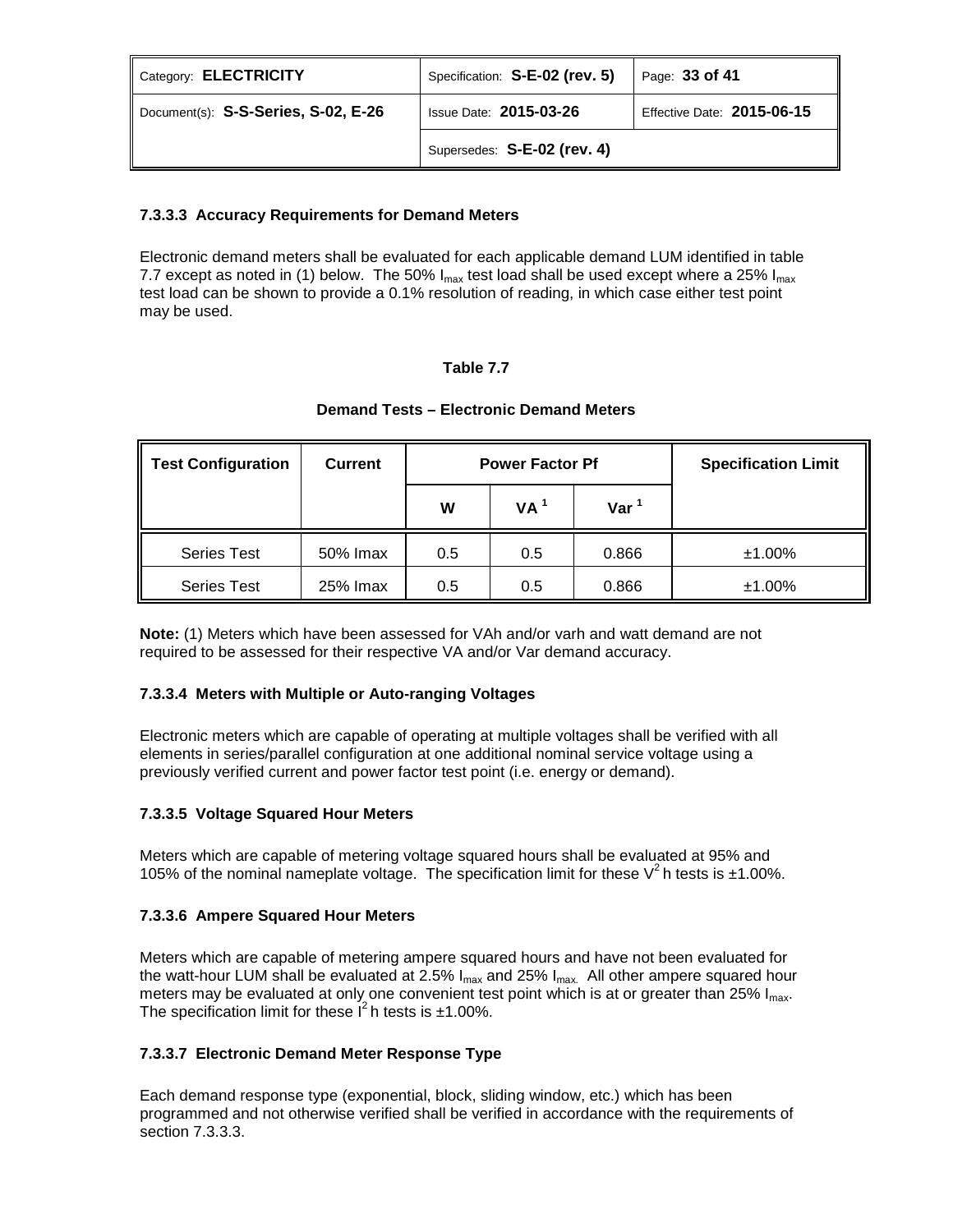| Category: ELECTRICITY               | Specification: S-E-02 (rev. 5) | Page: 34 of 41             |
|-------------------------------------|--------------------------------|----------------------------|
| Document(s): S-S-Series, S-02, E-26 | <b>Issue Date: 2015-03-26</b>  | Effective Date: 2015-06-15 |
|                                     | Supersedes: S-E-02 (rev. 4)    |                            |

# **7.3.3.8 Meters Equipped with Gain Switching Circuits**

Meters equipped with gain switching circuits shall be tested at one test point in each gain switching range. This may require additional test points for the case of meters having gain ranges not exercised by the standard test points. The additional test points within the various gain ranges of the meter shall be as established within procedures, notices of approvals or other official documentation as established by MC.

# **7.3.3.9 Received Direction Energy Meters**

Electronic energy meters which are approved to register energy flowing in the received direction shall be verified at the test points specified in Table 7.8 as applicable.

## **Table 7.8**

# **Energy Tests – Electronic Energy Meters – Received Direction**

| <b>Test Configuration</b> | <b>Current</b>       | <b>Power Factor Pf</b> |     | <b>Specification Limit</b> |           |
|---------------------------|----------------------|------------------------|-----|----------------------------|-----------|
|                           |                      | Wh                     | VAh | varh                       |           |
| <b>Series Test</b>        | 25% $I_{\text{max}}$ | 0.5                    | 0.5 | 0.866                      | $±1.00\%$ |

# **7.3.3.10 Single-register and Two-register Bi-directional Energy Meters**

(1) Electronic bi-directional energy meters shall be verified for all of the applicable series tests in the delivered direction (Table 7.6) and at all the test points specified in the received direction (Table 7.8) as applicable.

(2) Test results for all corresponding test points shall not differ by more than 1.0% between delivered direction error and received direction error.

(3) If the meter has only a single register (net) and not two (bi-directional) registers, then the register or pulse output must be assessed for energy flow in each direction.

# **7.3.4 Combination Electromechanical-Electronic Meters**

(1) Combination electromechanical-electronic meters which have the disk of the electromechanical induction portion of the meter monitored electronically to provide approved metering LUMs shall be verified as follows:

(a) For each approved energy LUM provided electronically, the requirements of section 7.3.2 shall apply.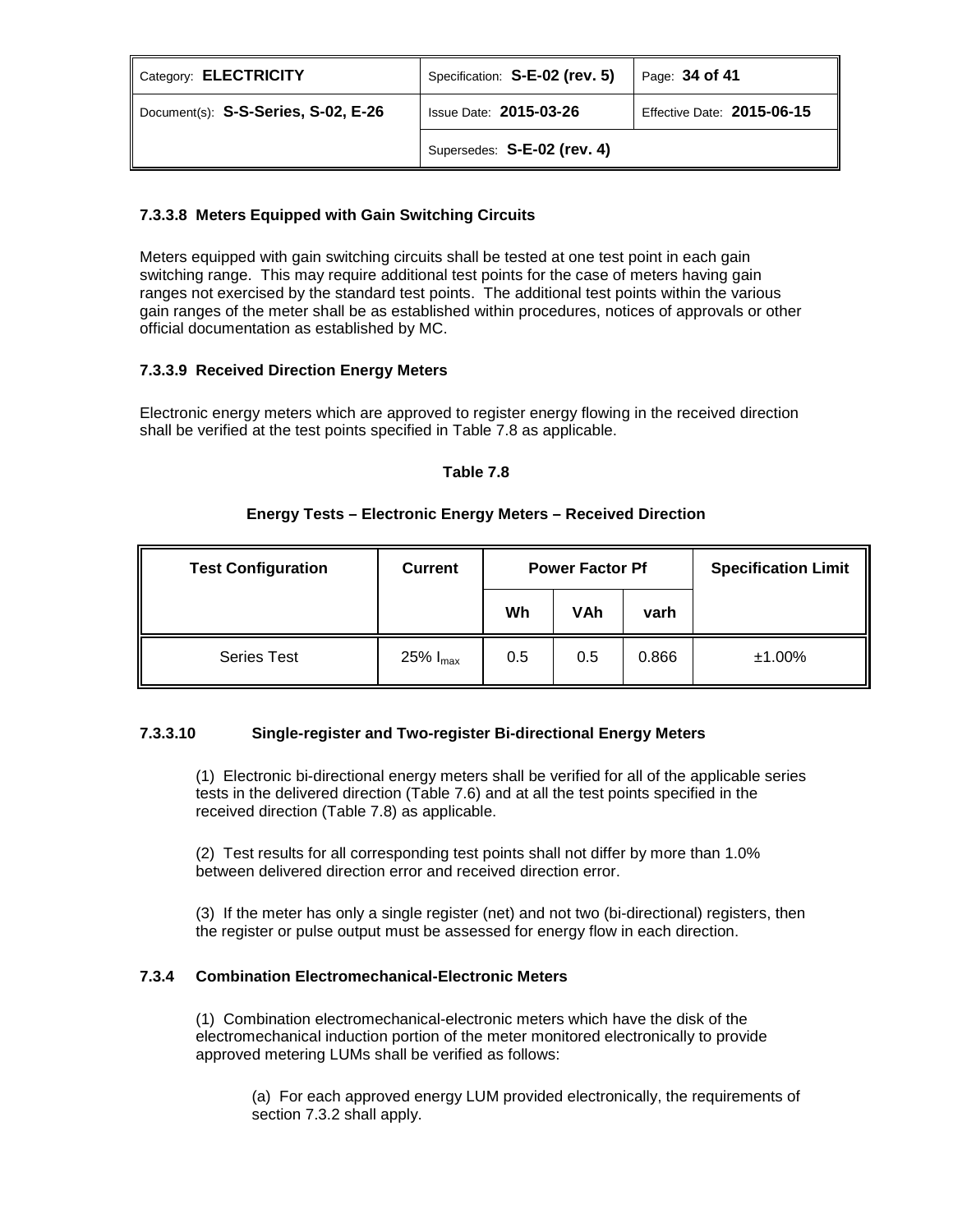| Category: <b>ELECTRICITY</b>        | Specification: S-E-02 (rev. 5) | Page: 35 of 41             |  |
|-------------------------------------|--------------------------------|----------------------------|--|
| Document(s): S-S-Series, S-02, E-26 | <b>Issue Date: 2015-03-26</b>  | Effective Date: 2015-06-15 |  |
|                                     | Supersedes: S-E-02 (rev. 4)    |                            |  |

(b) For each approved demand LUM provided electronically, the requirements of section 7.3.3 shall apply.

(2) Combination electromechanical-electronic meters which have electromechanical and electronic metering elements which are independent of each other shall be verified as two independent meters. The electromechanical portion of such devices shall be verified in accordance with the applicable requirements of section 7.3.2 and the electronic portion of such devices shall be verified in accordance with the applicable requirements of section 7.3.3.

# **8.0 Revisions**

**8.1** The purpose of revision 1 was to remove the testing facilities requirements that were identified under the reduction initiative as being adequately addressed in section 19 of the Act.

**8.2** The purpose for revision 2 was to remove the nameplate requirements that were identified under the reduction initiative as being adequately addressed in the approval specification and the notice of approval where additional markings may be required.

**8.3** The purpose of revision 3 was to add requirements for the sampling of electronic polyphase and demand meters.

**8.4** The purpose of revision 4 was to add requirements for the sampling of electromechanical energy meters.

**8.5** The purpose of this revision is to clarify requirements for bi-directional meters, to clarify which LUMs require verification, to incorporate certain definitions from OIML R46 as necessary, to include requirements to verify the hash code of meters so approved, and to make other editorial and structural modifications.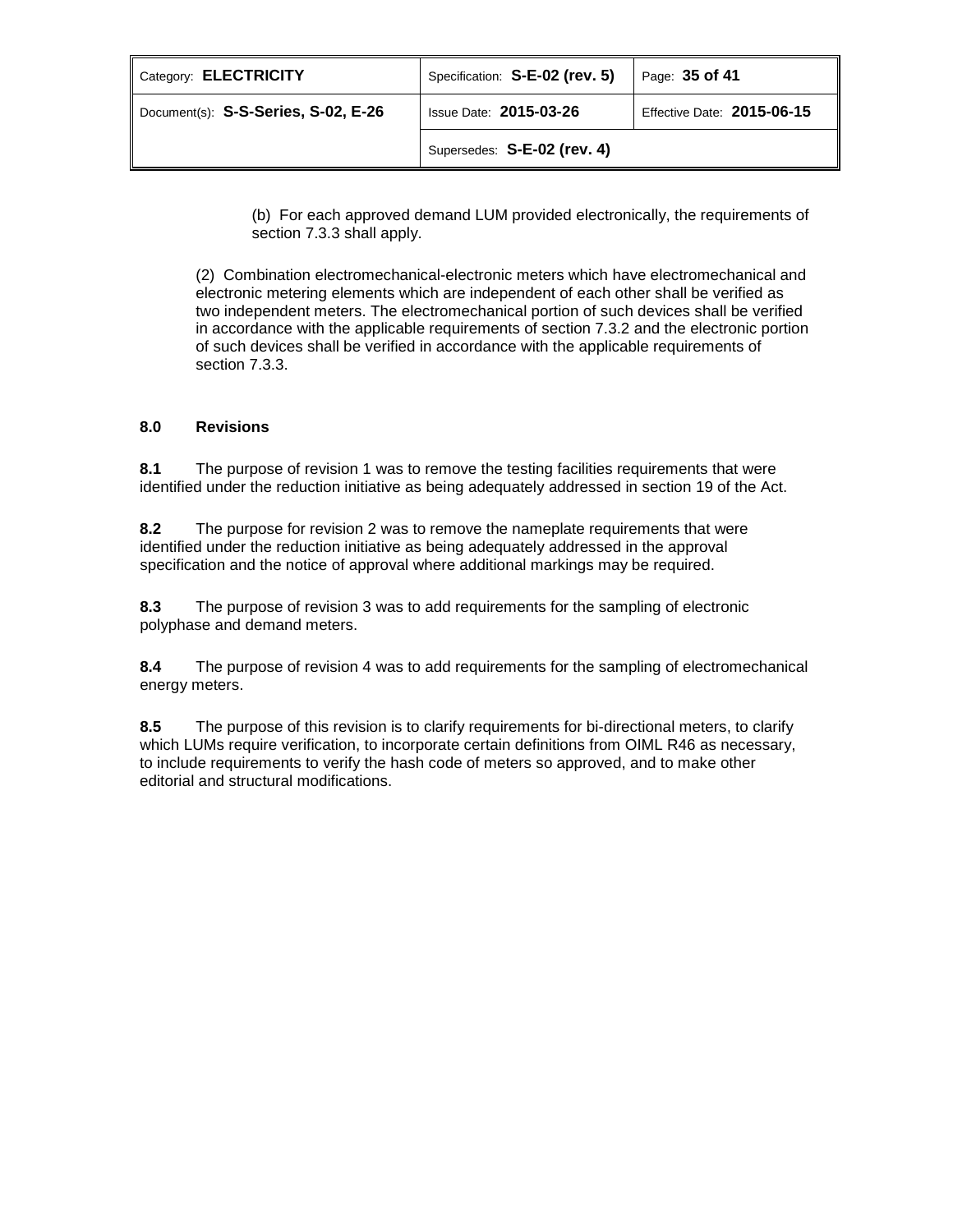| Category: ELECTRICITY               | Specification: S-E-02 (rev. 5) | Page: $36$ of 41           |  |
|-------------------------------------|--------------------------------|----------------------------|--|
| Document(s): S-S-Series, S-02, E-26 | <b>Issue Date: 2015-03-26</b>  | Effective Date: 2015-06-15 |  |
|                                     | Supersedes: S-E-02 (rev. 4)    |                            |  |

# **Annex A**

# **Acceptance Sampling and 100% Inspection Requirements**

## **A.1 Scope**

This annex specifies the requirements for acceptance sampling and 100% inspection of electronic and electromechanical meters.

## **A.2 Applicability**

**A.2.1** The requirements of this annex are applicable to all:

a) electronic meters of section 7.3.3, which include single phase, network and polyphase self-contained and transformer type energy meters (Wh, VAh, varh and Qh), demand meters (Watts, VA, var) and loss meters  $(V^2 h, I^2 h)$  with or without advanced functions; and

b) electromechanical meters of section 7.3.2, which include single phase, network and polyphase self-contained and transformer type energy only meters (Wh, VAh, varh and Qh).

**A.2.2** This annex states the requirements for verification and reverification when the test or measurement result is subject to uncertainty, in accordance with the requirements of MC specification S-S-02 (reference 3.7).

# **A.3 General**

**A.3.1** Meters shall be verified or reverified in accordance to all of the applicable requirements in this document and as amended by this annex.

**A.3.2** In general, for the purpose of verification, test results for the following quality characteristics shall be treated as non-performance observations for functionality verification (i.e. pass/fail) of electronic meters. The following list, as applicable, is not exhaustive and is not intended to include all the possible combinations of non-performance attributes to be inspected within a quality system:

- (a) Data retention capabilities
- (b) Carry-over battery condition
- (c) Pulse recording operation
- (d) Validation of programmed parameters
- (e) Multiplier verification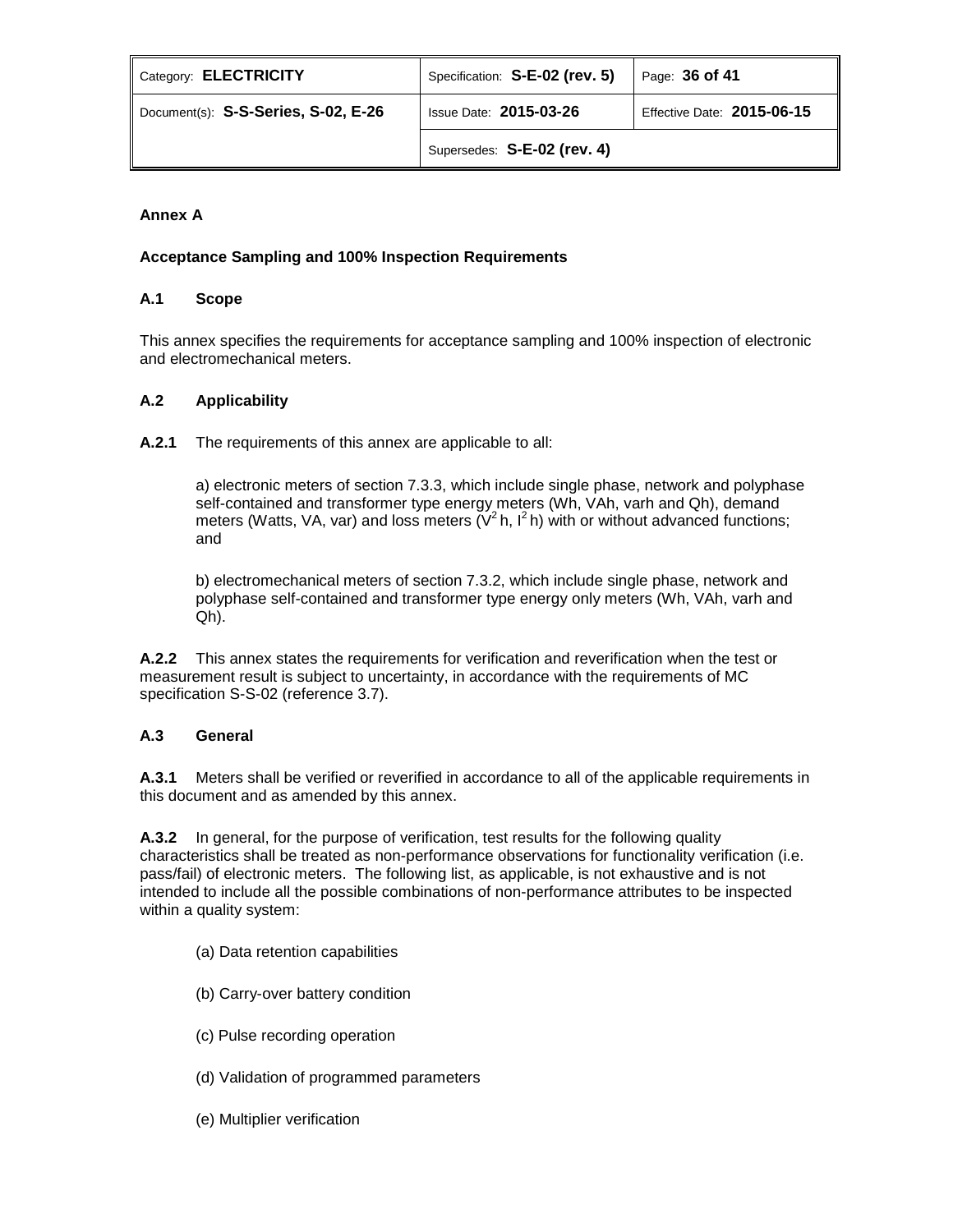| Category: ELECTRICITY               | Specification: S-E-02 (rev. 5) | Page: $37$ of 41           |
|-------------------------------------|--------------------------------|----------------------------|
| Document(s): S-S-Series, S-02, E-26 | <b>Issue Date: 2015-03-26</b>  | Effective Date: 2015-06-15 |
|                                     | Supersedes: S-E-02 (rev. 4)    |                            |

- (f) Pulse constant verification
- (g) Pulse output detent operation
- (h) Loss compensation factors and/or function
- (i) Zero load performance/creep test verification
- (j) Phase association verification
- (k) Confirmation of approved firmware
- (l) Mechanical integrity confirmation
- (m) Multi-register metering function
- (n) Demand reset operation
- (o) Demand type verification
- (p) Demand interval verification
- **A.3.3** The following quality characteristics shall be treated as non-performance observations for functionality verification (i.e. pass/fail) of electromechanical meters. The following list, as applicable, is not exhaustive and is not intended to include all the possible combinations of non-performance attributes to be inspected within a quality system:
	- (a) Multiplier verification
	- (b) Pulse constant verification
	- (c) Pulse output detent operation
	- (d) Zero load performance/creep test verification
	- (e) Phase association verification
	- (f) Mechanical integrity confirmation
	- (g) Multi-register metering function
	- (h) Comparative registration verification / dial test
	- (i) Register markings (ratio)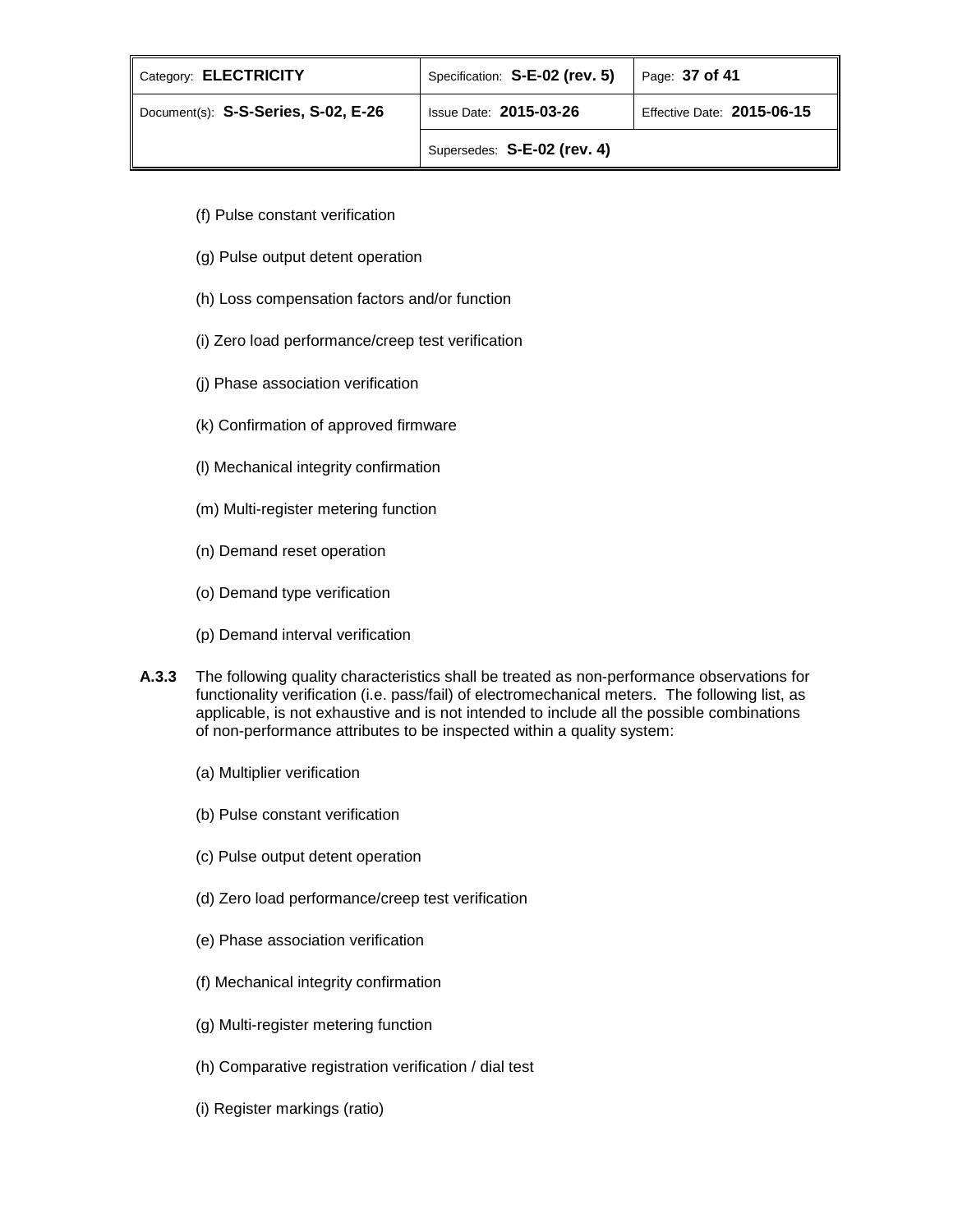| Category: ELECTRICITY               | Specification: S-E-02 (rev. 5) | Page: 38 of 41             |
|-------------------------------------|--------------------------------|----------------------------|
| Document(s): S-S-Series, S-02, E-26 | <b>Issue Date: 2015-03-26</b>  | Effective Date: 2015-06-15 |
|                                     | Supersedes: S-E-02 (rev. 4)    |                            |

# **A.4 Symbols and Abbreviations**

- **k** multiplier calculated to provide specified coverage for the uncertainty of a measurement
- **ei** test value
- **u<sub>ci</sub>** combined standard uncertainty of e<sub>i</sub>
- **L<sub>SL</sub>** lower specification limit
- U<sub>SL</sub> upper specification limit

**MADT** mean absolute deviation from target

- **UMADT** Upper MADT specification limit
- **CSL1** compressed specification limits for type 1 marginal conformities (LQ = 3.15%)
- **CSL2** compressed specification limits for type 1 marginal conformities  $(LA = 8.0\%)$
- $L_{\text{CSL1}}$  lower compressed specification limit (LQ = 3.15%)
- $L_{\text{CSL2}}$  lower compressed specification limit (LQ =  $8.0\%$ )
- U<sub>CSL1</sub> Upper compressed specification limit (LQ = 3.15%)
- **U**<sub>CSL2</sub> Upper compressed specification limit (LQ = 8.0%)

# **A.5 Limits of Error and Conformity Determination**

**A.5.1** The specification limit is ±1.00% and the minimum coverage criterion for the extended measurement result is at least 99% coverage. For the purpose of 100% inspection, conformity shall exist if all of the inequalities below are satisfied. For meters which are not new and cannot be calibrated, conformity shall exist if inequalities in subclauses (i) and (ii) are satisfied.

(i)  $e_i$  - k  $u_{ci} \ge L_{SI}$ 

(ii)  $e_i + k u_{ci} \leq U_{SL}$  and

(iii) mean ( $|e_i|$ )  $\leq$  0.50 (U<sub>SL</sub>)

where,  $k = 3.0000$  and  $u_{ci}$  is determined in accordance with the requirements of MC specification S-S-02 (reference 3.7)

# **Notes:**

(1)The MADT per A.5.1 (iii) is calculated from all observations identified in A.5.2 below. The calculation method is to first determine the absolute value of each error,  $e_i$ , then determine the mean of those values.

(2) The definition of new meter identified in A.5.1 above is as defined in bulletin E-26 reference 3.10. Also see section 5.6 for applicable reverification periods.

**A.5.2** For single phase, polyphase and network electronic meters, the MADT is determined using the unweighted mean of all Wh energy observations at unity and 0.5 power factor.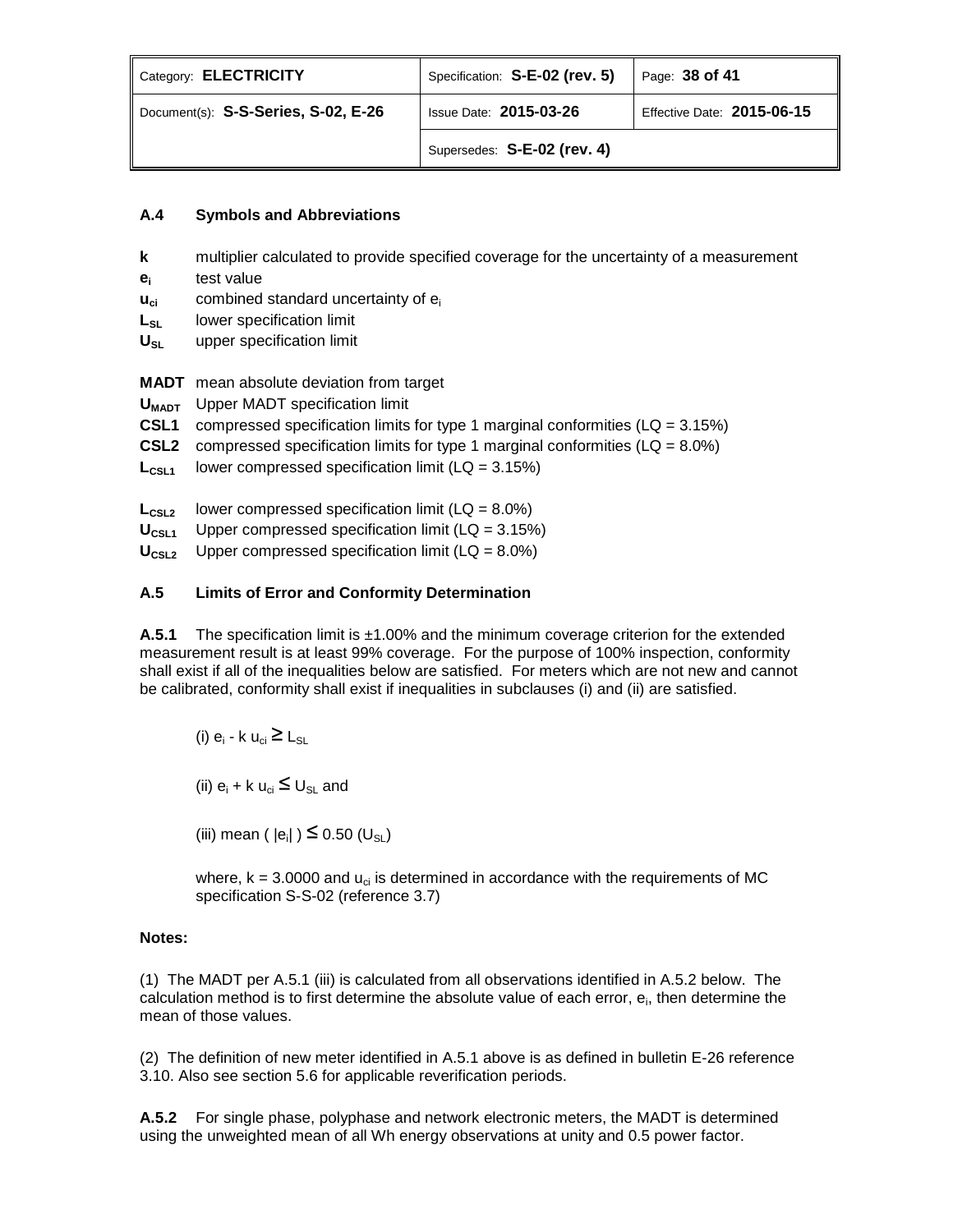| Category: ELECTRICITY               | Specification: S-E-02 (rev. 5) | Page: 39 of 41             |
|-------------------------------------|--------------------------------|----------------------------|
| Document(s): S-S-Series, S-02, E-26 | <b>Issue Date: 2015-03-26</b>  | Effective Date: 2015-06-15 |
|                                     | Supersedes: S-E-02 (rev. 4)    |                            |

**A.5.3** Conformity shall be determined using a one-stage procedure in accordance with the requirements of MC specification S-S-02 (reference 3.7).

**A.5.4** Measurement results shall be reported in accordance with S-S-02 (reference 3.7).

## **A.6 Acceptance Sampling Inspection for Electronic and Electromechanical (energy only) Meters**

**A.6.1** Devices may have their conformity evaluated by 100% inspection or, where the prerequisites of MC Specification S-S-03 (reference 3.8) have been and continue to be met, by sampling inspection in accordance with the requirements of MC Specification S-S-04 (reference 3.9).

**A.6.2** A lot of meters submitted for acceptance sampling shall not contain a mixture of selfcontained and transformer type meters. As well, meters in the lot shall be homogeneous with respect to the following:

(a) Manufacturer and model, unless otherwise authorized by MC in accordance with clause A.6.3.

- (b) Voltage or voltage range.
- (c) Maximum current rating.
- (d) Configuration with respect to number of elements, wye, delta or auto configuration.
- (e) Units of measure.

(f) Firmware version that is identified as being homogeneous by the manufacturer (not applicable to electromechanical meters).

(g) Frequency rating.

(h) Same model or type of telemetering device (if so equipped), unless otherwise authorized by MC in accordance with clause A.6.3.

(i) Demand type, unless otherwise authorized by MC in accordance with clause A.6.3. (not applicable to electromechanical meters)

- (j) Permissible batch types:
	- (1) new and/or renewed meters produced within a six-month period; or

(2) previously-verified meters which have all been reconditioned (and/or repaired) and re-calibrated within a six-month period.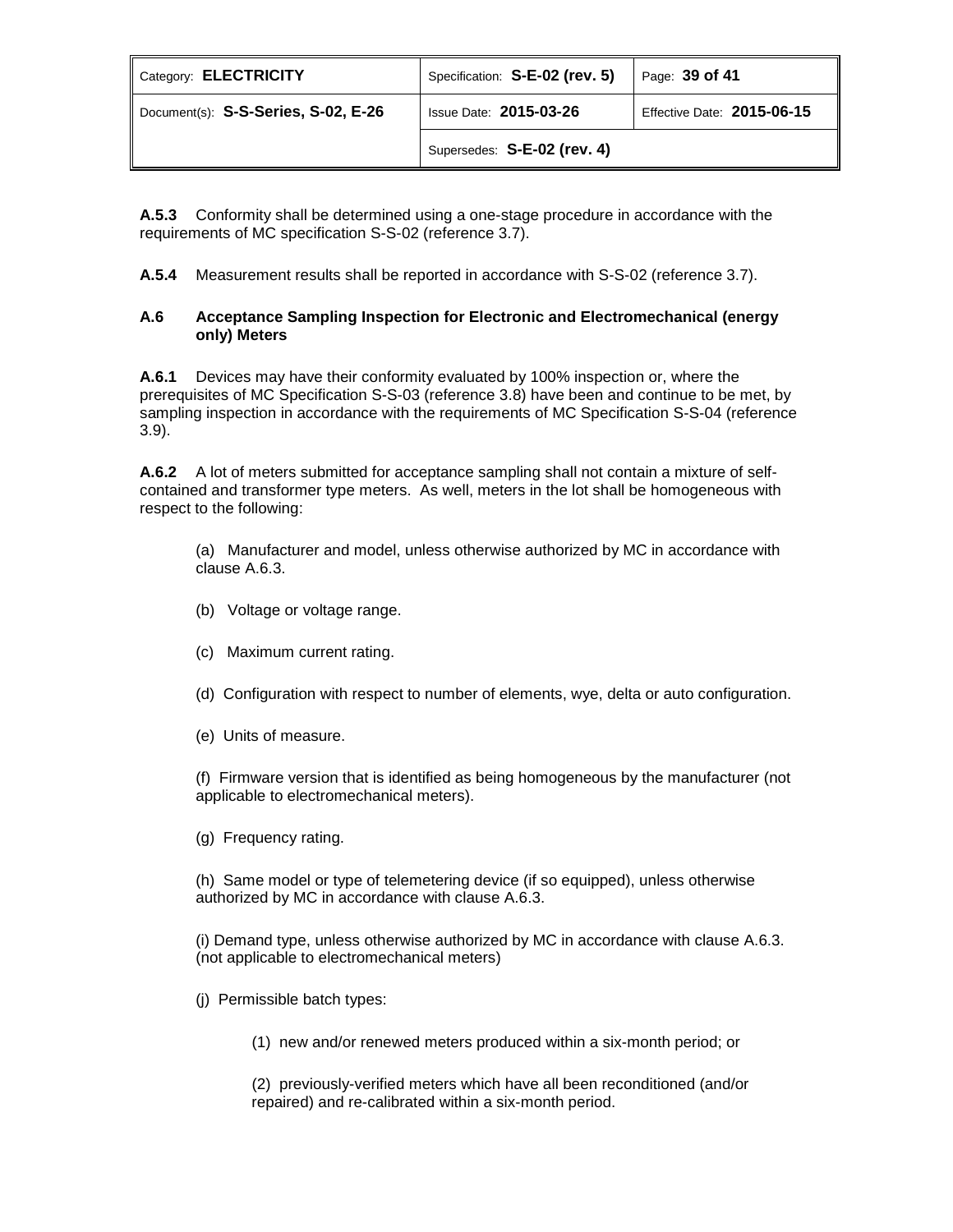| Category: ELECTRICITY               | Specification: S-E-02 (rev. 5) | Page: 40 of 41             |
|-------------------------------------|--------------------------------|----------------------------|
| Document(s): S-S-Series, S-02, E-26 | <b>Issue Date: 2015-03-26</b>  | Effective Date: 2015-06-15 |
|                                     | Supersedes: S-E-02 (rev. 4)    |                            |

**A.6.3** If an accredited organization wishes to combine, in one lot, various models or vintages of meters, and/or meters equipped with and without a telemetering device, or more than one telemetering device, the accredited organization shall submit a request to MC with accompanying documentation in support of its claim that these differing meters can be considered homogeneous for purposes of acceptance sampling.

**A.6.4** For the purposes of sampling inspection, a conforming unit is as defined in these specifications for performance and non-performance characteristics. A lot shall be sentenced based on the specification limit of  $\pm 1.00\%$ . The criterion for the extended measurement result is at least 95% coverage. An accredited organization shall have the option to determine conformity using either a one-stage or two-stage procedure in accordance with the requirements of MC specification S-S-02 (reference 3.7).

**A.6.5** The compressed specification limit (CSL) values determined from the device's performance specification limits are defined as follows:

# **Compressed Specification Limit**

| Marginal conformity type | Lower CSL                             | Upper CSL                             |
|--------------------------|---------------------------------------|---------------------------------------|
| Type 1 (LQ of 3.15%)     | $L_{CSL1}$ = 0.8350 (-1.00) = -0.8350 | $U_{CSL1} = 0.8350(1.00) = 0.8350$    |
| Type 1 (LQ of 8.0%)      | $L_{CSL2} = 0.6797$ (-1.00) = -0.6797 | $U_{CSL2} = 0.6797(1.00) = 0.6797$    |
| Type 2 (MADT)            |                                       | $U_{\text{MADT}} = 0.5 (1.00) = 0.50$ |

**A.6.6** A device is classified as a marginally conforming unit if it has no nonconformity but exhibits performance falling outside the interval defined by the lower and upper CSL values (type 1 marginally conforming) or has an MADT value exceeding the MADT limit (type 2 marginally conforming).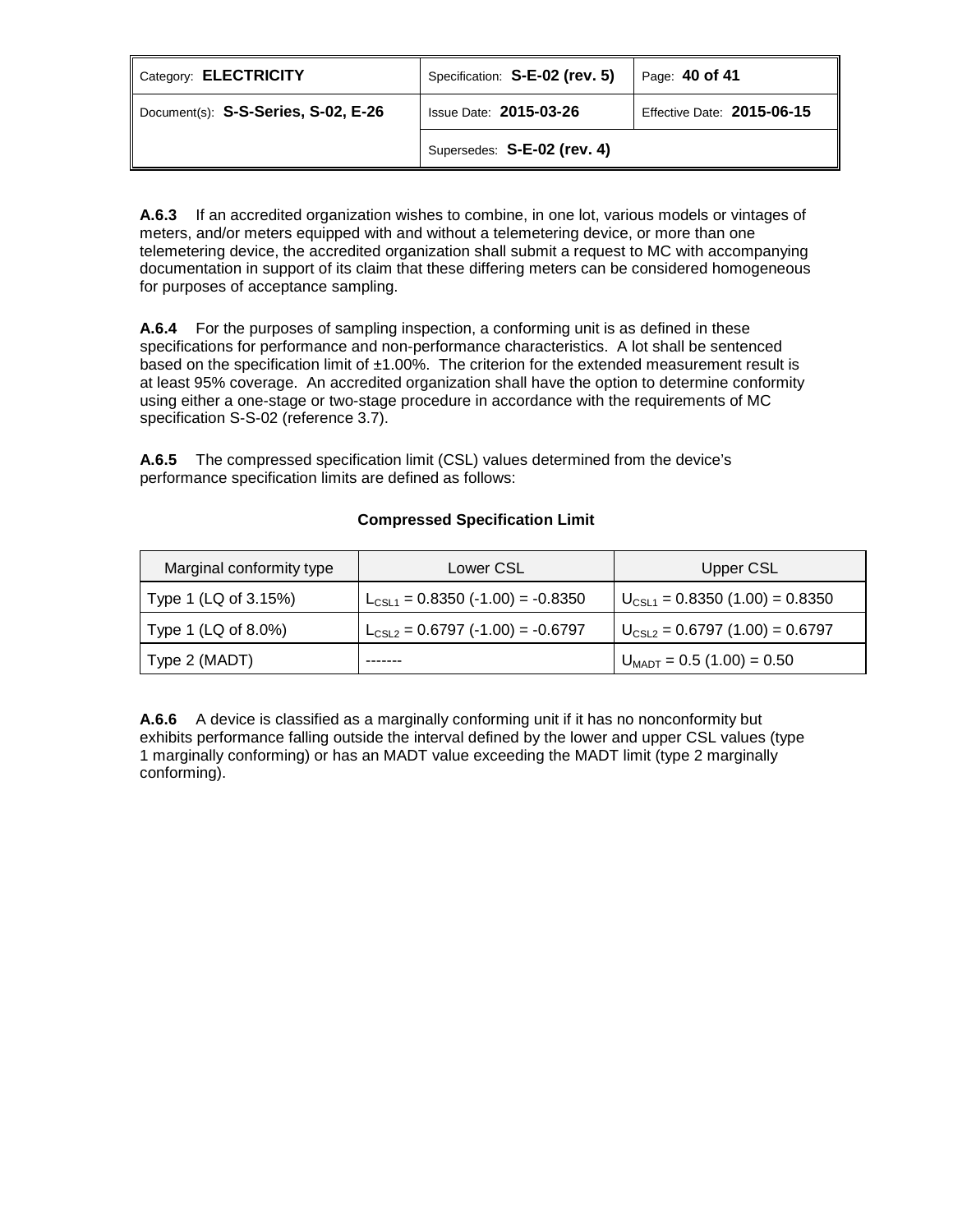| Category: ELECTRICITY               | Specification: S-E-02 (rev. 5) | Page: 41 of 41             |
|-------------------------------------|--------------------------------|----------------------------|
| Document(s): S-S-Series, S-02, E-26 | <b>Issue Date: 2015-03-26</b>  | Effective Date: 2015-06-15 |
|                                     | Supersedes: S-E-02 (rev. 4)    |                            |

**A.6.7** The conformity, marginal conformity or nonconformity of the device's performance shall be determined in accordance with the requirements of S-S-02 (reference 3.7) and the following classification criteria based on the device's relative error (e<sub>i</sub>), applied in the order presented below. For meters which are not new and cannot be calibrated, the conformity, marginal conformity or nonconformity determination is applied to subclauses (a), (b), (c) and (e).

- (a) nonconforming if  $e_i + k u_{ci} > U_{SL}$  or  $e_i k u_{ci} < L_{SL}$
- (b) marginally conforming type 1 if  $e_i + k u_{ci} > U_{CSL1}$  or  $e_i k u_{ci} < L_{CSL1}$

(c) marginally conforming type 1 if  $e_i + k u_{ci} > U_{CSL2}$  or  $e_i - k u_{ci} < L_{CSL2}$  (optional under sampling inspection)

- (d) marginally conforming type 2 if the mean ( $|e_i|$ ) >  $U_{MADT}$
- (e) conforming otherwise

where  $k = 1.6449$ ,  $u_{ci}$  is determined in accordance with the requirements of MC specification S-S-02 (reference 3.7). MADT is determined in accordance with A.5.2.

**A.6.8** Measurement results shall be reported in accordance with S-S-02 (reference 3.2).

## **A.7 Outgoing Quality Requirements**

The outgoing quality standards for meter quality under both 100% inspection and sampling inspection are:

(a) No inspected meters shall be permitted to be placed in service with a result which is not contained within the 100% inspection specification limits specified in subsection A.5.1.

(b) No meters shall be permitted to be placed in service with one or more nonconformities or defects. (The accredited organization shall be responsible for deciding which types of quality characteristic deficiencies are to be identified as a defect.)

(c) Subject to (a) and (b) above, sample meters are considered acceptable regardless of the status of the lot.

(d) The outgoing quality requirements shall be met for the product of the associated limiting quality (LQ) value and the lot size, as specified in S-S-03 (reference 3.8) or S-S-04 (reference 3.9) for type 1 and type 2 marginal conformities.

(e) For meters which only undergo 100% inspection, the outgoing quality requirements of section A.7(d) are considered as being met if the 100% inspection requirements specified in section A.5 are met.